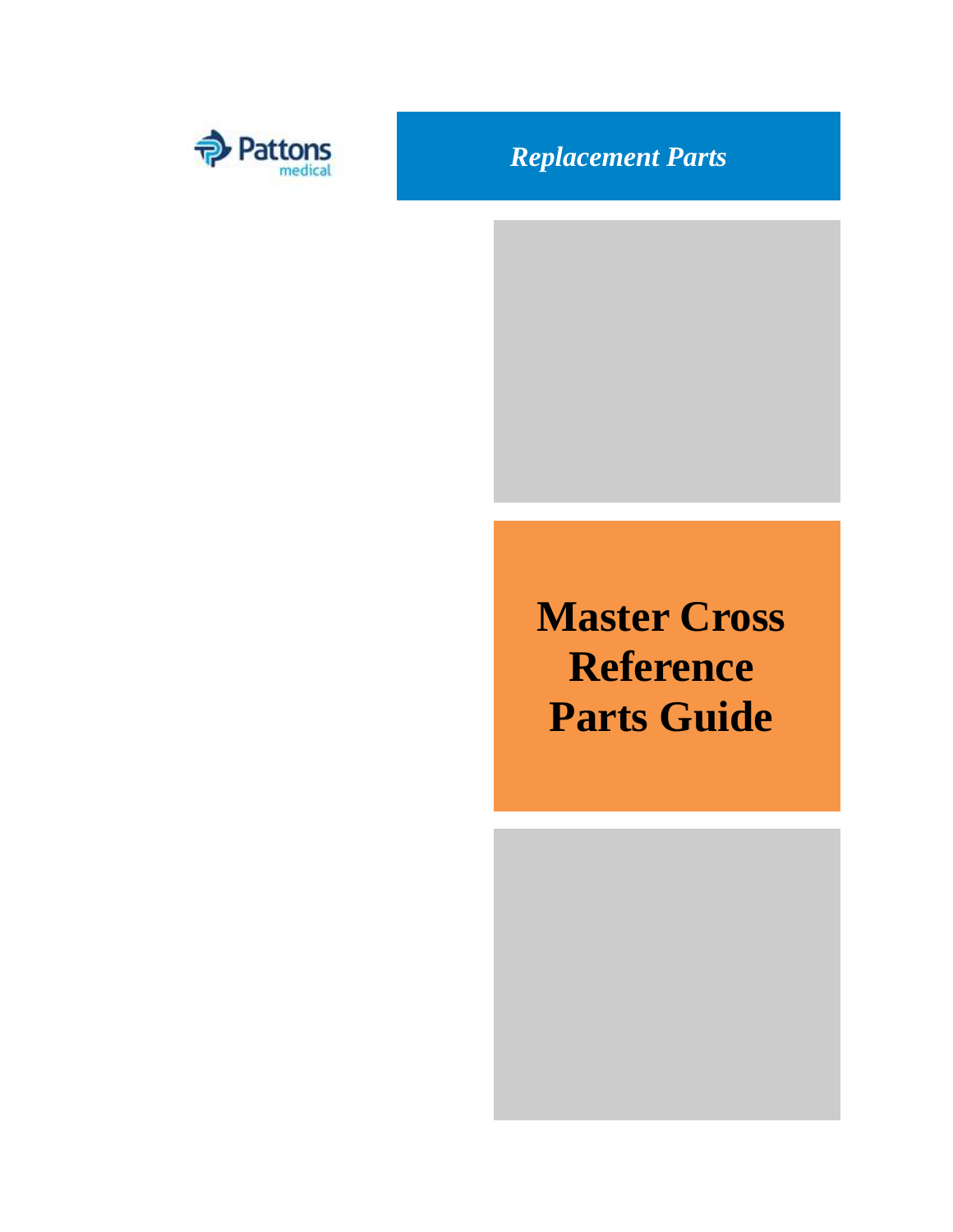

For further technical assistance, service or replacement parts, please contact:

**Patton's Medical**  3201 South Boulevard Charlotte, NC 28209

Customer Service: 1-866-960-0087 Phone: 704-529-5442 FAX: 704-525-5148

www.pattonsmedical.com

Please include the unit serial number located on the control panel with all inquiries.

Patton's Medical reserves the right to make changes and improvements to update products sold previously without notice or obligation.

Rev Date: October 14, 2013

**Note:** Lifeline® is a registered trademark of BeaconMedaes.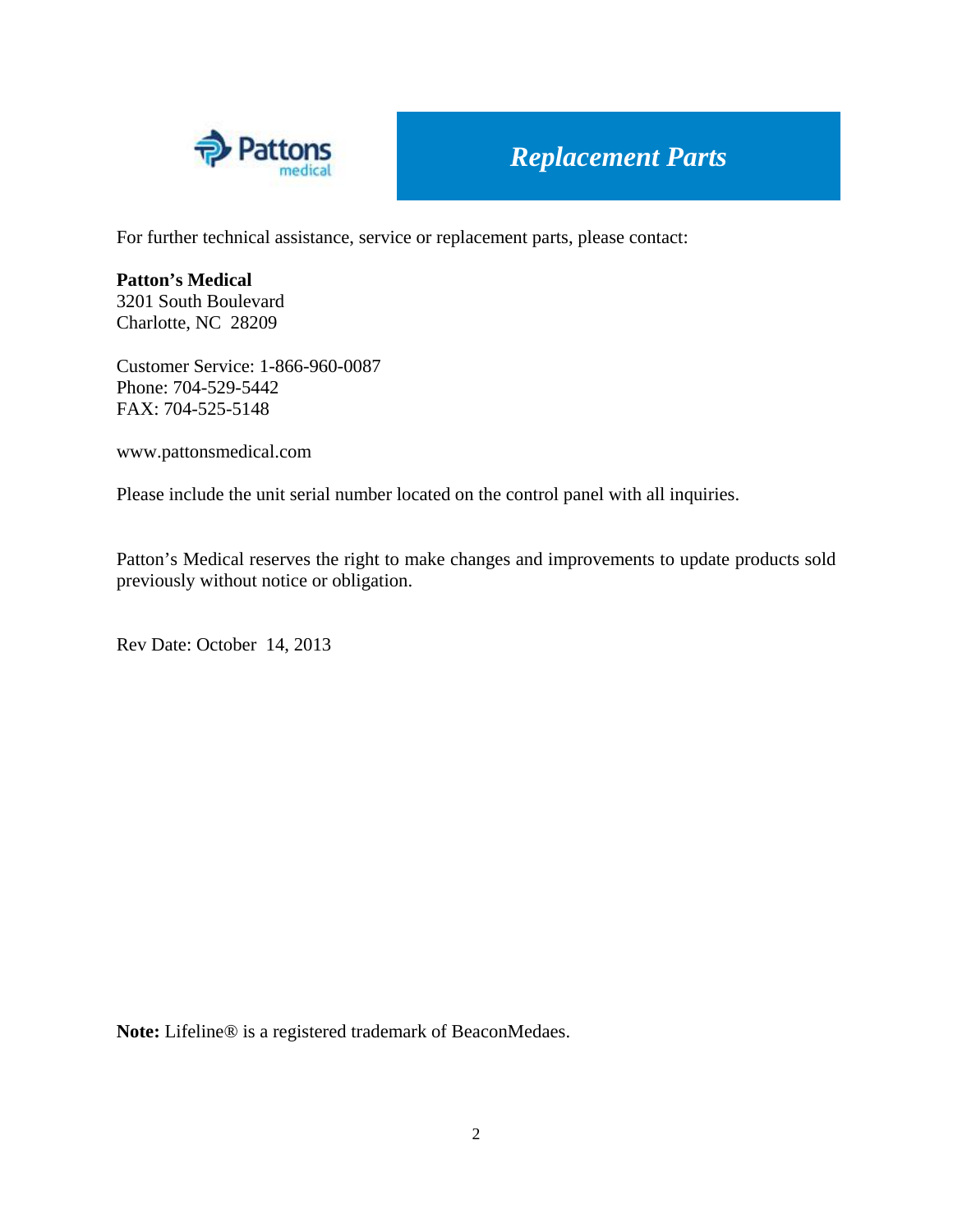

#### **Table of Contents**

#### **1.0 Air Compressor**

- 1.1 Reciprocating Compressor
	- 1.1.1 V-Series
		- A. Overhaul Parts Kits
		- B. Ring Overhaul Kits
		- C. Valve Maintenance Kits
		- D. Gasket Kits
	- 1.1.2 G-Series
		- A. Overhaul Parts Kits
		- B. Ring Overhaul Kits
		- C. Valve Maintenance Kits
		- D. Gasket Kits
	- 1.1.3 Reciprocating Pump Parts
- 1.2 Replacement Pumps
	- 1.2.1 Conversion of V Series to G-Series
	- 1.2.2 Reciprocating Bare Conversion
	- 1.2.3 Scroll
- 1.3 Lifeline® Medical Compressor
	- 1.3.1 Reciprocating
		- A. Replacement Filter Elements V-Series
		- B. Replacement Filter Elements G-Series
		- C. Replacement Filter Kits
	- 1.3.2 Scroll
		- A. Replacement Inlet Filter Elements
		- B. Replacement Filter Kits

#### **2.0 Vacuum**

- 2.1 Oil-less Rotary Vane Vacuum-Becker Pump
- 2.2 Oil-less Rotary Vane Vacuum-Rietschle Pump
- 2.3 Lubricated Rotary Vane Vacuum-Rietschle Pump

#### **3.0 Dryers**

- 3.1 Dryer parts
- 3.2 Dryer-PPC Type
- 3.3 Desiccant
- 3.4 Dryer-CBH Type

#### **(Continued next page)**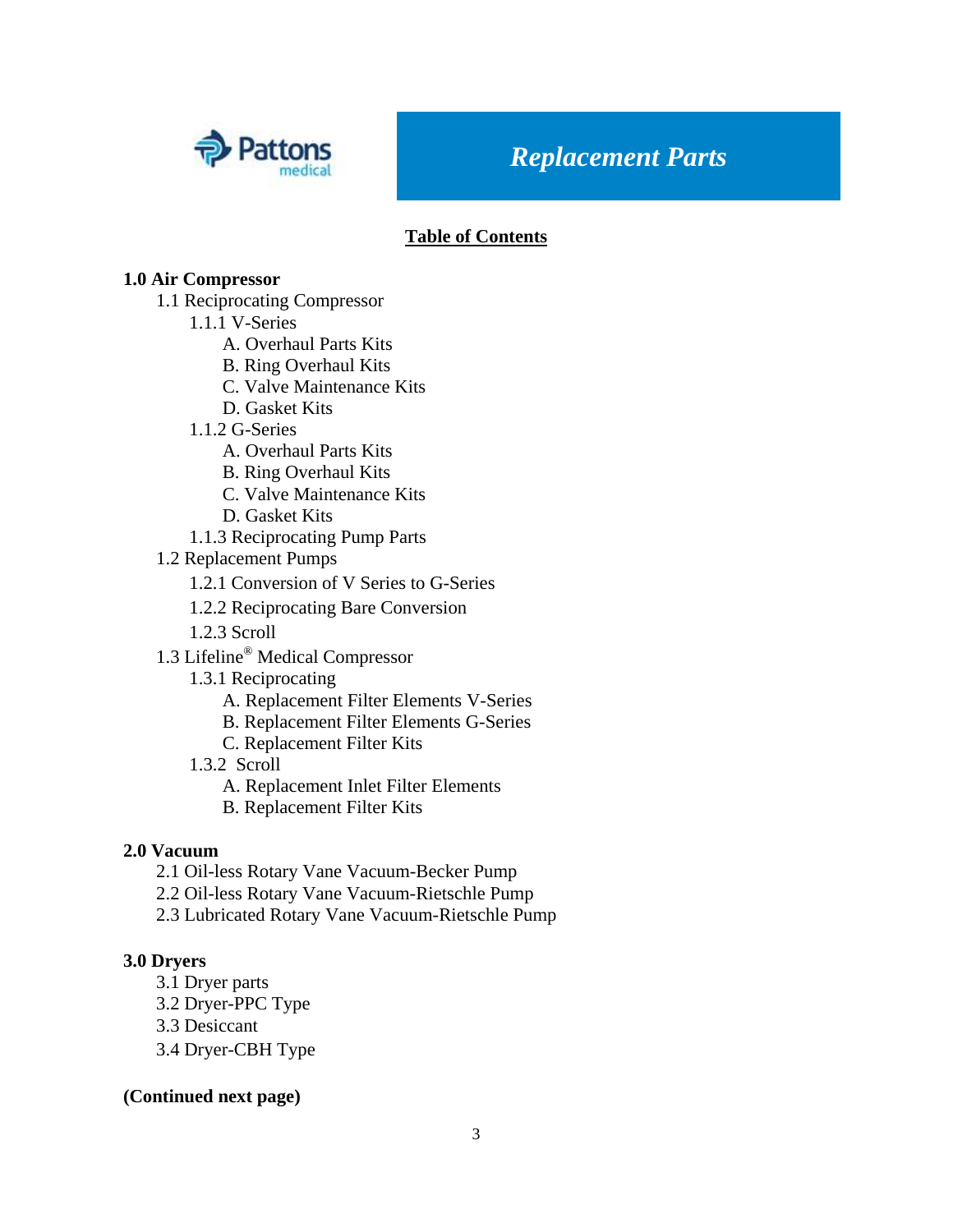

#### **Table of Contents**

#### **4.0 Filters**

- 4.1 Coalescing Filter Elements-Van Air Type
- 4.2 Particulate Filter Elements-Van Air Type
- 4.3 Vapor Absorbing Filter Elements-Van Air Type
- 4.4 Coalescing Filter Elements-Hankison Type
- 4.5 Inlet Filters
- 4.6 Crankcase Filters

#### **5.0 Belts**

- 5.1 V-Belts
- 5.2 Lifeline® Brand Air Compressors

#### **6.0 Valves**

- 6.1 Safety Valves
- 6.2 Drain Valves
- 6.3 Dryer Valves
- 6.4 Check Valves
- 6.5 Switching Valves

#### **7.0 MISC**

- 7.1 O-rings
- 7.2 Dew point/CO monitor
- 7.3 Temperature Switches
- 7.4 Regulators
- 7.5 Mufflers
- 7.6 Spring Isolators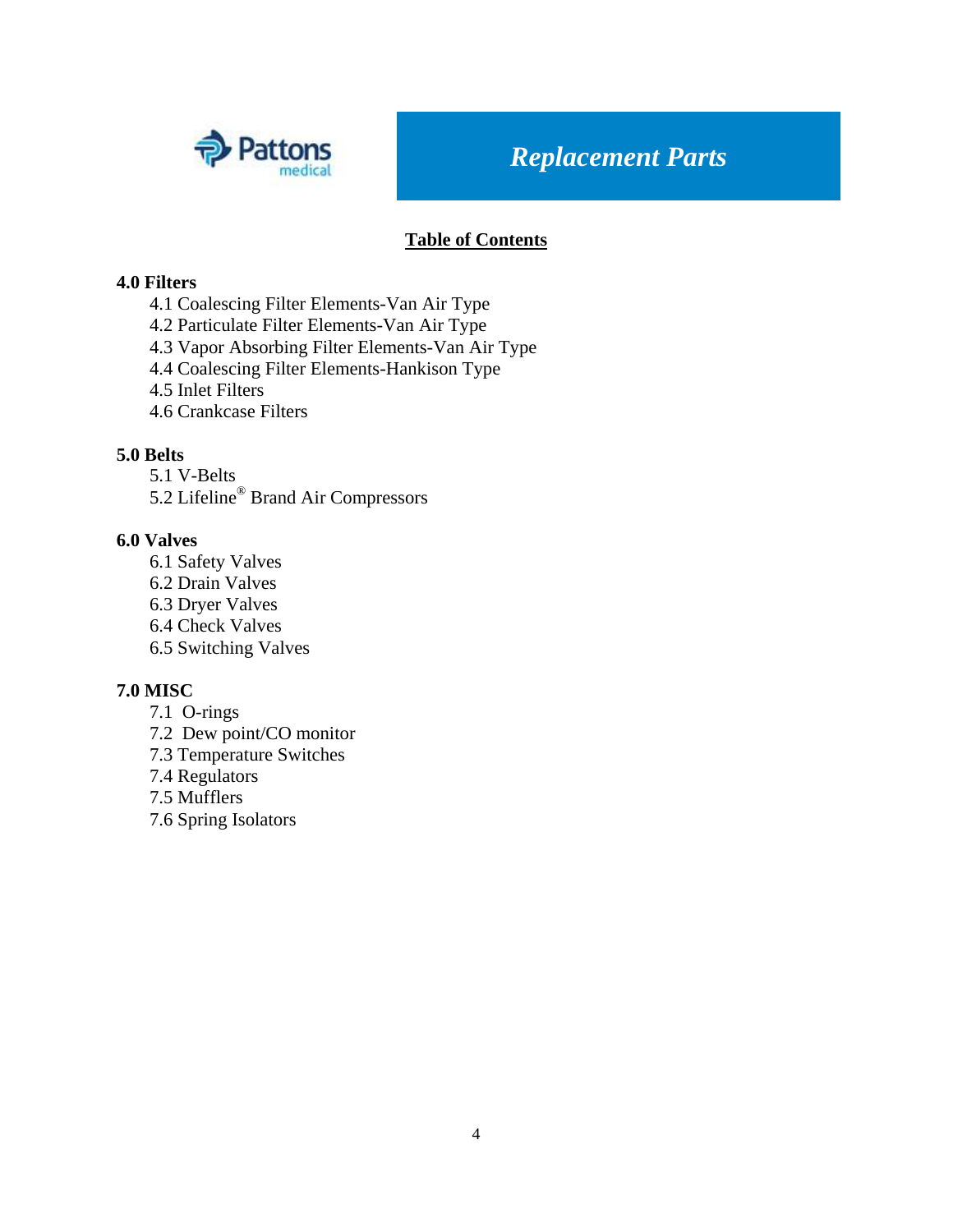

## **1.0 Air Compressor**

# **1.1 Reciprocating Compressor**

#### **1.1.1 V Series**

#### **A. Overhaul Parts Kits**

| 1 HP      | Beacon #   | KIT03-001                         | Patton's #                        | 40-01-001V     |
|-----------|------------|-----------------------------------|-----------------------------------|----------------|
| Beacon#   | Patton's # | Description                       |                                   | Quantity       |
| 609664000 | 50-05-002  | Crank Shaft Ball Bearing 1-3 HPVG |                                   | $\mathbf{1}$   |
| 609691000 | 50-05-001  | Crank Shaft Ball Bearing 1-3 HPVG |                                   | $\mathbf{1}$   |
| 609715000 | 50-04-001  | Conn Rod Assembly 1 HPVG          |                                   | $\mathbf{1}$   |
| KIT03-012 | 40-02-001V | Ring Overhaul Kit 1 HPV           |                                   | $\mathbf{1}$   |
| 609683000 | 50-03-001  | Bearing Box Packing 1-2 HPV 1 HPG |                                   | $\mathbf{1}$   |
| KIT04-001 | 40-03-001V | Valve Kit I HPV                   |                                   | $\mathbf{1}$   |
| 2HP       | Beacon #   | KIT03-002                         | Patton's #                        | 40-01-002V     |
| Beacon#   | Patton's # | Description                       |                                   | Quantity       |
| 609664000 | 50-05-002  | Crank Shaft Ball Bearing 1-3 HPVG |                                   | 1              |
| 609691000 | 50-05-001  | Crank Shaft Ball Bearing 1-3 HPVG |                                   | $\mathbf{1}$   |
| 609721000 | 50-04-003  | Conn Rod Assembly 2-3 HPV         |                                   | $\mathbf{1}$   |
| KIT03-013 | 40-02-002V | Ring Overhaul Kit 2 HPV           |                                   | $\mathbf{1}$   |
| 609683000 | 50-03-001  |                                   | Bearing Box Packing 1-2 HPV 1 HPG |                |
| KIT04-002 | 40-03-002V | 2 HP Valve Kit                    |                                   | $\mathbf{1}$   |
|           |            |                                   |                                   |                |
| 3 HP      | Beacon#    | KIT03-003                         | Patton's #                        | 40-01-003V     |
| Beacon#   | Patton's # | Description                       |                                   | Quantity       |
| 609664000 | 50-05-002  | Crank Shaft Ball Bearing 1-3 HPVG |                                   | $\mathbf{1}$   |
| 609691000 | 50-05-001  | Crank Shaft Ball Bearing 1-3 HPVG |                                   | $\mathbf 1$    |
| 609721000 | 50-04-003  | Conn Rod Assembly 2-3 HPV         |                                   | $\overline{2}$ |
| KIT03-014 | 40-02-003V | Ring Overhaul Kit 3 HPV           |                                   | $\mathbf{1}$   |
| 609670000 | 50-03-002  | Bearing Box Packing 3 HPV         |                                   | $\mathbf 1$    |
| KIT04-003 | 40-03-003V | Valve Kit 3 HPV                   |                                   | $\mathbf{1}$   |
| 5 HP      | Beacon#    | KIT03-004                         | Patton's #                        | 40-01-004V     |
| Beacon#   | Patton's # | Description                       |                                   | Quantity       |
| 609657000 | 50-05-006  | Crank Shaft Ball Bearing 5 HPV    |                                   | $\mathbf{1}$   |
| 609706000 | 50-05-004  | Crank Shaft Ball Bearing 5 HPVG   |                                   | $\mathbf{1}$   |
| 609702000 | 50-04-004  | Conn Rod Assembly 5-7.5 HPVG      |                                   | $\overline{2}$ |
| KIT03-015 | 40-02-004V | Ring Overhaul Kit 5 HPV           |                                   | $\mathbf{1}$   |
| 609666000 | 50-03-003  | Bearing Box Packing 5 HPV         |                                   | $\mathbf 1$    |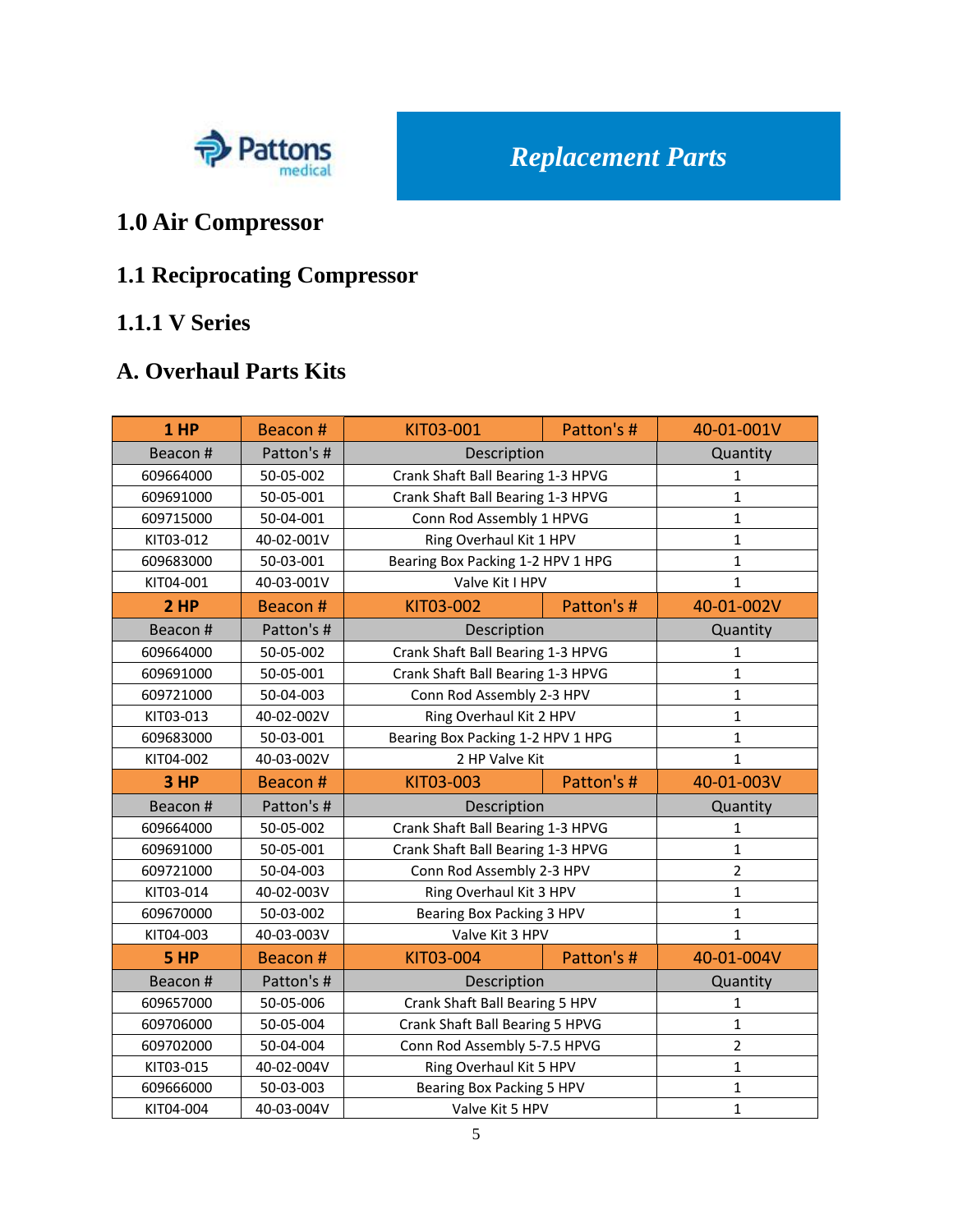

# **A. Overhaul Parts Kits (Continued)**

| <b>7.5 HP</b> | Beacon #   | KIT03-005                           | Patton's # | 40-01-005V     |
|---------------|------------|-------------------------------------|------------|----------------|
| Beacon #      | Patton's # | Description                         |            | Quantity       |
| 609711000     | 50-05-003  | <b>Crank Shaft Ball Bearing</b>     |            | $\overline{2}$ |
| 609702000     | 50-04-004  | Conn Rod Assembly 5-7.5 HPVG        |            | 3              |
| KIT03-016     | 40-02-005V | 7.5 HP Ring Overhaul Kit            |            | $\mathbf{1}$   |
| 609712000     | 50-03-004  | Bearing Box Packing 7.5 HPV         |            | $\mathbf{1}$   |
| KIT04-005     | 40-03-005V | 7.5 HP Valve Kit                    |            | $\mathbf{1}$   |
| <b>10 HP</b>  | Beacon #   | KIT03-020                           | Patton's # | 40-01-006V     |
| Beacon #      | Patton's # | Description                         |            | Quantity       |
| 609711000     | 50-05-003  | <b>Crank Shaft Ball Bearing</b>     |            | $\overline{2}$ |
| 609828000     | 50-08-002  | Oil Seal 10 HPV                     |            | 1              |
| 609751625     | 50-04-006  | Conn Rod Assembly 10-15 HPV         |            | $\overline{2}$ |
| KIT03-017     | 40-02-006V | Ring Overhaul Kit 10 HPV            |            | $\mathbf{1}$   |
| 609805000     | 50-03-005  | Bearing Box Packing 10 HPV          |            | $\mathbf{1}$   |
| KIT04-008     | 40-03-006V | 10 HP Valve Kit                     |            | $\mathbf{1}$   |
| <b>15 HP</b>  | Beacon #   | KIT03-021                           | Patton's # | 40-01-007V     |
| Beacon #      | Patton's # | Description                         |            | Quantity       |
| 609890000     | 50-05-008  | Crank Shaft Ball Bearing 15-20 HPVG |            | 1              |
| 609655900     | 50-05-007  | Crank Shaft Ball Bearing 15 HPV     |            | $\mathbf{1}$   |
| 609895000     | 50-08-003  | Oil Seal 15-20 HPVG                 |            | $\mathbf{1}$   |
| 609751625     | 50-04-006  | Conn Rod Assembly 10-15 HPV         |            | 3              |
| KIT03-018     | 40-02-007V | Ring Overhaul Kit 15 HPV            |            | $\mathbf{1}$   |
| 609790000     | 50-03-006  | Bearing Box Packing 15-20 HPV       |            | $\mathbf{1}$   |
| KIT04-009     | 40-03-007V | 15 HP Valve Kit                     |            | $\mathbf{1}$   |
| <b>20 HP</b>  | Beacon #   | KIT03-022                           | Patton's # | 40-01-008V     |
| Beacon #      | Patton's # | Description                         |            | Quantity       |
| 609890000     | 50-05-008  | Crank Shaft Ball Bearing 15-20 HPVG |            | $\overline{2}$ |
| 609895000     | 50-08-003  | Oil Seal 15-20 HPVG                 |            | 1              |
| 609757293     | 50-04-007  | Conn Rod Assembly 20 HPV            |            | 3              |
| KIT03-023     | 40-02-008V | Ring Overhaul Kit 20 HPV            |            | $\mathbf{1}$   |
| 609790000     | 50-03-006  | Bearing Box Packing 15-20 HPV       |            | 1              |
| KIT04-010     | 40-03-008V | 20 HP Valve Kit                     |            | $\mathbf{1}$   |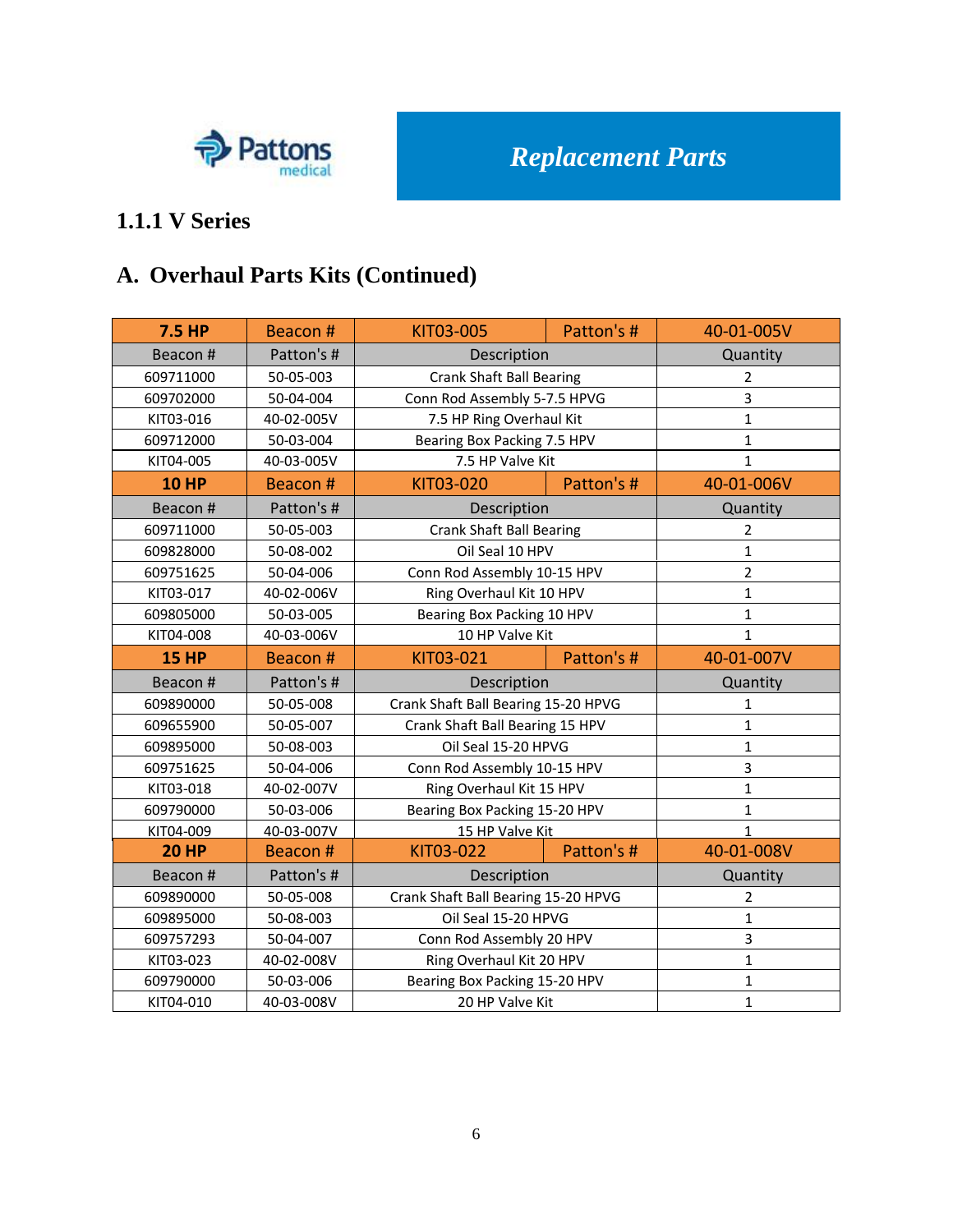

# **B. Ring Overhaul kits**

| 1 HP          | Beacon #   | KIT03-012        | Patton's # | 40-02-001V     |
|---------------|------------|------------------|------------|----------------|
| Beacon#       | Patton's # | Description      |            | Quantity       |
| 609717000     | 50-09-002  | Ring set 1 HPV   |            | $\mathbf{1}$   |
| 2HP           | Beacon#    | KIT03-013        | Patton's # | 40-02-002V     |
| Beacon#       | Patton's # | Description      |            | Quantity       |
| 609725000     | 50-09-004  | Ring set 2 HPV   |            | 1              |
| 3 HP          | Beacon#    | KIT03-014        | Patton's # | 40-02-003V     |
| Beacon #      | Patton's # | Description      |            | Quantity       |
| 609725000     | 50-09-004  | Ring set 3 HPV   |            | $\overline{2}$ |
| 5 HP          | Beacon #   | KIT03-015        | Patton's # | 40-02-004V     |
| Beacon#       | Patton's # | Description      |            | Quantity       |
| 609737000     | 50-09-005  | Ring set 5 HPV   |            | $\overline{2}$ |
| <b>7.5 HP</b> | Beacon#    | KIT03-016        | Patton's # | 40-02-005V     |
| Beacon#       | Patton's # | Description      |            | Quantity       |
| 609737000     | 50-09-005  | Ring set 7.5 HPV |            | 3              |
| <b>10 HP</b>  | Beacon#    | KIT03-017        | Patton's # | 40-02-006V     |
| Beacon #      | Patton's # | Description      |            | Quantity       |
| 609809000     | 50-09-007  | Ring set 10 HPV  |            | $\overline{2}$ |
| <b>15 HP</b>  | Beacon#    | KIT03-018        | Patton's # | 40-02-007V     |
| Beacon#       | Patton's # | Description      |            | Quantity       |
| 609809000     | 50-09-007  | Ring set 15 HPV  |            | 3              |
| <b>20 HP</b>  | Beacon#    | KIT03-023        | Patton's # | 40-02-008V     |
| Beacon#       | Patton's # | Description      |            | Quantity       |
| 609757300     | 50-09-008  | Ring set 20 HPV  |            | 3              |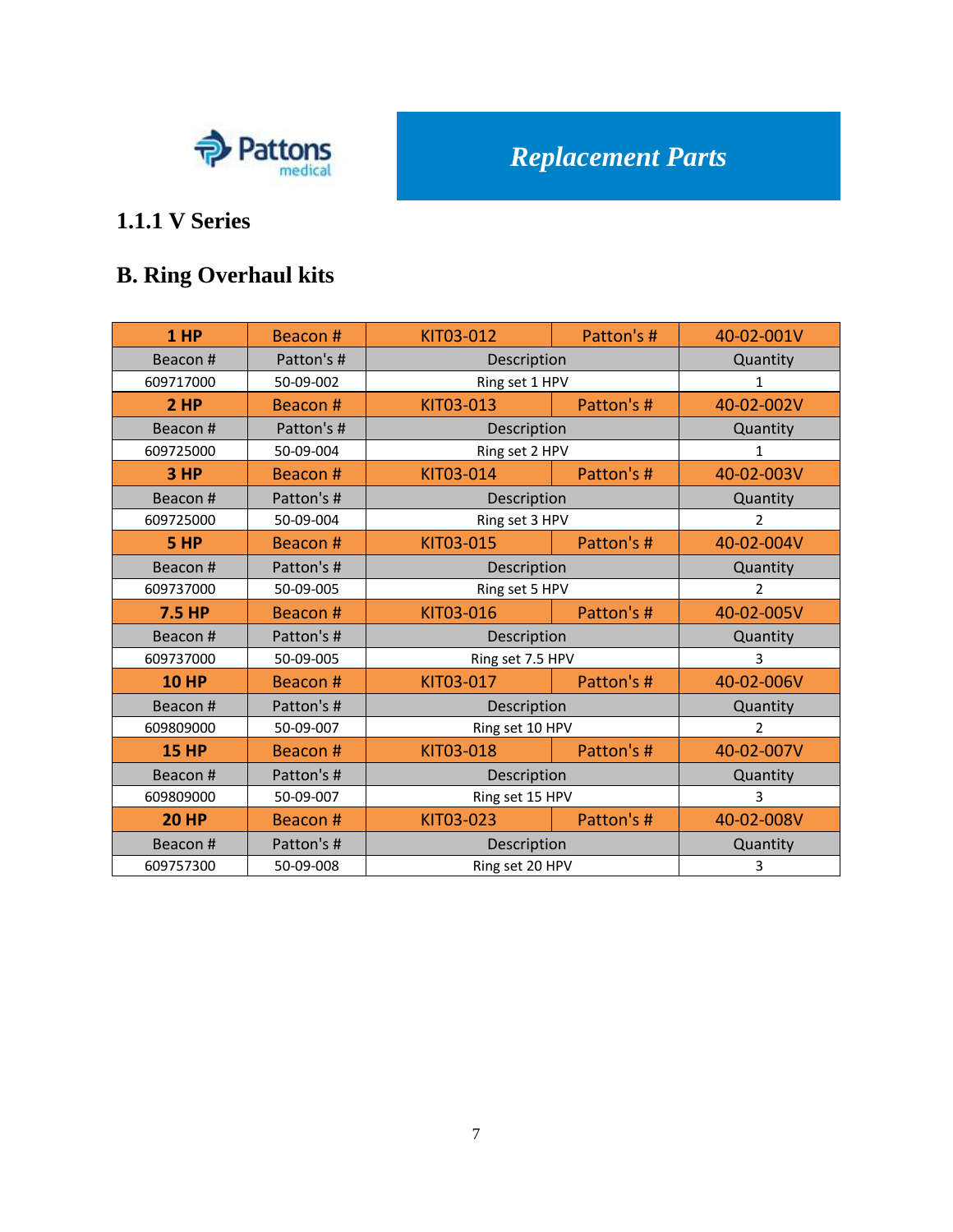

#### **C. Valve Maintenance kits**

| 1 HP      | Beacon #   | KIT04-001                         | Patton's # | 40-03-001V     |
|-----------|------------|-----------------------------------|------------|----------------|
| Beacon#   | Patton's # | Description                       |            | Quantity       |
| 609720000 | 50-01-002  | Air Valve Assembly 1 HPV          |            | 1              |
| 609685000 | 50-12-001  | Unloader Spring 1-7.5 HPV         |            | $\mathbf{1}$   |
| 609687000 | 17-01-001  | Unloader O-Ring 1-15 HPV          |            | 1              |
| 609661000 | 50-18-001  | Unloader Bushing Packing 1-15 HPV |            | $\mathbf{1}$   |
| 2HP       | Beacon #   | KIT04-002                         | Patton's # | 40-03-002V     |
| Beacon#   | Patton's # | Description                       |            | Quantity       |
| 609731000 | 50-01-004  | Air Valve Assembly 2-3 HPV        |            | 1              |
| 609685000 | 50-12-001  | Unloader Spring 1-7.5 HPV         |            | $\mathbf 1$    |
| 609687000 | 17-01-001  | Unloader O-Ring 1-15 HPV          |            | 1              |
| 609661000 | 50-18-001  | Unloader Bushing Packing 1-15 HPV |            | $\mathbf{1}$   |
|           |            | KIT04-003<br>Patton's #           |            |                |
| 3 HP      | Beacon#    |                                   |            | 40-03-003V     |
| Beacon#   | Patton's # | Description                       |            | Quantity       |
| 609731000 | 50-01-004  | Air Valve Assembly 2-3 HPV        |            | $\overline{2}$ |
| 609685000 | 50-12-001  | Unloader Spring 1-15 HP           |            | $\overline{2}$ |
| 609687000 | 17-01-001  | Unloader O-Ring 1-15 HP           |            | $\overline{2}$ |
| 609661000 | 50-18-001  | Unloader Bushing Packing 1-15 HPV |            | $\overline{2}$ |
| 5 HP      | Beacon#    | KIT04-004                         | Patton's # | 40-03-004V     |
| Beacon#   | Patton's # | Description                       |            | Quantity       |
| 609710000 | 50-01-005  | Air Valve Assembly 5-7.5 HPV      |            | 2              |
| 609685000 | 50-12-001  | Unloader Spring 1-15 HP           |            | 2              |
| 609687000 | 17-01-001  | Unloader O-Ring 1-15 HPV          |            | $\overline{2}$ |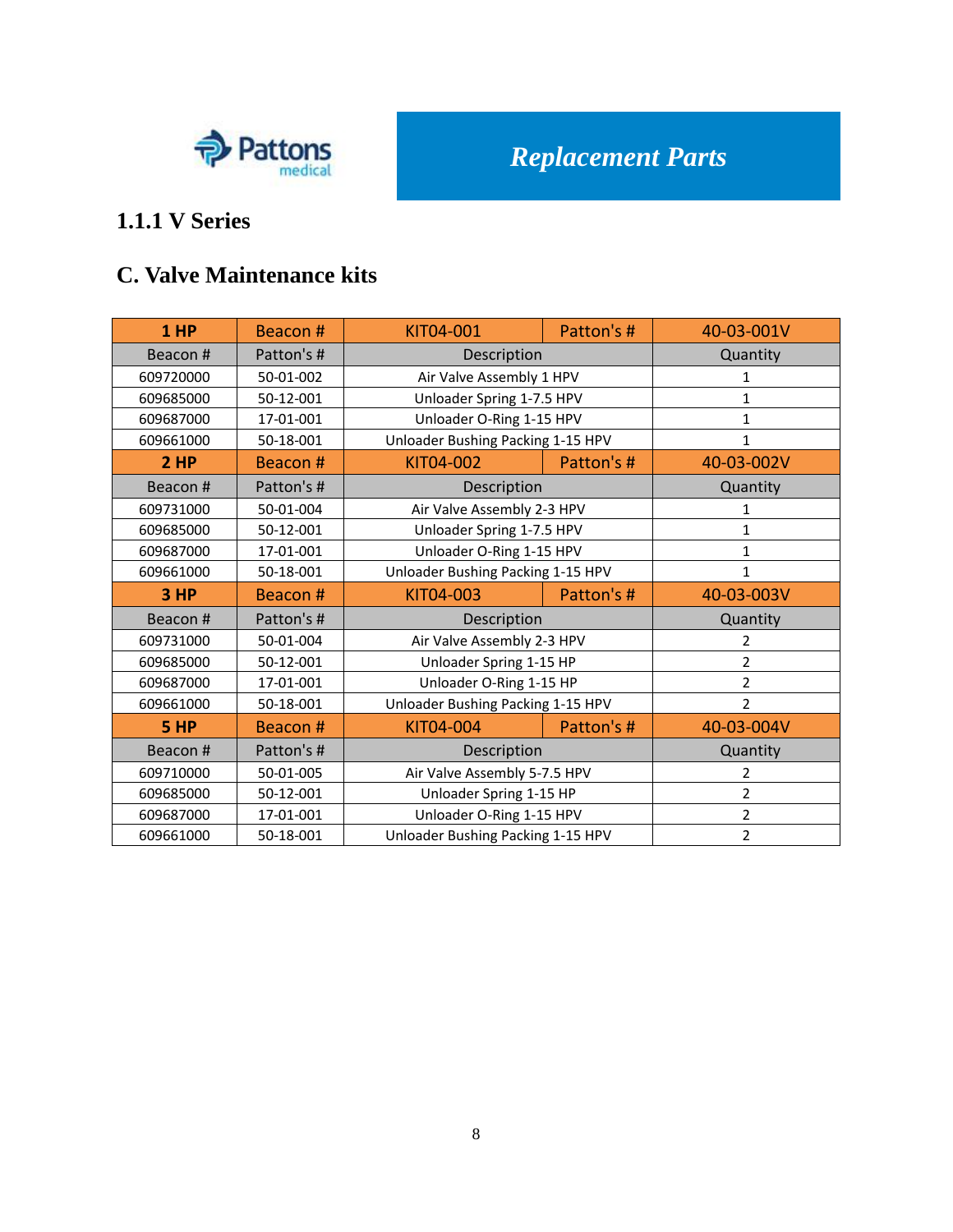

#### **1.1.1 V Series**

## **C. Valve Maintenance kits (Continued)**

| <b>7.5 HP</b> | Beacon#    | KIT04-005                         | Patton's # | 40-03-005V     |
|---------------|------------|-----------------------------------|------------|----------------|
| Beacon#       | Patton's # | Description                       |            | Quantity       |
| 609710000     | 50-01-005  | Air Valve Assembly 5-7.5 HPV      |            | 3              |
| 609685000     | 50-12-001  | Unloader Spring 1-15 HP           |            | 3              |
| 609687000     | 17-01-001  | Unloader O-Ring 1-15 HPV          |            | 3              |
| 609661000     | 50-18-001  | Unloader Bushing Packing 1-15 HPV |            | 3              |
| <b>10 HP</b>  | Beacon #   | KIT04-008                         | Patton's # | 40-03-006V     |
| Beacon#       | Patton's # | Description                       |            | Quantity       |
| 609811001     | 50-01-006  | Valve Set 1-15 HPVG               |            | 2              |
| 609685000     | 50-12-001  | Unloader Spring 1-15 HP           |            | $\overline{2}$ |
| 609687000     | 17-01-001  | Unloader O-Ring 1-15 HPV          |            | $\overline{2}$ |
| 609661000     | 50-18-001  | Unloader Bushing Packing 1-15 HPV |            | $\overline{2}$ |
| <b>15 HP</b>  | Beacon #   | KIT04-009                         | Patton's # | 40-03-007V     |
| Beacon#       | Patton's # | Description                       |            | Quantity       |
| 609811001     | 50-01-006  | Valve Set 10-15 HPVG              |            | 3              |
| 609685000     | 50-12-001  | Unloader Spring 1-15 HP           |            | 3              |
| 609687000     | 17-01-001  | Unloader O-Ring 1-15 HPV          |            | 3              |
| 609661000     | 50-18-001  | Unloader Bushing Packing 1-15 HPV |            | 3              |
| <b>20 HP</b>  |            |                                   |            |                |
|               | Beacon #   | KIT04-010                         | Patton's # | 40-03-008V     |
| Beacon #      | Patton's # | Description                       |            | Quantity       |
| 609757305     | 50-01-007  | Valve Set 20 HPVG                 |            | 3              |
| 609757311     | 50-12-003  | Unloader Spring 20 HPVG           |            | 3              |
| 609757313     | 17-01-002  | Unloader o-ring 20HPVG            |            | 3              |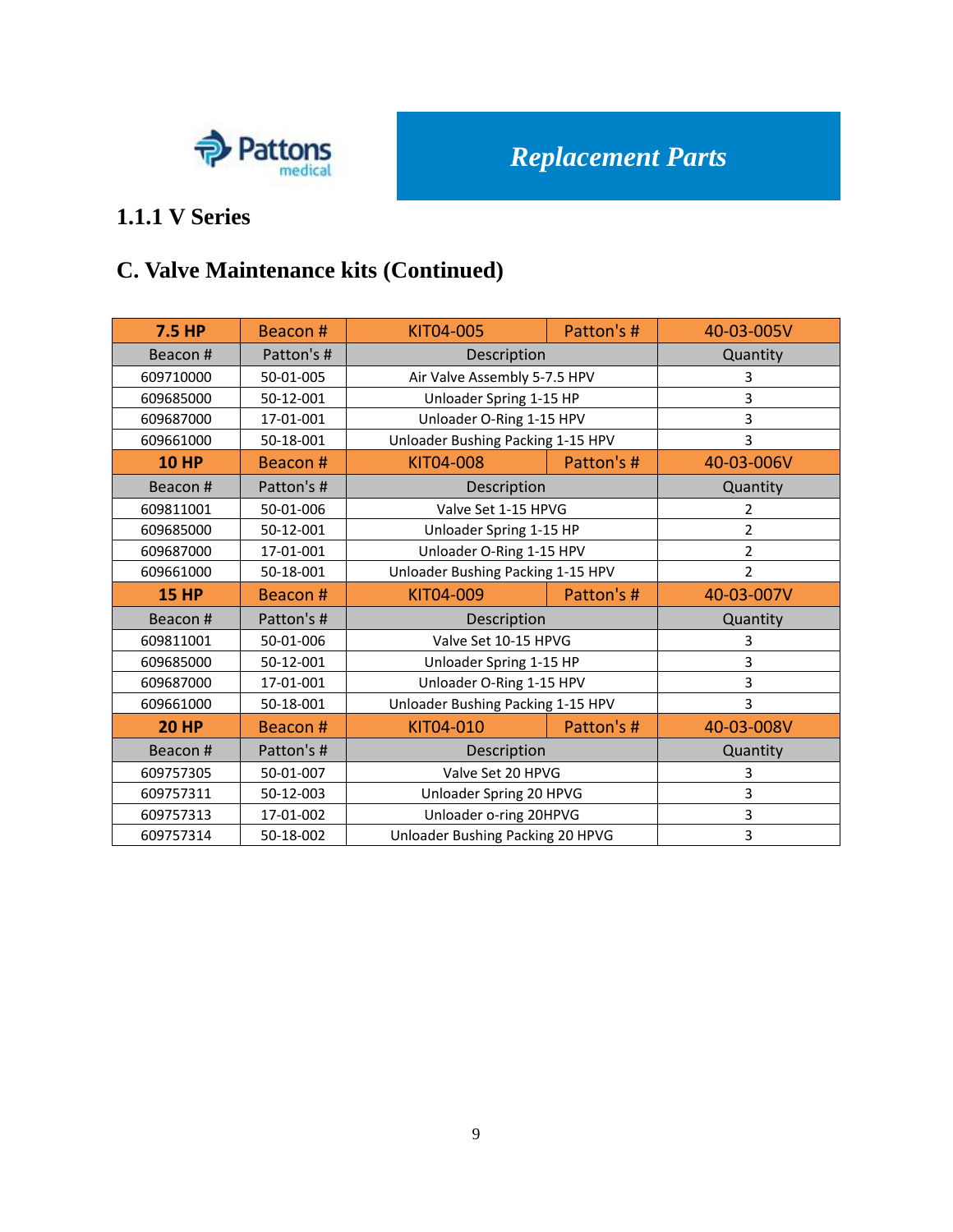

#### **D. Gasket Kits**

| 1 HP      | Beacon #   | KIT05-001                         | Patton's # | 40-04-001V              |
|-----------|------------|-----------------------------------|------------|-------------------------|
| Beacon#   | Patton's # | Description                       |            | Quantity                |
| 609683000 | 50-03-001  | Bearing Box Packing 1-2 HPV       |            | $\mathbf{1}$            |
| 609661000 | 50-18-001  | Unloader Bushing Packing 1-15 HPV |            | $\mathbf{1}$            |
| 609698000 | 50-02-002  | Air Valve Packing 1 HPV           |            | $\mathbf{1}$            |
| 609699000 | 50-07-002  | Cylinder Head Packing 1 HPV       |            | $\mathbf{1}$            |
| 2HP       | Beacon #   | KIT05-002                         | Patton's # | 40-04-002V              |
| Beacon#   | Patton's # | Description                       |            | Quantity                |
| 609683000 | 50-03-001  | Bearing Box Packing 1-2 HPV       |            | $\mathbf{1}$            |
| 609661000 | 50-18-001  | Unloader Bushing Packing 1-15 HPV |            | $\mathbf{1}$            |
| 609727000 | 50-02-004  | Air Valve Packing 2-3 HPV         |            | $\mathbf 1$             |
| 609730000 | 50-07-004  | Cylinder Head Packing 2-7.5 HPV   |            | $\mathbf{1}$            |
| 3 HP      | Beacon #   | KIT05-003                         | Patton's # | 40-04-003V              |
| Beacon#   | Patton's # | Description                       |            | Quantity                |
| 609670000 | 50-03-002  | Bearing Box Packing 3 HPV         |            | $\mathbf{1}$            |
| 609661000 | 50-18-001  | Unloader Bushing Packing 1-15 HPV |            | $\overline{2}$          |
| 609727000 | 50-02-004  | Air Valve Packing 2-3 HPV         |            | $\overline{2}$          |
| 609730000 | 50-07-004  | Cylinder Head Packing 2-7.5 HPV   |            | $\overline{2}$          |
| 5 HP      | Beacon #   | KIT05-004                         | Patton's # | 40-04-004V              |
| Beacon#   | Patton's # | Description                       |            | Quantity                |
| 609666000 | 50-03-003  | Bearing Box Packing 5 HPV         |            | $\mathbf{1}$            |
| 609661000 | 50-18-001  | Unloader Bushing Packing 1-15 HPV |            | $\overline{2}$          |
| 609740000 | 50-02-005  | Air Valve Packing 5-7.5 HPV       |            | $\mathbf 2$             |
| 609730000 | 50-07-004  | Cylinder Head Packing 2-7.5 HPV   |            | $\overline{2}$          |
| 7.5 HP    | Beacon#    | KIT05-005                         | Patton's # | 40-04-005V              |
| Beacon#   | Patton's # | Description                       |            | Quantity                |
| 609712000 | 50-03-004  | Bearing Box Packing 7.5 HPV       |            | 1                       |
| 609661000 | 50-18-001  | Unloader Bushing Packing 1-15 HPV |            | $\mathsf 3$             |
| 609740000 | 50-02-005  | Air Valve Packing 5-7.5 HPV       |            | $\overline{\mathbf{3}}$ |
| 609730000 | 50-07-004  | Cylinder Head Packing 2-7.5 HPV   |            | $\overline{3}$          |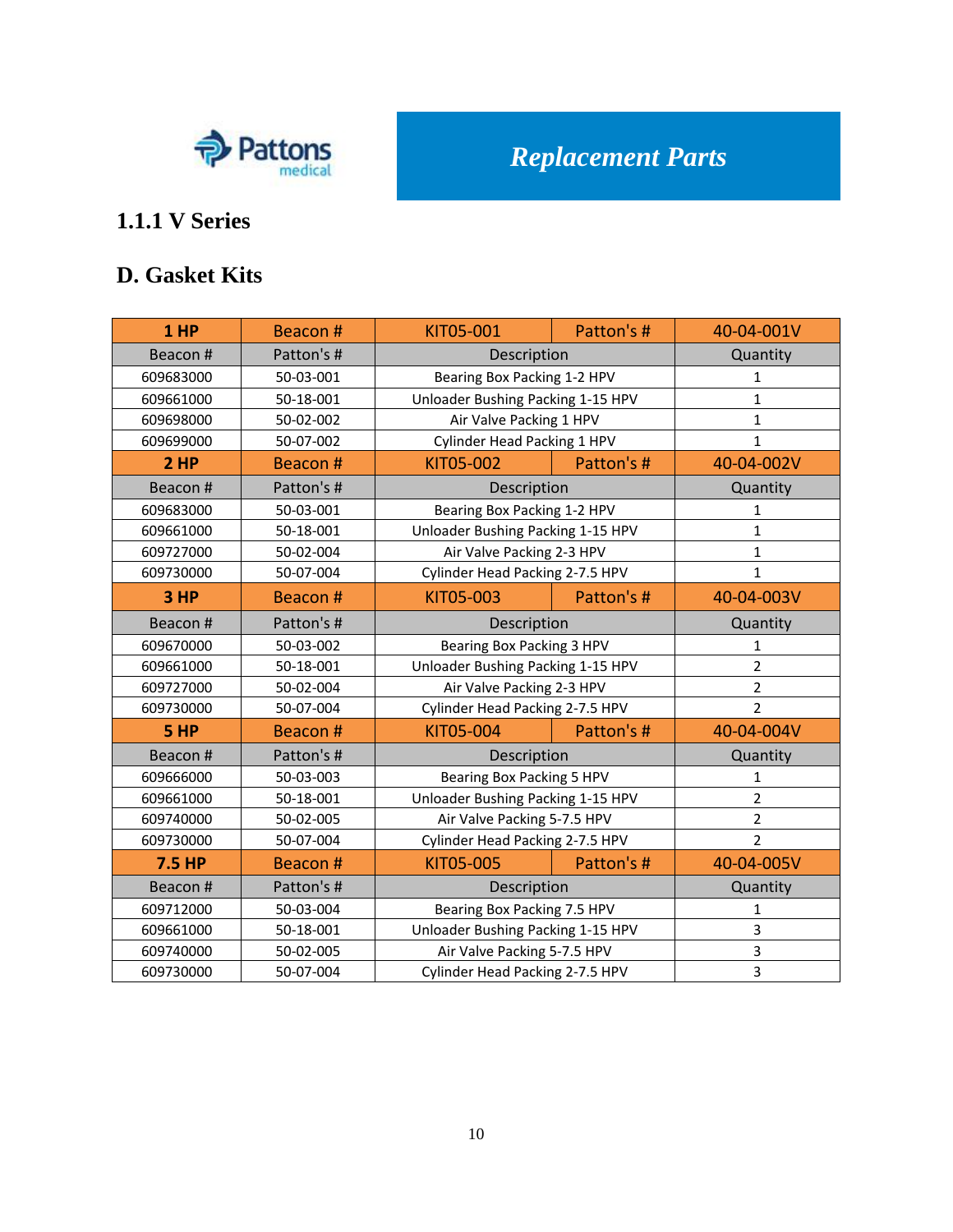

# **D. Gasket Kits (Continued)**

| <b>10 HP</b> | Beacon#    | KIT05-006                         | Patton's # | 40-04-006V     |
|--------------|------------|-----------------------------------|------------|----------------|
| Beacon#      | Patton's # | Description                       |            | Quantity       |
| 609805000    | 50-03-005  | Bearing Box Packing 10 HPV        |            |                |
| 609661000    | 50-18-001  | Unloader Bushing Packing 1-15 HPV |            | $\mathcal{L}$  |
| 609812000    | 50-02-006  | Air Valve Packing 10-15 HPV       |            | $\overline{2}$ |
| 609814000    | 50-07-005  | Cylinder Head Packing 10-15 HPV   |            | $\overline{2}$ |
| <b>15 HP</b> | Beacon#    | KIT05-007                         | Patton's # | 40-04-007V     |
| Beacon#      | Patton's # | Description                       |            | Quantity       |
| 609790000    | 50-03-006  | Bearing Box Packing 15-20 HPV     |            | 1              |
| 609661000    | 50-18-001  | Unloader Bushing Packing 1-15 HPV |            | 3              |
| 609812000    | 50-02-006  | Air Valve Packing 10-15 HPVG      |            | 3              |
| 609814000    | 50-07-005  | Cylinder Head Packing 10-15 HPV   |            | 3              |
| <b>20 HP</b> | Beacon#    | KIT05-008                         | Patton's # | 40-04-008V     |
| Beacon#      | Patton's # | Description                       |            | Quantity       |
| 609790000    | 50-03-006  | Bearing Box Packing 15-20 HPV     |            |                |
| 609757314    | 50-18-002  | Unloader Bushing Packing 20 HPV   |            | 3              |
| 609757306    | 50-02-007  | Air Valve Packing 20 HPV          |            | 3              |
| 609757308    | 50-07-006  | Cylinder Head Packing 20 HPV      |            | 3              |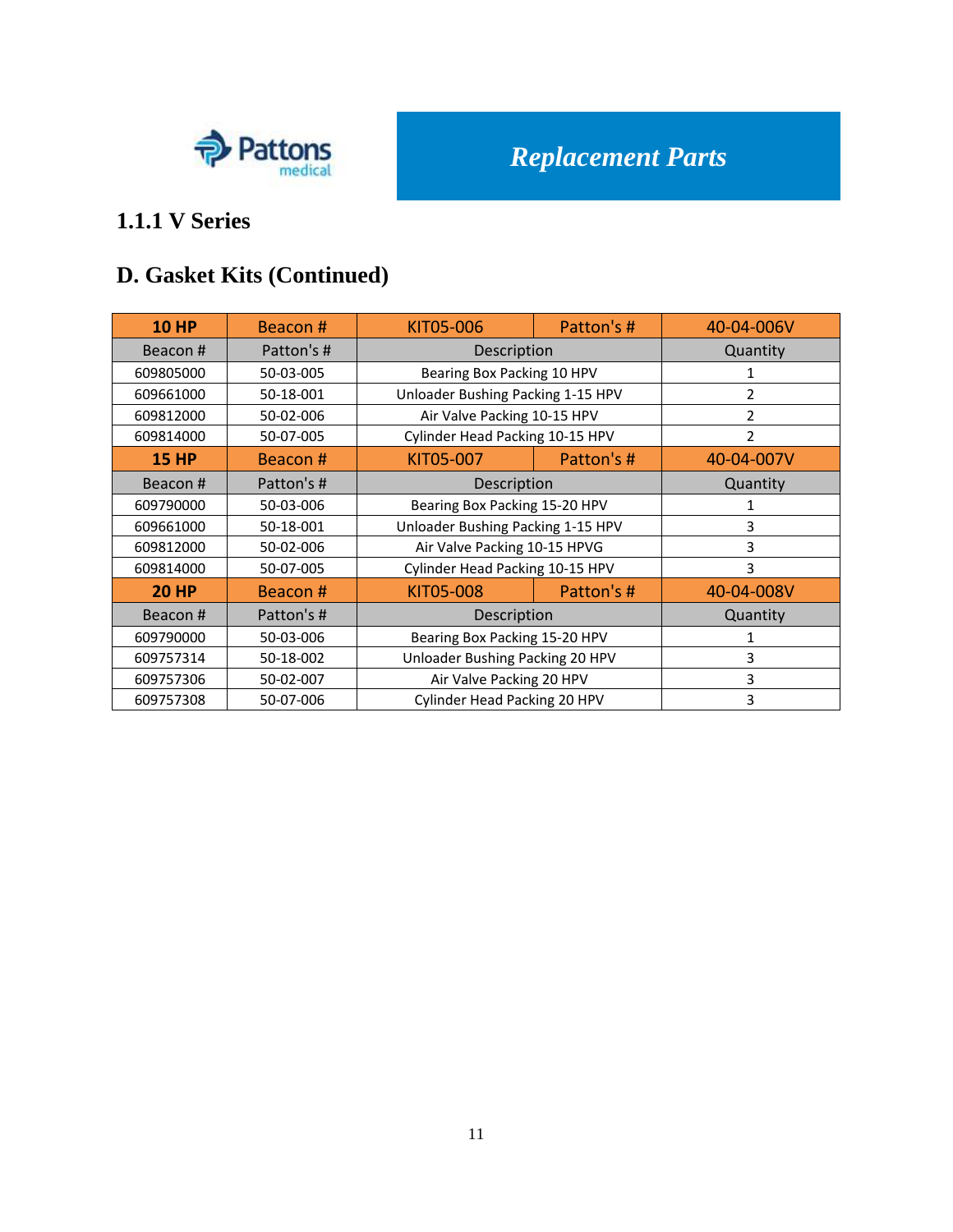

# **1.1 Reciprocating Compressor**

#### **1.1.2 G Series**

#### **A. Overhaul Parts Kits**

| 1 HP       | Beacon #   | KIT03-001G                        | Patton's # | 40-01-001G     |
|------------|------------|-----------------------------------|------------|----------------|
| Beacon#    | Patton's # | Description                       |            | Quantity       |
| 609664000  | 50-05-002  | Crank Shaft Ball Bearing 1-3 HPVG |            | $\mathbf{1}$   |
| 609691000  | 50-05-001  | Crank Shaft Ball Bearing 1-3 HPVG |            | $\mathbf{1}$   |
| 609715000  | 50-04-001  | Conn Rod Assembly 1 HPVG          |            | $\mathbf{1}$   |
| KIT03-012G | 40-02-001G | Ring Overhaul Kit 1 HP G          |            | $\mathbf{1}$   |
| 609683000  | 50-03-001  | Bearing Box Packing 1-2 HPV 1 HPG |            | $\mathbf{1}$   |
| KIT04-001G | 40-03-001G | Valve Kit 1 HPG                   |            | $\mathbf{1}$   |
| 2HP        | Beacon#    | KIT03-002G                        | Patton's # | 40-01-002G     |
| Beacon#    | Patton's # | Description                       |            | Quantity       |
| 609664000  | 50-05-002  | Crank Shaft Ball Bearing 1-3 HPVG |            | $\mathbf{1}$   |
| 609691000  | 50-05-001  | Crank Shaft Ball Bearing 1-3 HPVG |            | $\mathbf{1}$   |
| 609752277  | 50-04-002  | Conn Rod Assembly 2-3 HPG         |            | $\mathbf{1}$   |
| KIT03-013G | 40-02-002G | Ring Overhaul Kit 2 HPG           |            | $\mathbf{1}$   |
| 609752283  | 50-08-001  | Oil Seal 2-3 HPG                  |            | $\mathbf{1}$   |
| KIT04-002G | 40-03-002G | Valve Kit 2 HPG                   |            | $\mathbf{1}$   |
| 3 HP       | Beacon #   | KIT03-003G                        | Patton's # | 40-01-003G     |
| Beacon #   | Patton's # | Description                       |            | Quantity       |
|            |            |                                   |            |                |
| 609664000  | 50-05-002  | Crank Shaft Ball Bearing 1-3 HPVG |            | $\mathbf{1}$   |
| 609691000  | 50-05-001  | Crank Shaft Ball Bearing 1-3 HPVG |            | $\mathbf{1}$   |
| 609752277  | 50-04-002  | Conn Rod Assembly 2-3 HPG         |            | $\overline{2}$ |
| KIT03-014G | 40-02-003G | Ring Overhaul Kit 3 HPG           |            | $\mathbf{1}$   |
| 609752283  | 50-08-001  | Oil Seal 2-3 HPG                  |            | $\mathbf{1}$   |
| KIT04-003G | 40-03-003G | Valve Kit 3 HPG                   |            | $\mathbf{1}$   |
| 5 HP       | Beacon #   | KIT03-004G                        | Patton's # | 40-01-004G     |
| Beacon#    | Patton's # | Description                       |            | Quantity       |
| 609706000  | 50-05-004  | Crank Shaft Ball Bearing 5 HPVG   |            | $\mathbf{1}$   |
| 609751979  | 50-05-005  | Crank Shaft Ball Bearing 5 HPG    |            | $\mathbf{1}$   |
| 609702000  | 50-04-004  | Conn Rod Assembly 5-7.5 HPVG      |            | $\overline{2}$ |
| KIT03-015G | 40-02-004G | 5 HP Ring Overhaul Kit            |            | $\mathbf{1}$   |
| 609828000  | 50-08-002  | Oil Seal 5-10 HPG                 |            | $\mathbf 1$    |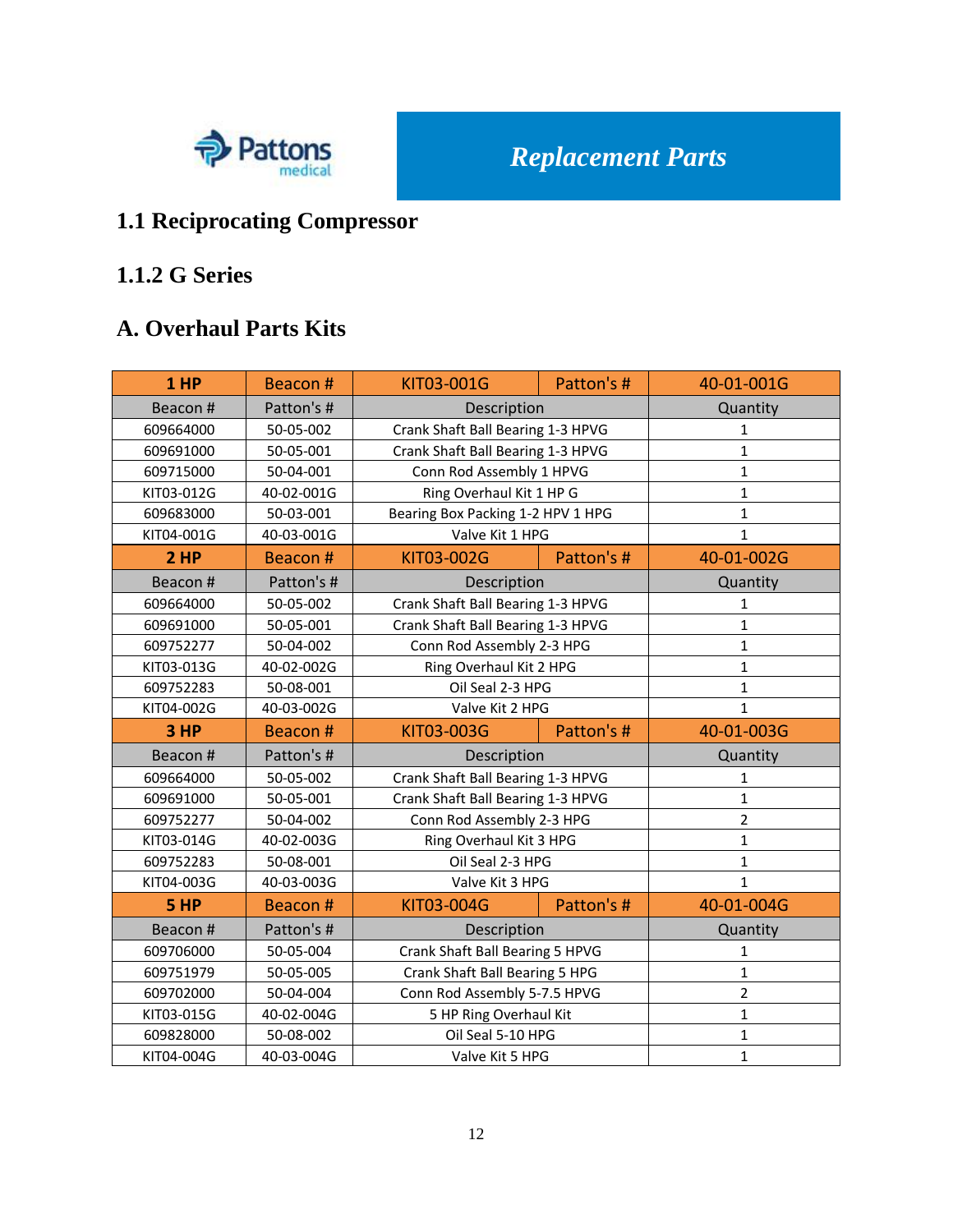

# **1.1.2 G Series**

# **A. Overhaul Parts Kits (Continued)**

| <b>7.5 HP</b> | Beacon#        | KIT03-005G                              | Patton's # | 40-01-005G     |
|---------------|----------------|-----------------------------------------|------------|----------------|
| Beacon#       | Patton's #     | Description                             |            | Quantity       |
| 609711000     | 50-05-003      | Crank Shaft Ball Bearing 7.5-10 HPG     |            | 2              |
| 609702000     | 50-04-004      | Conn Rod Assembly 5-7.5 HPVG            |            | 3              |
| KIT03-016G    | 40-02-005G     | Ring Overhaul Kit 7.5 HPG               |            | $\mathbf{1}$   |
| 609828000     | 50-08-002      | Oil Seal 5-10 HPG                       |            | 1              |
| KIT04-005G    | 40-03-005G     | Valve Kit 7.5 HPG                       |            | $\mathbf{1}$   |
| <b>10 HP</b>  | Beacon#        | KIT03-020G                              | Patton's # | 40-01-006G     |
| Beacon #      | Patton's #     | Description                             |            | Quantity       |
| 609711000     | 50-05-003      | Crank Shaft Ball Bearing 7.5-10 HPG     |            | 2              |
| 609803000     | 50-04-005      | Conn Rod Assembly 10-15 HPG             |            | $\overline{2}$ |
| KIT03-017G    | 40-02-006G     | Ring Overhaul Kit 10 HPG (pre Feb 09)   |            | $\mathbf{1}$   |
|               | 40-02-006G-001 | Ring Overhaul Kit 10 HPG (after Feb 09) |            | $\mathbf{1}$   |
| 609828000     | 50-08-002      | Oil Seal 5-10 HPG Oil Seal 5-10 HPG     |            | $\mathbf{1}$   |
| KIT04-008G    | 40-03-006G     | Valve Kit 10 HPVG                       |            | $\mathbf{1}$   |
| <b>15 HP</b>  | Beacon#        | KIT03-021G                              |            | 40-01-007G     |
| Beacon#       | Patton's #     | Description                             |            | Quantity       |
| 609655900     | 50-05-007      | Crank Shaft Ball Bearing 15 HPVG        |            | 1              |
| 609890000     | 50-05-008      | Crank Shaft Ball Bearing 15 HPG         |            | 1              |
| 609803000     | 50-04-005      | Conn Rod Assembly 10-15 HPVG            |            | 3              |
| KIT03-018G    | 40-02-007G     | Ring Overhaul Kit 15 HPG (pre Feb 09)   |            | $\mathbf{1}$   |
|               | 40-02-007G-001 | Ring Overhaul Kit 15 HPG (after Feb 09) |            | $\mathbf{1}$   |
| 609895000     | 50-08-003      | Oil Seal 15-20 HPVG                     |            | $\mathbf{1}$   |
| KIT04-009G    | 40-03-007G     | Valve Kit 15 HPG                        |            | $\mathbf{1}$   |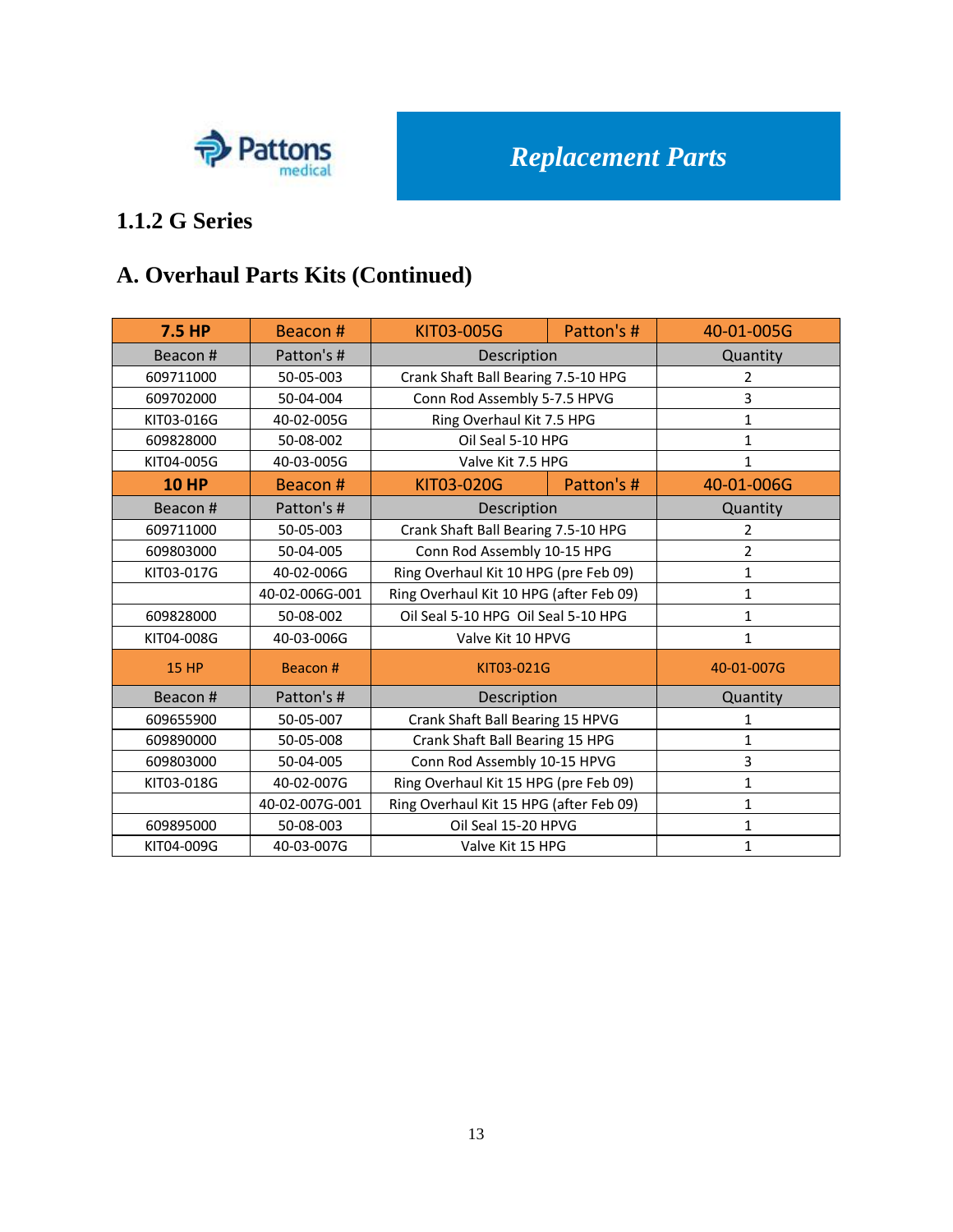

# **1.1.2 G Series**

# **B. Ring Overhaul kits**

| 1 HP          | Beacon#       | KIT03-012G                      | Patton's # | 40-02-001G     |
|---------------|---------------|---------------------------------|------------|----------------|
| Beacon#       | Patton's #    | Description                     |            | Quantity       |
| 609752070     | 50-09-001     | Ring set 1 HPG                  |            | $\mathbf{1}$   |
| 2 HP          | Beacon#       | KIT03-013G                      | Patton's # | 40-02-002G     |
| Beacon#       | Patton's #    | Description                     |            | Quantity       |
| 609752280     | 50-09-003     | Ring set 2 HPG                  |            | 1              |
| 3 HP          | Beacon #      | KIT03-014G                      | Patton's # | 40-02-003G     |
| Beacon#       | Patton's #    | Description                     |            | Quantity       |
| 609752280     | 50-09-003     | Ring set 3 HPG                  |            | $\overline{2}$ |
| 5 HP          | Beacon #      | KIT03-015G                      | Patton's # | 40-02-004G     |
| Beacon#       | Patton's #    | Description                     |            | Quantity       |
| 609752280     | 50-09-003     | Ring set 5 HPG                  |            | $\overline{2}$ |
| <b>7.5 HP</b> | Beacon #      | KIT03-016G                      | Patton's # | 40-02-005G     |
| Beacon#       | Patton's #    | Description                     |            | Quantity       |
| 609752280     | 50-09-003     | Ring set 7.5 HPG                |            | 3              |
| <b>10 HP</b>  | Beacon#       | KIT03-017G                      | Patton's # | 40-02-006G     |
| Beacon#       | Patton's #    | Description                     |            | Quantity       |
| 609741141     | 50-09-006     | Ring set 10 HPG (before Feb 09) |            | $\overline{2}$ |
| <b>10 HP</b>  |               |                                 | Patton's # | 40-02-006G-001 |
| Beacon#       | Patton's #    | Description                     |            | Quantity       |
| 609741141     | 50-09-006-001 | Ring set 10 HPG (after Feb 09)  |            | $\overline{2}$ |
| <b>15 HP</b>  | Beacon #      | KIT03-018G                      | Patton's # | 40-02-007G     |
| Beacon#       | Patton's #    | Description                     |            | Quantity       |
| 609741141     | 50-09-006     | Ring set 15 HPG (before Feb 09) |            | 3              |
| <b>15 HP</b>  |               |                                 | Patton's # | 40-02-007G-001 |
|               |               | Description                     |            | Quantity       |
|               | 50-09-006-001 | Ring set 15 HPG (after Feb 09)  |            | $\overline{3}$ |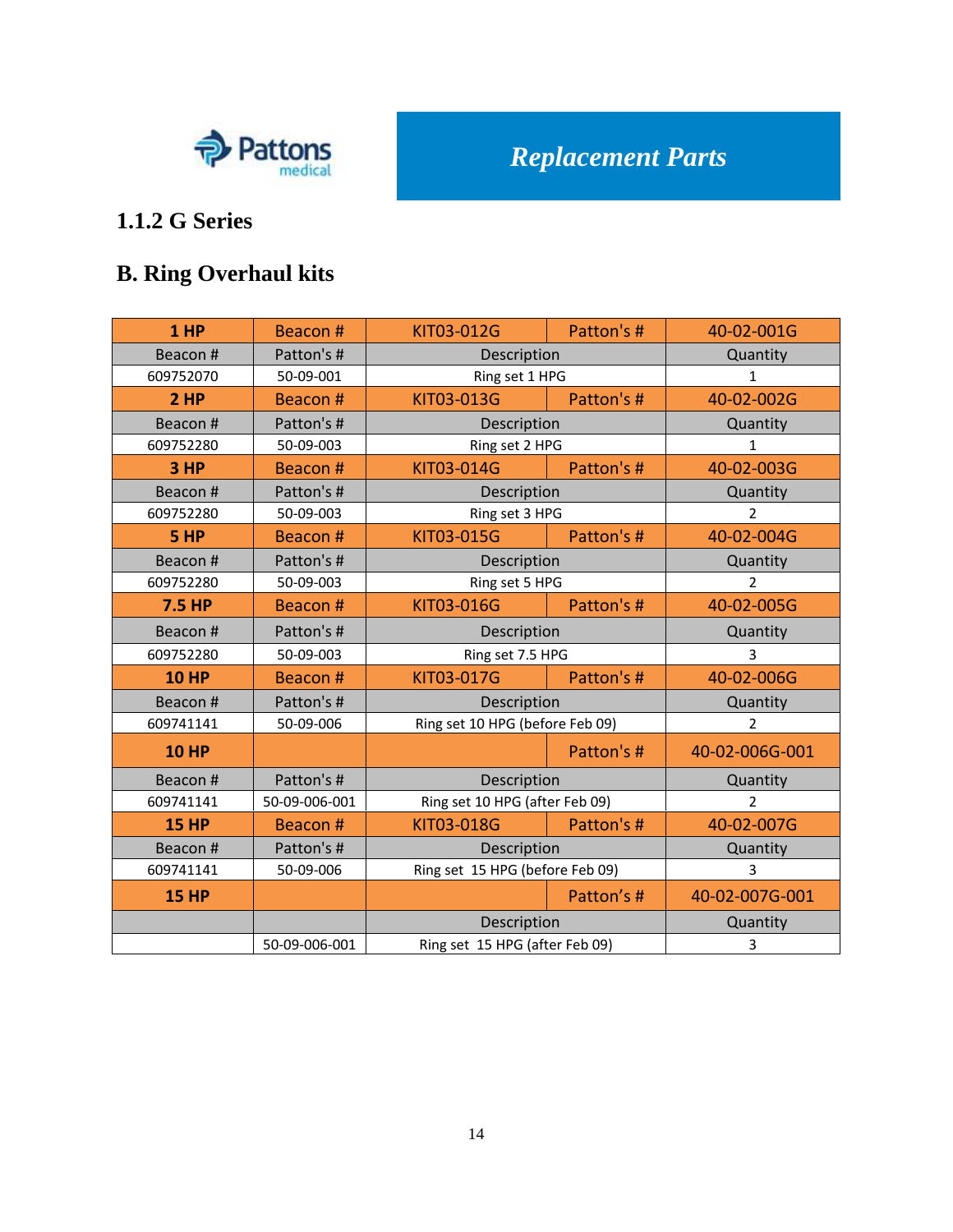

#### **1.1.2 G Series**

#### **C. Valve Maintenance kits**

| $1$ HP       | Beacon #   | KIT04-001G                   | Patton's # | 40-03-001G     |
|--------------|------------|------------------------------|------------|----------------|
| Beacon#      | Patton's # | Description                  |            | Quantity       |
| 609752073    | 50-01-001  | Air Valve Assembly 1HPG      |            | 1              |
| 609750526    | 50-11-001  | Unloader Piston Set 1-15 HPG |            | $\mathbf{1}$   |
| 2 HP         | Beacon#    | KIT04-002G                   | Patton's # | 40-03-002G     |
| Beacon #     | Patton's # | Description                  |            | Quantity       |
| 609752290    | 50-01-003  | Air Valve Assembly 2-7.5 HPG |            | $\mathbf{1}$   |
| 609750526    | 50-11-001  | Unloader Piston Set 1-15 HPG |            | $\mathbf{1}$   |
| 3 HP         | Beacon#    | KIT04-003G                   | Patton's # | 40-03-003G     |
| Beacon #     | Patton's # | Description                  |            | Quantity       |
| 609752290    | 50-01-003  | Air Valve Assembly 2-7.5 HPG |            | $\overline{2}$ |
| 609750526    | 50-11-001  | Unloader Piston Set 1-15 HPG |            | $\overline{2}$ |
| 5 HP         | Beacon#    | KIT04-004G                   | Patton's # | 40-03-004G     |
| Beacon #     | Patton's # | Description                  |            | Quantity       |
| 609752290    | 50-01-003  | Air Valve Assembly 2-7.5 HPG |            | $\overline{2}$ |
| 609750526    | 50-11-001  | Unloader Piston Set 1-15 HPG |            | $\overline{2}$ |
| 7.5 HP       | Beacon#    | KIT04-005G                   | Patton's # | 40-03-005G     |
| Beacon #     | Patton's # | Description                  |            | Quantity       |
| 609752290    | 50-01-003  | Air Valve Assembly 2-7.5 HPG |            | 3              |
| 609750526    | 50-11-001  | Unloader Piston Set 1-15 HPG |            | $\overline{3}$ |
| <b>10 HP</b> | Beacon#    | KIT04-008G                   | Patton's # | 40-03-006G     |
| Beacon #     | Patton's # | Description                  |            | Quantity       |
| 609811001    | 50-01-006  | Air Valve Set 10-15 HPVG     |            | $\overline{2}$ |
| 609750526    | 50-11-001  | Unloader Piston Set 1-15 HPG |            | $\overline{2}$ |
| <b>15 HP</b> | Beacon #   | KIT04-009G                   | Patton's # | 40-03-007G     |
| Beacon #     | Patton's # | Description                  |            | Quantity       |
| 609811001    | 50-01-006  | Air Valve Set 10-15 HPVG     |            | 3              |
| 609750526    | 50-11-001  | Unloader Piston Set 1-15 HPG |            | $\overline{3}$ |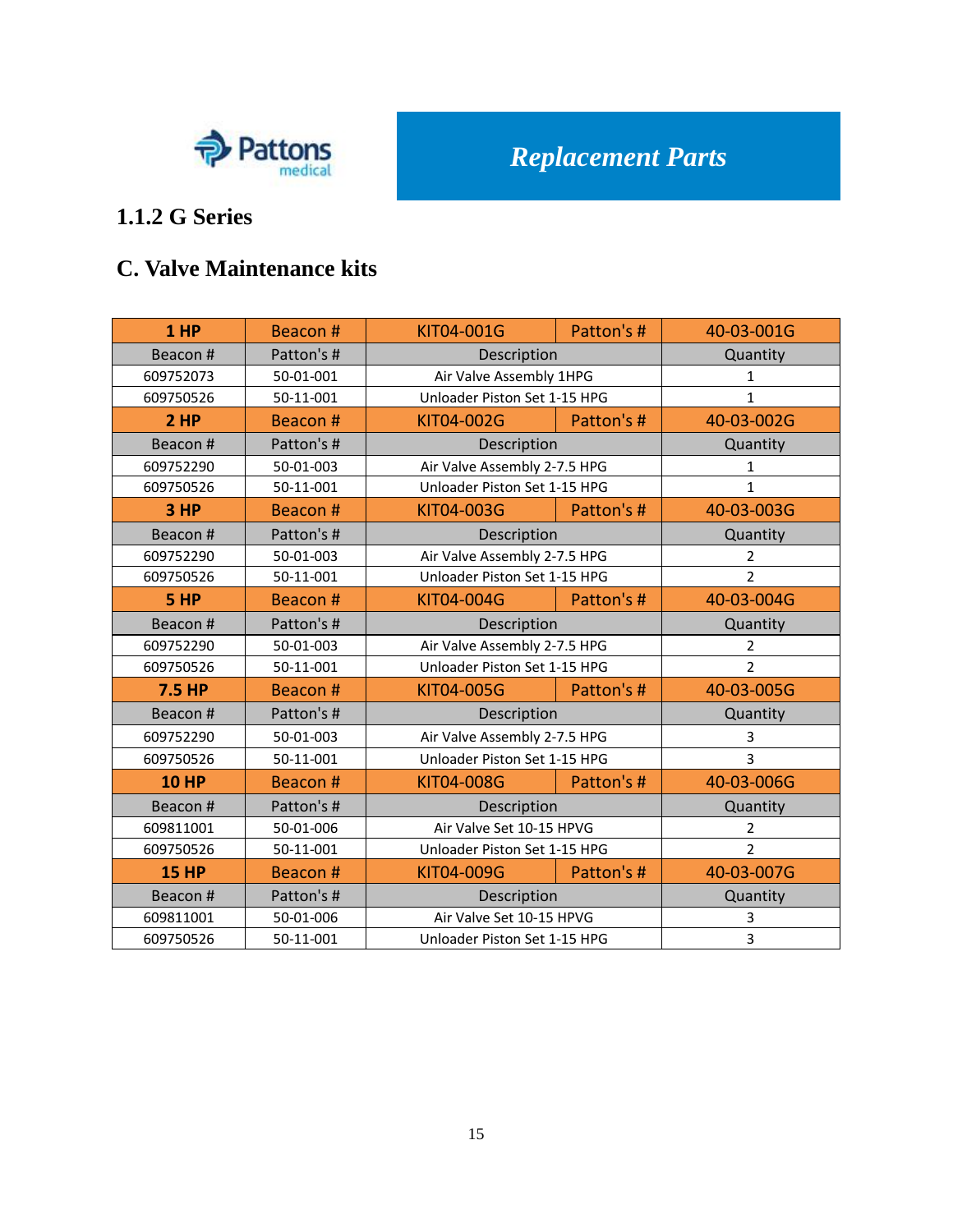

# **1.1.2 G Series**

#### **D. Gasket Kits**

| 1 HP          | Beacon#    | KIT05-001G                         | Patton's #       | 40-04-001G     |
|---------------|------------|------------------------------------|------------------|----------------|
| Beacon #      | Patton's # | Description                        |                  | Quantity       |
| 609750181     | 50-02-001  | Air Valve Packing 1 HPG            |                  | 1              |
| 609754632     | 50-07-001  | <b>Cylinder Head Packing 1 HPG</b> |                  | $\mathbf{1}$   |
| 2HP           | Beacon#    | KIT05-002G                         | Patton's #       | 40-04-002G     |
| Beacon#       | Patton's # | Description                        |                  | Quantity       |
| 609751061     | 50-02-003  | Air Valve Packing 2-7.5 HPG        |                  | $\mathbf{1}$   |
| 609751063     | 50-07-003  | Cylinder Head Packing 2-7.5 HPG    |                  | $\mathbf{1}$   |
| 609752283     | 50-08-001  | Oil Seal 2-3 HPG                   |                  | $\mathbf{1}$   |
| 3 HP          | Beacon#    | KIT05-003G                         | Patton's #       | 40-04-003G     |
| Beacon #      | Patton's # | Description                        |                  | Quantity       |
| 609751061     | 50-02-003  | Air Valve Packing 2-7.5 HPG        |                  | $\overline{2}$ |
| 609751063     | 50-07-003  | Cylinder Head Packing 2-7.5 HPG    |                  | $\overline{2}$ |
| 609752283     | 50-08-001  |                                    | Oil Seal 2-3 HPG |                |
| 5 HP          | Beacon#    | KIT05-004G                         | Patton's #       | 40-04-004G     |
| Beacon#       | Patton's # | Description                        |                  | Quantity       |
| 609751061     | 50-02-003  | Air Valve Packing 2-7.5 HPG        |                  | $\overline{2}$ |
| 609751063     | 50-07-003  | Cylinder Head Packing 2-7.5 HPG    |                  | $\overline{2}$ |
| 609828000     | 50-08-002  | Oil Seal 5-10 HPG                  |                  | $\mathbf{1}$   |
| <b>7.5 HP</b> | Beacon#    | KIT05-005G                         | Patton's #       | 40-04-005G     |
| Beacon #      | Patton's # | Description                        |                  | Quantity       |
| 609751061     | 50-02-003  | Air Valve Packing 2-7.5 HPG        |                  | 3              |
| 609751063     | 50-07-003  | Cylinder Head Packing 2-7.5 HPG    |                  | 3              |
| 609828000     | 50-08-002  | Oil Seal 5-10 HPG                  |                  | $\mathbf{1}$   |
| <b>10 HP</b>  | Beacon#    | KIT05-006G                         | Patton's #       | 40-04-006G     |
| Beacon #      | Patton's # | Description                        |                  | Quantity       |
| 609812000     | 50-02-006  | Air Valve Packing 10-15 HPVG       |                  | 2              |
| 609814000     | 50-07-005  | Cylinder Head Packing 10-15 HPVG   |                  | $\overline{2}$ |
| 609828000     | 50-08-002  | Oil Seal 5-10 HPG                  |                  | $\mathbf{1}$   |
| <b>15 HP</b>  | Beacon#    | KIT05-007G                         | Patton's #       | 40-04-007G     |
| Beacon #      | Patton's # | Description                        |                  | Quantity       |
| 609812000     | 50-02-006  | Air Valve Packing 10-15 HPVG       |                  | 3              |
| 609814000     | 50-07-005  | Cylinder Head Packing 10-15 HPVG   |                  | 3              |
| 609895000     | 50-08-003  | Oil Seal 15-20 HPVG                |                  | $\mathbf{1}$   |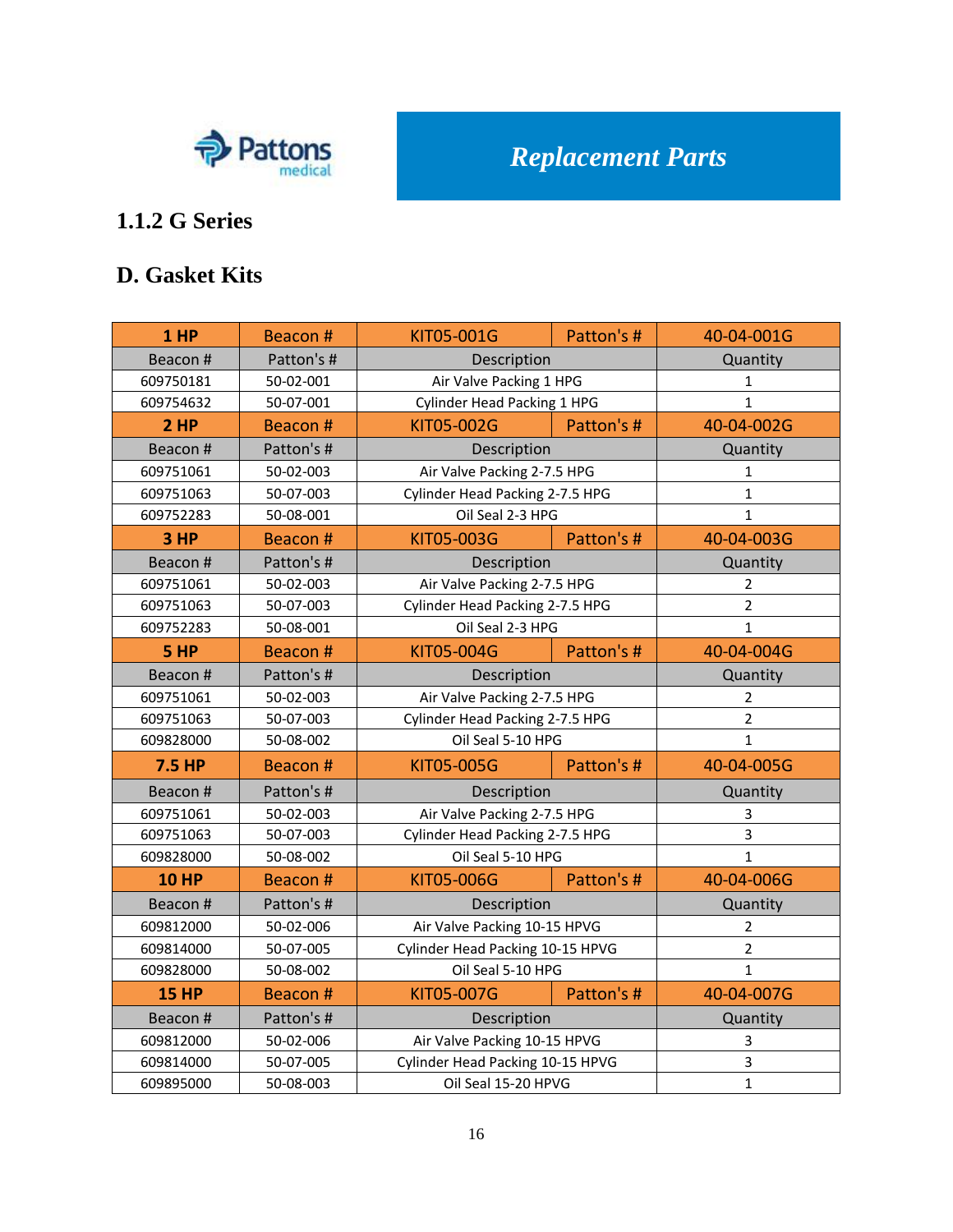

### **1.1.3 Recip Pump Parts**

#### **Note: Refer to your system's operation and maintenance manual to identify parts.**

| Beacon #  | Patton's # | Description                                        |  |  |  |  |  |
|-----------|------------|----------------------------------------------------|--|--|--|--|--|
| 609752073 | 50-01-001  | Air Valve Assembly 1 HPG                           |  |  |  |  |  |
| 609720000 | 50-01-002  | Air Valve Assembly 1 HPV                           |  |  |  |  |  |
| 609811001 | 50-01-006  | Air Valve Assembly 10-15 HPVG                      |  |  |  |  |  |
| 609757305 | 50-01-007  | Air Valve Assembly 20 HPV                          |  |  |  |  |  |
| 609731000 | 50-01-004  | Air Valve Assembly 2-3 HPV                         |  |  |  |  |  |
| 609752290 | 50-01-003  | Air Valve Assembly 2-7.5 HPG                       |  |  |  |  |  |
| 609710000 | 50-01-005  | Air Valve Assembly 5-7.5 HPV                       |  |  |  |  |  |
| 609740000 | 50-02-005  | Air Valve Packing 5-7.5 HPV                        |  |  |  |  |  |
| 609750181 | 50-02-001  | Air Valve Packing 1 HPG                            |  |  |  |  |  |
| 609698000 | 50-02-002  | Air Valve Packing 1 HPV                            |  |  |  |  |  |
| 609812000 | 50-02-006  | Air Valve Packing 10-15 HPVG                       |  |  |  |  |  |
| 609757306 | 50-02-007  | Air Valve Packing 20 HPV                           |  |  |  |  |  |
| 609727000 | 50-02-004  | Air Valve Packing 2-3 HPV                          |  |  |  |  |  |
| 609751061 | 50-02-003  | Air Valve Packing 2-7.5 HPG                        |  |  |  |  |  |
| 609805000 | 50-03-005  | Bearing Box Packing 10 HPV                         |  |  |  |  |  |
| 609683000 | 50-03-001  | Bearing Box Packing 1-2 HPV 1 HPG                  |  |  |  |  |  |
| 609790000 | 50-03-006  | Bearing Box Packing 15-20 HPV                      |  |  |  |  |  |
| 609670000 | 50-03-002  | Bearing Box Packing 3 HPV                          |  |  |  |  |  |
| 609666000 | 50-03-003  | Bearing Box Packing 5HPV                           |  |  |  |  |  |
| 609712000 | 50-03-004  | Bearing Box Packing 7.5 HPV                        |  |  |  |  |  |
| 609741143 | 50-04-005  | Conn Rod Assembly 10-15 HPG                        |  |  |  |  |  |
| 609751625 | 50-04-006  | Conn Rod Assembly 10-15 HPV                        |  |  |  |  |  |
| 609715000 | 50-04-001  | Conn Rod Assembly 1HPVG                            |  |  |  |  |  |
| 609757293 | 50-04-007  | Conn Rod Assembly 20 HPV                           |  |  |  |  |  |
| 609752277 | 50-04-002  | Conn Rod Assembly 2-3 HPG                          |  |  |  |  |  |
| 609721000 | 50-04-003  | Conn Rod Assembly 2-3 HPV                          |  |  |  |  |  |
| 609702000 | 50-04-004  | Conn Rod Assembly 5-7.5 HPVG                       |  |  |  |  |  |
| 609711000 | 50-05-003  | Crank Shaft Ball Bearing 2,3,7.5,10 HPV 7.5-10 HPG |  |  |  |  |  |
| 609691000 | 50-05-001  | Crank Shaft Ball Bearing 1 HPVG                    |  |  |  |  |  |
| 609664000 | 50-05-002  | Crank Shaft Ball Bearing 1-3 HPVG                  |  |  |  |  |  |
| 609655900 | 50-05-007  | Crank Shaft Ball Bearing 15 HPVG                   |  |  |  |  |  |
| 609890000 | 50-05-008  | Crank Shaft Ball Bearing 15-20 HPVG                |  |  |  |  |  |
| 609751979 | 50-05-005  | Crank Shaft Ball Bearing 5 HPG                     |  |  |  |  |  |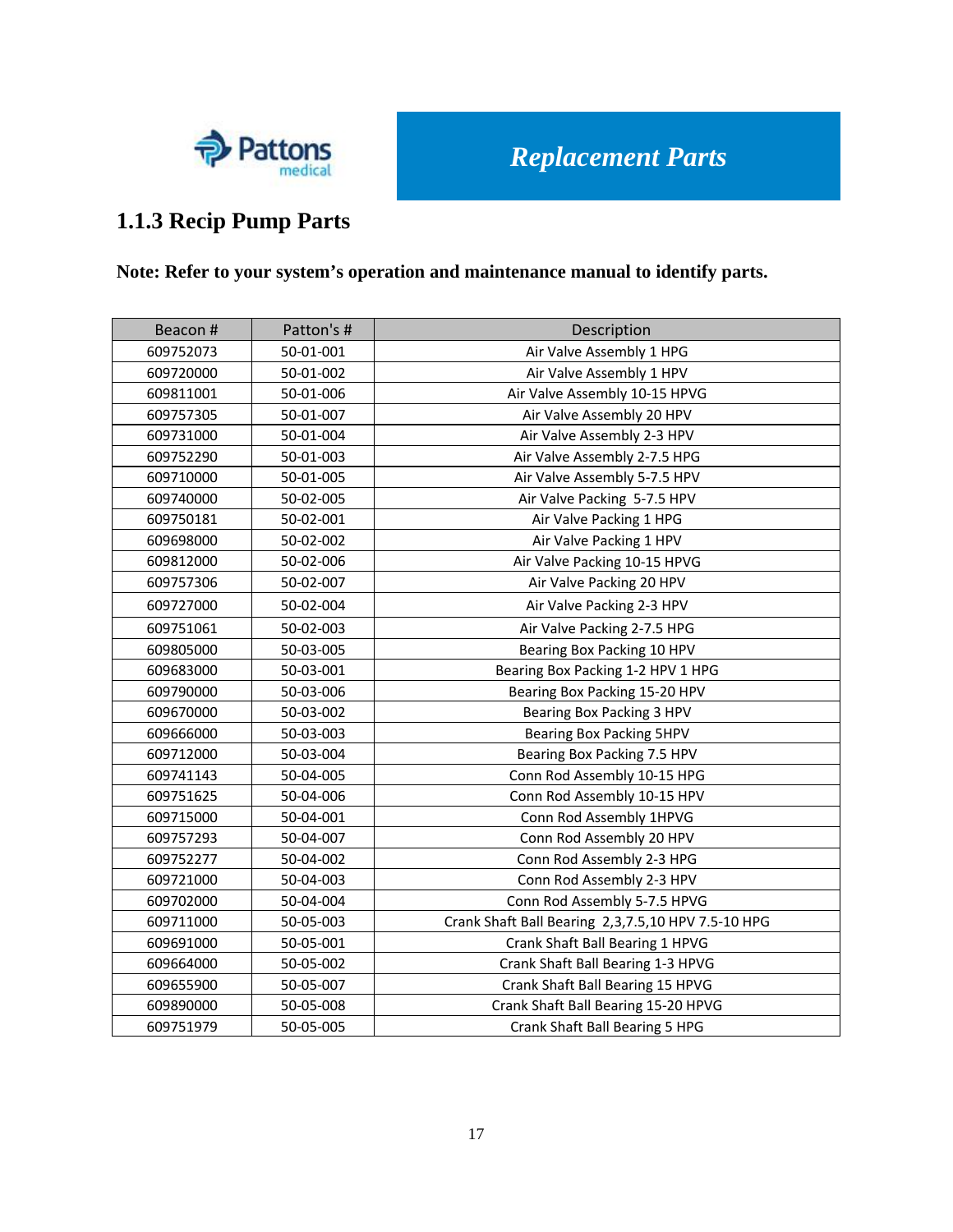

## **1.1.3 Recip Pump Parts (Continued)**

#### **Note: Refer to your system's operation and maintenance manual to identify parts.**

| Beacon #  | Patton's # | Description                                  |  |  |  |  |  |
|-----------|------------|----------------------------------------------|--|--|--|--|--|
| 609657000 | 50-05-006  | Crank Shaft Ball Bearing 5 HPV               |  |  |  |  |  |
| 609706000 | 50-05-004  | Crank Shaft Ball Bearing 5 HPVG              |  |  |  |  |  |
| 609752288 | 50-06-002  | Crankcase Element 2-15 HPG                   |  |  |  |  |  |
| 609750901 | 50-06-001  | Crankcase Element 1 HPG                      |  |  |  |  |  |
| 609823000 | 50-06-003  | Crankcase Element 20 HPV                     |  |  |  |  |  |
| 609658600 | 50-06-004  | Crankcase Element 1-15 HPV                   |  |  |  |  |  |
| 609752071 | 50-13-002  | Cylinder 1 HPG                               |  |  |  |  |  |
| 609695000 | 50-13-001  | Cylinder 1 HPV                               |  |  |  |  |  |
| 609810000 | 50-13-006  | Cylinder 10-15 HPVG                          |  |  |  |  |  |
| 609757304 | 50-13-007  | Cylinder 20 HPV                              |  |  |  |  |  |
| 609726000 | 50-13-003  | Cylinder 2-3 HPV                             |  |  |  |  |  |
| 609752281 | 50-13-004  | Cylinder 2-7.5 HPG                           |  |  |  |  |  |
| 609707000 | 50-13-005  | Cylinder 5-7.5 HPV                           |  |  |  |  |  |
| 609754632 | 50-07-001  | <b>Cylinder Head Packing 1 HPG</b>           |  |  |  |  |  |
| 609699000 | 50-07-002  | Cylinder Head Packing 1 HPV                  |  |  |  |  |  |
| 609814000 | 50-07-005  | Cylinder Head Packing 10-15 HPVG             |  |  |  |  |  |
| 609757308 | 50-07-006  | Cylinder Head Packing 20 HPV                 |  |  |  |  |  |
| 609751063 | 50-07-003  | Cylinder Head Packing 2-7.5 HPG              |  |  |  |  |  |
| 609730000 | 50-07-004  | Cylinder Head Packing 2-7.5 HPV              |  |  |  |  |  |
| 609753607 | 50-14-002  | Cylinder Head U Type 1 HPG                   |  |  |  |  |  |
| 609700000 | 50-14-001  | Cylinder Head U Type 1 HPV                   |  |  |  |  |  |
| 609790500 | 50-14-006  | Cylinder Head U Type 10-15 HPVG              |  |  |  |  |  |
| 609759309 | 50-14-007  | Cylinder Head U Type 20 HPV                  |  |  |  |  |  |
| 609729000 | 50-14-003  | Cylinder Head U Type 2-3 HPV                 |  |  |  |  |  |
| 609752262 | 50-14-004  | Cylinder Head U Type 2-7.5 HPG               |  |  |  |  |  |
| 609708000 | 50-14-005  | Cylinder Head U Type 5-7.5 HPV               |  |  |  |  |  |
| 609816000 | 50-15-002  | Head Bolt (M12x1.25x55) 10-15 HPV / 1-15 HPG |  |  |  |  |  |
| 609668000 | 50-15-001  | Head Bolt 1-7.5 HPV                          |  |  |  |  |  |
| 609828000 | 50-08-002  | Oil Seal 10 HPV 5-10 HPG                     |  |  |  |  |  |
| 609895000 | 50-08-003  | Oil Seal 15-20 HPVG                          |  |  |  |  |  |
| 609752283 | 50-08-001  | Oil Seal 2-3 HPG                             |  |  |  |  |  |
| 609697000 | 50-17-001  | Piston Pin 1 HPVG                            |  |  |  |  |  |
| 609808000 | 50-17-004  | Piston Pin 10-15 HPVG                        |  |  |  |  |  |
| 609757299 | 50-17-005  | Piston Pin 20 HPV                            |  |  |  |  |  |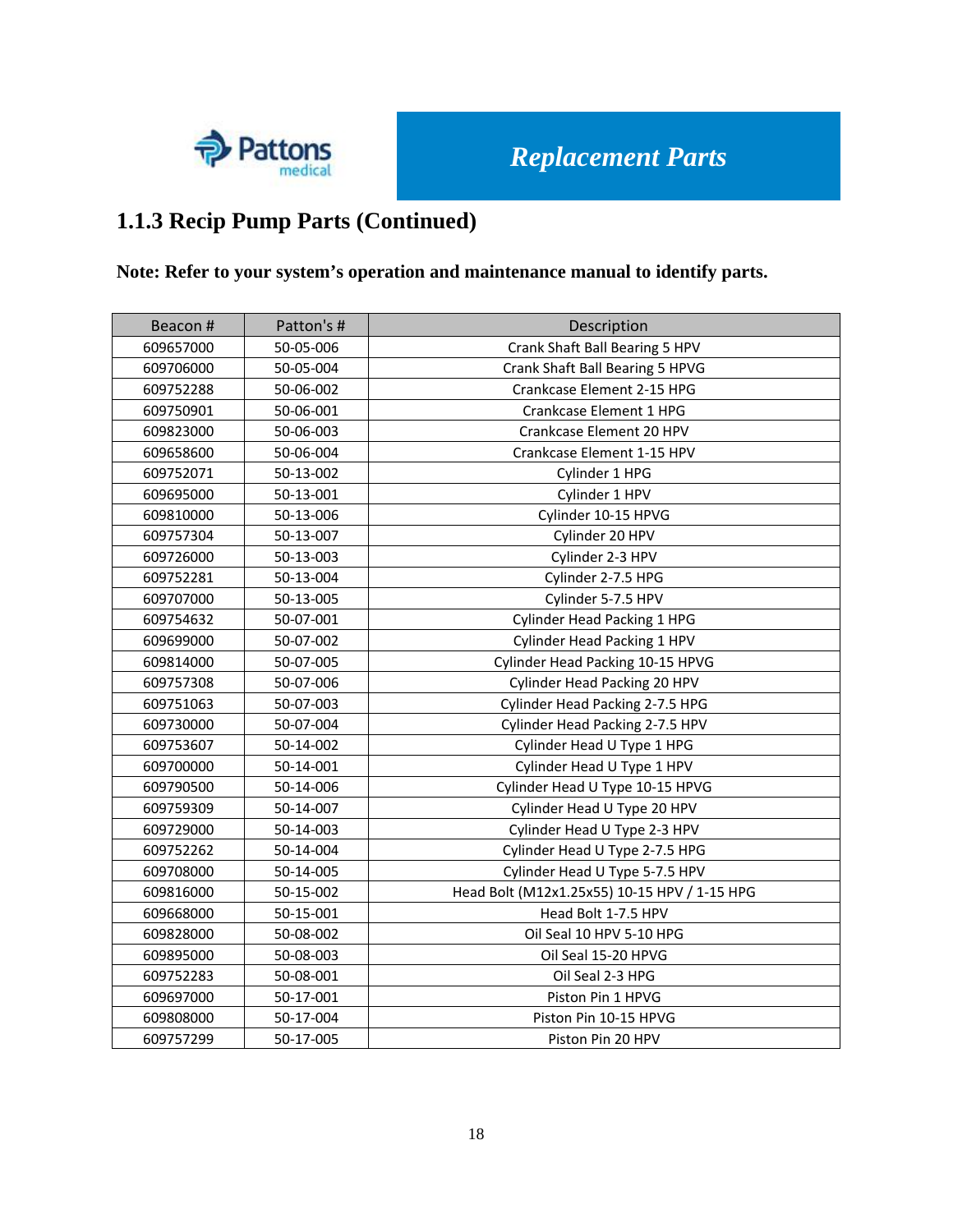

### **1.1.3 Recip Pump Parts (Continued)**

#### **Note: Refer to your system's operation and maintenance manual to identify parts.**

| Beacon#    | Patton's #    | Description                                                          |  |  |  |  |  |
|------------|---------------|----------------------------------------------------------------------|--|--|--|--|--|
| 609724000  | 50-17-002     | Piston Pin 2-3 HPV / 2-7.5 HPG                                       |  |  |  |  |  |
| 609736000  | 50-17-003     | Piston Pin 5-7.5 HPV                                                 |  |  |  |  |  |
| 609725000  | 50-09-004     | Ring Set 2-3 HPV                                                     |  |  |  |  |  |
| 609752070  | 50-09-001     | Ring Set 1 HPG                                                       |  |  |  |  |  |
| 609717000  | 50-09-002     | Ring Set 1 HPV                                                       |  |  |  |  |  |
| 609741141  | 50-09-006     | Ring set 10-15 HPG (Before Feb 09)                                   |  |  |  |  |  |
| 609742059  | 50-09-006-001 | Ring Set 10-15 HPG (After Feb 09)                                    |  |  |  |  |  |
| 609809000  | 50-09-007     | Ring Set 10-15 HPV                                                   |  |  |  |  |  |
| 609757300  | 50-09-008     | Ring set 20 HPV                                                      |  |  |  |  |  |
| 609752280  | 50-09-003     | Ring set 2-7.5 HPG                                                   |  |  |  |  |  |
| 609737000  | 50-09-005     | Ring Set 5-7.5 HPV                                                   |  |  |  |  |  |
| 609688000  | 50-10-001     | Unloader Bushing 1-15 HPV                                            |  |  |  |  |  |
| 609757315  | 50-10-002     | Unloader Bushing 20 HPV                                              |  |  |  |  |  |
| 609661000  | 50-18-001     | Unloader Bushing Packing 1-15 HPV                                    |  |  |  |  |  |
| 609757314  | 50-18-002     | Unloader Bushing Packing 20 HPV                                      |  |  |  |  |  |
| 609750526  | 50-10-003     | Unloader Bushing Set 1-15 HPG                                        |  |  |  |  |  |
| 609818000  | 50-11-003     | Unloader Piston 10-15 HPV (Plastic)                                  |  |  |  |  |  |
| 609686000  | 50-11-002     | Unloader Piston 1-7.5 HPV                                            |  |  |  |  |  |
| 609757312  | 50-11-004     | Unloader Piston 20 HPV                                               |  |  |  |  |  |
| 609750526  | 50-11-001     | Unloader Piston Set 1-15 HPG                                         |  |  |  |  |  |
| 609685000  | 50-12-001     | Unloader Spring 1-15 HPV                                             |  |  |  |  |  |
| 609817000  | 50-12-001     | Unloader Spring 10-15 HPV                                            |  |  |  |  |  |
| 609757311  | 50-12-003     | Unloader Spring 20 HPVG                                              |  |  |  |  |  |
| 609696000  | 50-16-001     | Piston 1 HPV                                                         |  |  |  |  |  |
| 609723000  | 50-16-002     | Piston 2-3 HPV                                                       |  |  |  |  |  |
| 609709000  | 50-16-003     | Piston 5-7.5 HPV                                                     |  |  |  |  |  |
| 609741381* | 50-16-004     | Piston 10-15 HPG (15 HP Side Cylinders) (Use Ring Set 50-09-006-001) |  |  |  |  |  |
| 609741142* | 50-16-005     | Piston 15 HPG (15 HP Middle Cylinders) (Use Ring Set 50-09-006-001)  |  |  |  |  |  |
| 609757298  | 50-16-007     | Piston 20 HPV                                                        |  |  |  |  |  |
| 609807000* | 50-16-008     | Piston 10-15 HPV (15 HP Side Cylinders) Includes Ring Set            |  |  |  |  |  |
| 609892000* | 50-16-009     | Piston 15 HPV (15 HP Center Cylinders) Includes Ring Set             |  |  |  |  |  |

\* Obsolete piston (Before Feb 09), must replace with new style piston and rings, Pistons 50-16-004 and 50-16-005 are the new style pistons (After Feb 09)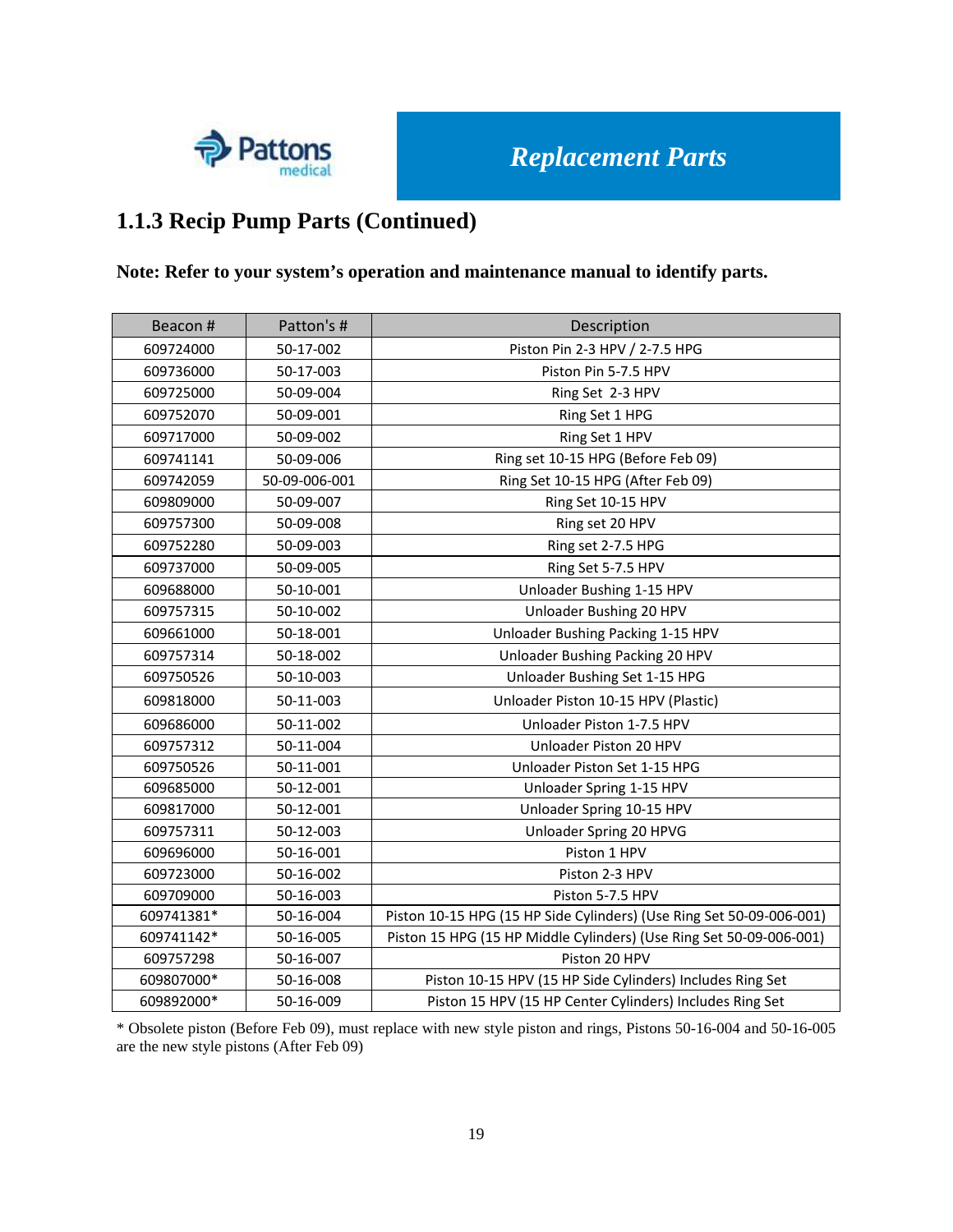

### **1.2 Replacement Pumps**

#### **1.2.1 Conversion of V-Series to G-Series**

| Beacon Kit # | Patton's # | Description                            |  |  |  |
|--------------|------------|----------------------------------------|--|--|--|
| KIT09-050    | 40-08-001  | 1 HP Oil-less bare pump 0.750U-9.5CGH  |  |  |  |
| KIT09-051    | 40-08-002  | 2 HP Oil-less bare pump 1.50U-9.5CGH   |  |  |  |
| KIT09-052    | 40-08-003  | 3 HP Oil-less bare pump 2.20U-9.5CGH   |  |  |  |
| KIT09-053    | 40-08-004  | 5 HP Oil-less bare pump 3.70U-9.5CGH   |  |  |  |
| KIT09-054    | 40-08-005  | 7.5 HP Oil-less bare pump 5.50U-9.5CGH |  |  |  |
| KIT09-055    | 40-08-006  | 10 HP Oil-less bare pump 7.50U-8.5CG2H |  |  |  |
| KIT09-056    | 40-08-007  | 15 HP Oil-less bare pump 11OU-8.5CG2H  |  |  |  |
| N/A          | N/A        | 20 HP Oil-less bare pump 15OU-7CVH     |  |  |  |

### **1.2.2 Reciprocating Bare Pumps**

| Beacon#   | Patton's # | Description                            |  |  |  |  |  |
|-----------|------------|----------------------------------------|--|--|--|--|--|
| COM08-001 | 01-01-001  | 1 HP Oil-less bare pump 0.75OU-9.5CGH  |  |  |  |  |  |
| COM08-002 | 01-01-002  | 2 HP Oil-less bare pump 1.50U-9.5CGH   |  |  |  |  |  |
| COM01-003 | 01-01-003  | 3 HP Oil-less bare pump 2.20U-9.5CGH   |  |  |  |  |  |
| COM01-005 | 01-01-005  | 5 HP Oil-less bare pump 3.70U-9.5CGH   |  |  |  |  |  |
| COM01-007 | 01-01-007  | 7.5 HP Oil-less bare pump 5.50U-9.5CGH |  |  |  |  |  |
| COM01-010 | 01-01-010  | 10 HP Oil-less bare pump 7.50U-8.5CG2H |  |  |  |  |  |
| COM01-015 | 01-01-015  | 15 HP Oil-less bare pump 11OU-8.5CG2H  |  |  |  |  |  |
| COM01-020 | 01-01-020  | 20 HP Oil-less bare pump 15OU-7CVH     |  |  |  |  |  |

### **1.2.3 Scroll Bare Pumps**

| Beacon#   | Patton's # | <b>Description</b>                                |
|-----------|------------|---------------------------------------------------|
| COM07-003 | 01-02-003  | 3 HP Scroll Oil-less bare compressor SRL-2.2CUI   |
| COM07-007 | 01-02-005  | 7.5 HP Scroll Oil-less bare compressor SRL-5.5CUI |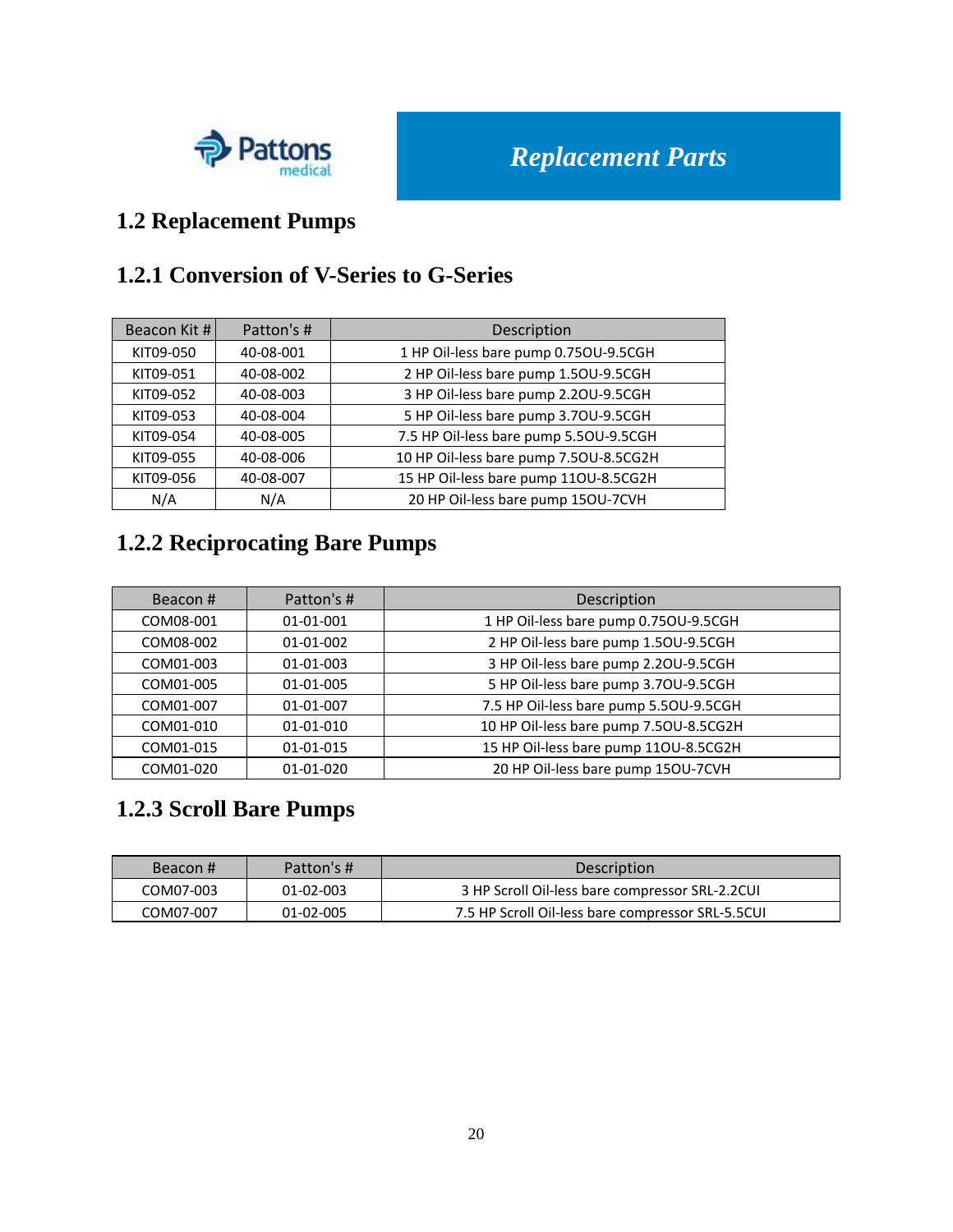

#### **1.3 Lifeline® Medical**

# **1.3.1 Lifeline® Reciprocating**

## **A. Replacement Filter Elements V Series (S/N 6718112 or higher)**

| <b>Duplex</b>                   |            |                |           |                |                                |              |                |             |             |                |
|---------------------------------|------------|----------------|-----------|----------------|--------------------------------|--------------|----------------|-------------|-------------|----------------|
|                                 | Inlet      |                |           |                |                                | Prefilter    |                |             | Afterfilter |                |
| Beacon#                         | Patton's # | Qty            | Crankcase | Qty            | Beacon#                        | Patton's #   | Qty            | Beacon#     | Patton's #  | Qty            |
|                                 |            |                |           |                | 1-5 HP Tank Mount              |              |                |             |             |                |
| <b>ELM 01 005</b>               | 09-11-001  | 1              | 609658600 | 2              | ELM 22 001                     | 09-12-050    | $\overline{2}$ | ELM 22 001  | 09-12-050   | $\overline{2}$ |
| 7.5 HP Tank Mount, Modular, SPC |            |                |           |                |                                |              |                |             |             |                |
| <b>ELM 01 005</b>               | 09-11-001  | $\overline{2}$ | 609658600 | $\overline{2}$ | ELM 22 001                     | 09-12-050    | $\overline{2}$ | ELM 22 001  | 09-12-050   | $\overline{2}$ |
| 10 HP Tank Mount, Modular, SPC  |            |                |           |                |                                |              |                |             |             |                |
| <b>ELM 01 005</b>               | 09-11-001  | $\overline{2}$ | 609658600 | $\overline{2}$ | ELM 22 001                     | 09-12-050    | $\overline{2}$ | ELM 22 001  | 09-12-050   | $\overline{2}$ |
|                                 |            |                |           |                | 15 HP Tank Mount, Modular, SPC |              |                |             |             |                |
| ELM 01 006                      | 09-11-002  | $\overline{2}$ | 609658600 | 4              | ELM 22 002                     | 09-12-051    | $\overline{2}$ | ELM 22 002  | 09-12-051   | $\overline{2}$ |
|                                 |            |                |           |                | 20 HP Tank Mount, Modular, SPC |              |                |             |             |                |
| ELM 01 006                      | 09-11-002  | $\overline{2}$ | 609823000 | 4              | ELM 22 003                     | 09-12-052    | $\overline{2}$ | ELM 22 003  | 09-12-052   | $\overline{2}$ |
|                                 |            |                |           |                | <b>Triplex</b>                 |              |                |             |             |                |
|                                 | Inlet      |                |           |                |                                | Prefilter    |                | Afterfilter |             |                |
| Beacon#                         | Patton's # | Qty            | Crankcase | Qty            | Beacon#                        | Patton's #   | Qty            | Beacon#     | Patton's #  | Qty            |
|                                 |            |                |           | 7.5 HP         | Modular, SPC                   |              |                |             |             |                |
| ELM 01 005                      | 09-11-001  | $\overline{3}$ | 609658600 | $\overline{3}$ | ELM 22 002                     | 09-12-051    | $\overline{2}$ | ELM 22 002  | 09-12-051   | $\overline{2}$ |
|                                 |            |                |           | 10 HP          | Modular, SPC                   |              |                |             |             |                |
| ELM 01 005                      | 09-11-001  | $\overline{3}$ | 609658600 | $\overline{3}$ | ELM 22 003                     | 09-12-052    | $\overline{2}$ | ELM 22 003  | 09-12-052   | $\overline{2}$ |
|                                 |            |                |           | 15 HP          |                                | Modular, SPC |                |             |             |                |
| ELM 01 006                      | 09-11-002  | 3              | 609658600 | $\overline{3}$ | ELM 22 003                     | 09-12-052    | $\overline{2}$ | ELM 22 003  | 09-12-052   | $\overline{2}$ |
|                                 |            |                |           | 20 HP          | Modular, SPC                   |              |                |             |             |                |
| ELM 01 006                      | 09-11-002  | $\overline{3}$ | 609823000 | 6              | ELM 22 005                     | 09-12-053    | $\overline{2}$ | ELM 22 005  | 09-12-053   | $\overline{2}$ |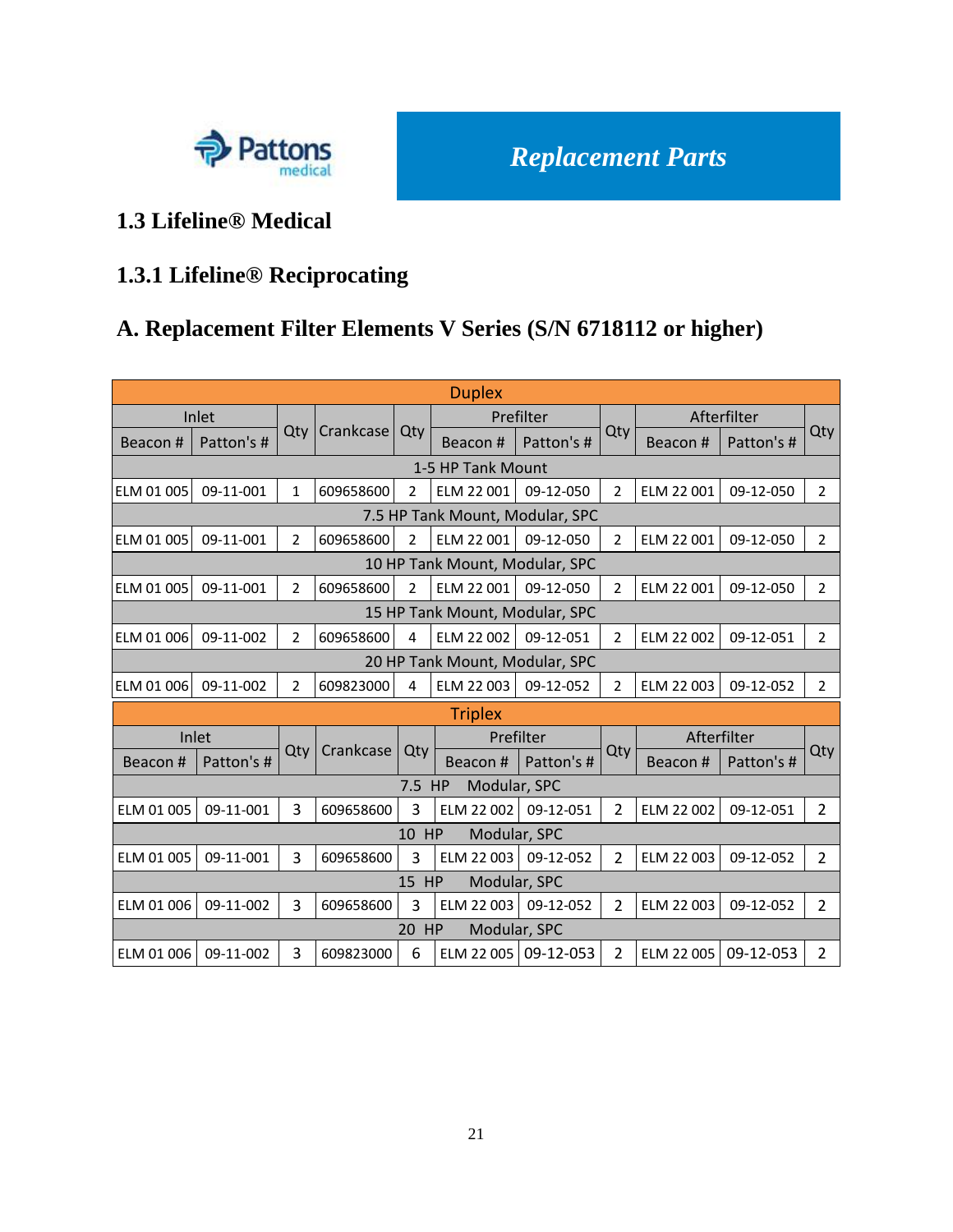

# **1.3.1 Lifeline® Reciprocating**

# **A. Replacement Filter Elements V Series(S/N 6718112 or higher)**

| Quadruplex               |                           |     |           |          |              |            |                |             |            |                |  |
|--------------------------|---------------------------|-----|-----------|----------|--------------|------------|----------------|-------------|------------|----------------|--|
|                          | Inlet                     |     |           |          | Prefilter    |            |                | Afterfilter |            |                |  |
| Beacon#                  | Patton's #                | Qty | Crankcase | Qty      | Beacon#      | Patton's # | Qty            | Beacon#     | Patton's # | Qty            |  |
|                          | Modular, SPC<br>HP<br>7.5 |     |           |          |              |            |                |             |            |                |  |
| ELM 01 005               | 09-11-001                 | 4   | 609658600 | 4        | ELM 22 003   | 09-12-052  | $\overline{2}$ | ELM 22 003  | 09-12-052  | 2              |  |
|                          |                           |     |           | HP<br>10 | Modular, SPC |            |                |             |            |                |  |
| ELM 01 005               | 09-11-001                 | 4   | 609658600 | 4        | ELM 22 003   | 09-12-052  | $\overline{2}$ | ELM 22 003  | 09-12-052  | 2              |  |
|                          |                           |     |           | 15 HP    | Modular, SPC |            |                |             |            |                |  |
| ELM 01 006               | 09-11-002                 | 4   | 609658600 | 4        | ELM 22 005   | 09-12-053  | $\overline{2}$ | ELM 22 005  | 09-12-053  | $\overline{2}$ |  |
| 20<br>HP<br>Modular, SPC |                           |     |           |          |              |            |                |             |            |                |  |
| ELM 01 006               | 09-11-002                 | 4   | 609823000 | 8        | ELM 22 006   | 09-12-054  | $\overline{2}$ | ELM 22 006  | 09-12-054  | $\overline{2}$ |  |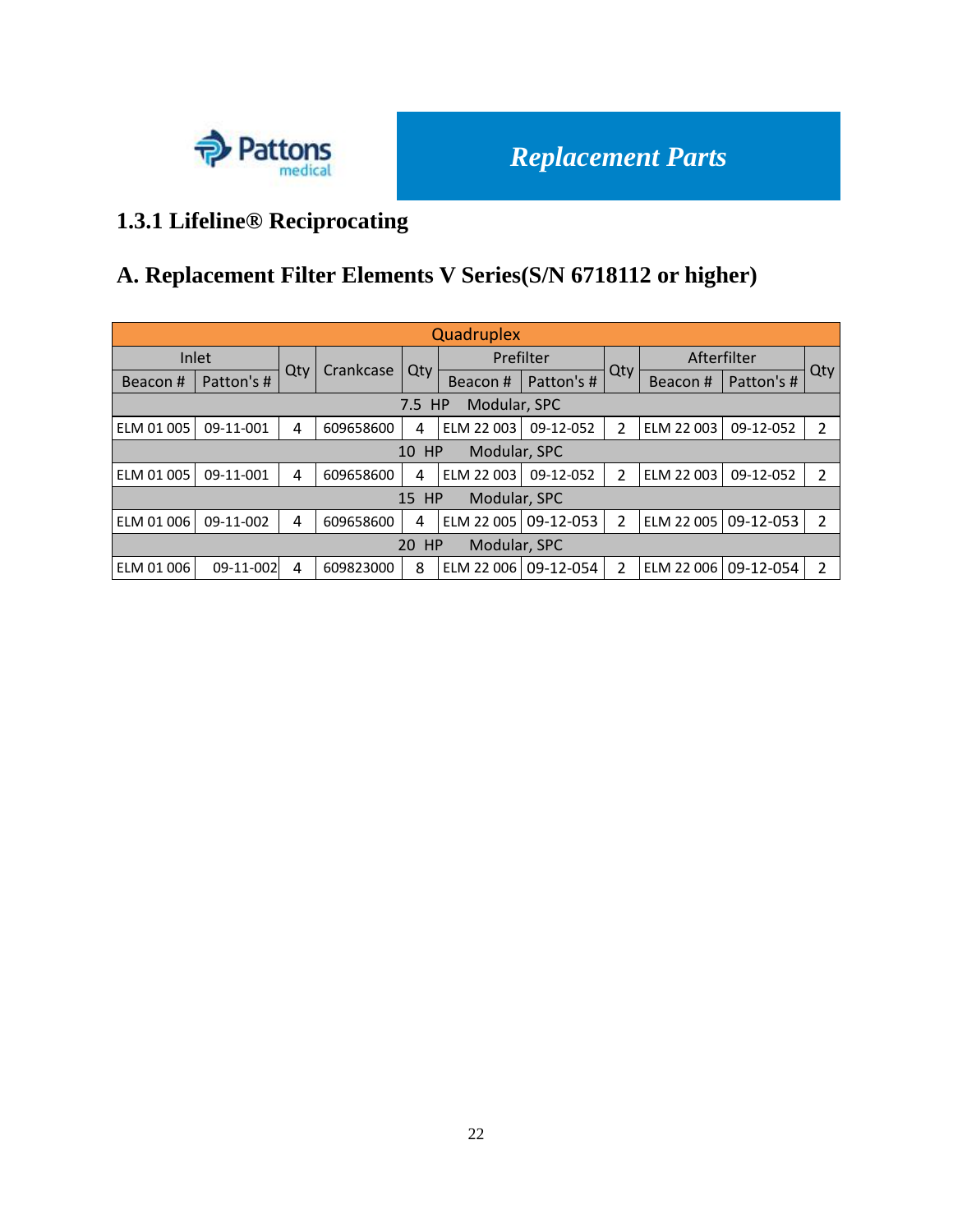

# **1.3.1 Lifeline® Reciprocating**

### **B. Replacement Filter Elements G Series**

| <b>Duplex</b> |                   |                |              |                |                          |            |                |             |             |                |
|---------------|-------------------|----------------|--------------|----------------|--------------------------|------------|----------------|-------------|-------------|----------------|
|               | Inlet             |                | Crankcase    |                |                          | Prefilter  |                |             | Afterfilter |                |
| Beacon #      | Patton's #        | Qty            |              | Qty            | Beacon#                  | Patton's # | Qty            | Beacon#     | Patton's #  | Qty            |
|               |                   |                |              | 1 HP           | <b>Tank Mount</b>        |            |                |             |             |                |
| ELM 01 005    | 09-11-001         | $\overline{2}$ | 609750901    | $\overline{2}$ | ELM 22 001               | 09-12-050  | $\overline{2}$ | ELM 22 001  | 09-12-050   | $\overline{2}$ |
|               | 2-5 HP Tank Mount |                |              |                |                          |            |                |             |             |                |
| ELM 01 005    | 09-11-001         | 2              | 609752288    | 2              | ELM 22 001               | 09-12-050  | $\overline{2}$ | ELM 22 001  | 09-12-050   | $\overline{2}$ |
|               |                   |                | 7.5 HP       |                | Tank Mount, Modular, SPC |            |                |             |             |                |
| ELM 01 005    | 09-11-001         | $\overline{2}$ | 609752288    | $\overline{2}$ | ELM 22 001               | 09-12-050  | $\overline{2}$ | ELM 22 001  | 09-12-050   | $\overline{2}$ |
|               |                   |                | 10 HP        |                | Tank Mount, Modular, SPC |            |                |             |             |                |
| ELM 01 005    | 09-11-001         | $\overline{2}$ | 609752288    | $\overline{2}$ | ELM 22 001               | 09-12-050  | $\overline{2}$ | ELM 22 001  | 09-12-050   | $\overline{2}$ |
|               |                   |                | <b>15 HP</b> |                | Tank Mount, Modular, SPC |            |                |             |             |                |
| ELM 01 006    | 09-11-002         | $\overline{2}$ | 609752288    | $\overline{2}$ | ELM 22 002               | 09-12-051  | $\overline{2}$ | ELM 22 002  | 09-12-051   | $\overline{2}$ |
|               |                   |                | <b>20 HP</b> |                | Tank Mount, Modular, SPC |            |                |             |             |                |
| ELM 01 006    | 09-11-002         | $\overline{2}$ | 609823000    | 4              | ELM 22 003               | 09-12-052  | $\overline{2}$ | ELM 22 003  | 09-12-052   | $\overline{2}$ |
|               |                   |                |              |                | <b>Triplex</b>           |            |                |             |             |                |
|               | Inlet             |                |              |                | Prefilter                |            |                | Afterfilter |             |                |
| Beacon#       | Patton's #        | Qty            | Crankcase    | Qty            | Beacon#                  | Patton's # | Qty            | Beacon#     | Patton's #  | Qty            |
|               |                   |                |              | 7.5 HP         | Modular, SPC             |            |                |             |             |                |
| ELM 01 005    | 09-11-001         | 3              | 609752228    | 3              | ELM 22 002               | 09-12-051  | 2              | ELM 22 002  | 09-12-051   | $\overline{2}$ |
|               |                   |                |              | 10 HP          | Modular, SPC             |            |                |             |             |                |
| ELM 01 005    | 09-11-001         | 3              | 609752228    | 3              | ELM 22 003               | 09-12-052  | $\overline{2}$ | ELM 22 003  | 09-12-052   | $\overline{2}$ |
|               |                   |                |              | 15 HP          | Modular, SPC             |            |                |             |             |                |
| ELM 01 006    | 09-11-002         | 3              | 609752228    | 3              | ELM 22 003               | 09-12-052  | $\overline{2}$ | ELM 22 003  | 09-12-052   | $\overline{2}$ |
|               |                   |                |              | 20 HP          | Modular, SPC             |            |                |             |             |                |
| ELM 01 006    | 09-11-002         | 3              | 609823000    | 6              | ELM 22 005 09-12-053     |            | $\overline{2}$ | ELM 22 005  | 09-12-053   | $\overline{2}$ |

**Note:** If your unit has a serial number higher than 156300, it is equipped with Atlas Copco brand filters.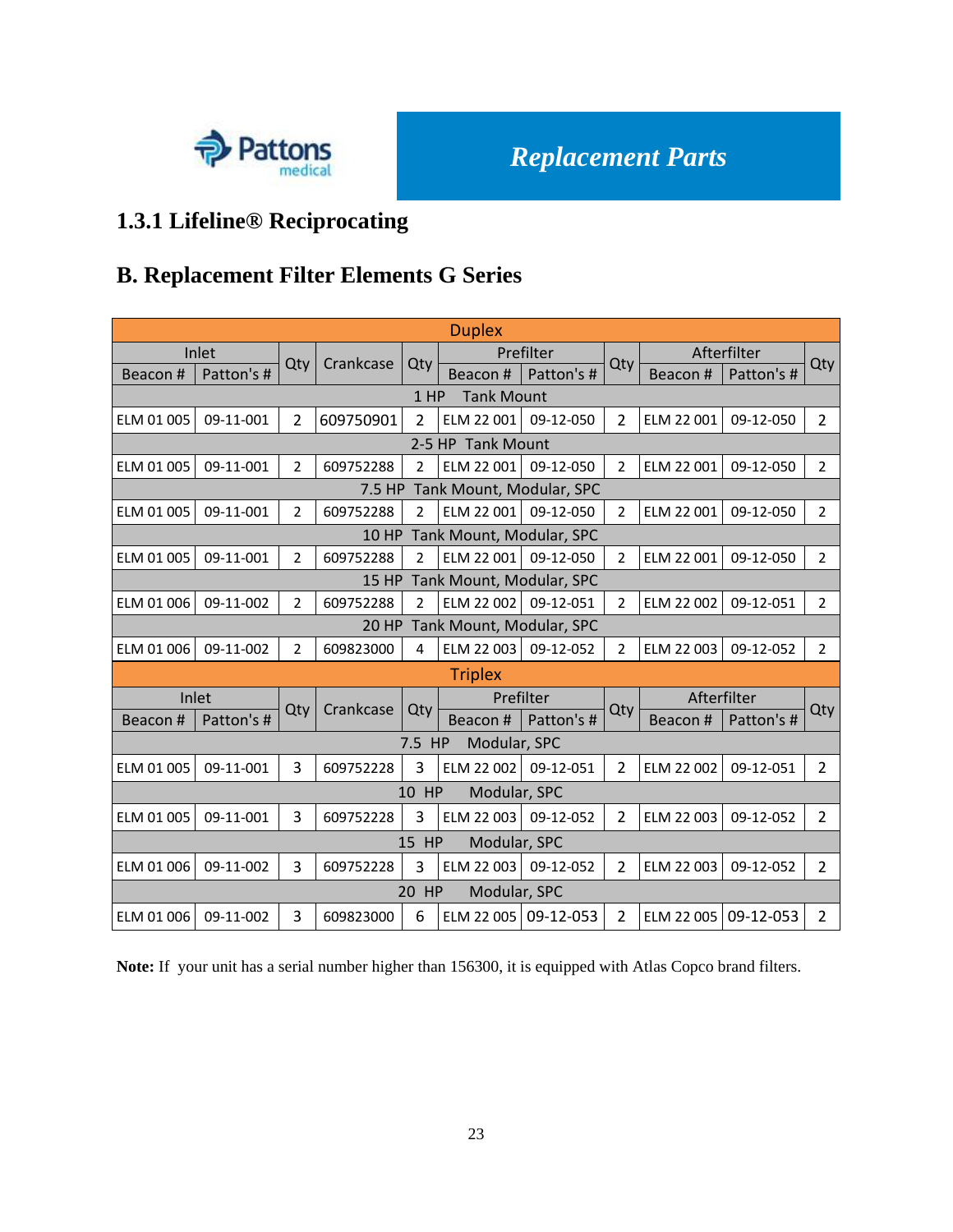

# **1.3.1 Lifeline® Reciprocating**

### **B. Replacement Filter Elements G Series (Continued)**

| Quadruplex                |            |                |           |                       |              |            |                |             |            |     |
|---------------------------|------------|----------------|-----------|-----------------------|--------------|------------|----------------|-------------|------------|-----|
|                           | Inlet      | Qty            | Crankcase | Qty                   | Prefilter    |            | Qty            | Afterfilter |            |     |
| Beacon#                   | Patton's # |                |           |                       | Beacon#      | Patton's # |                | Beacon#     | Patton's # | Qty |
| Modular, SPC<br>7.5<br>HP |            |                |           |                       |              |            |                |             |            |     |
| ELM 01 005                | 09-11-001  | 4              | 609752228 | 4                     | ELM 22 003   | 09-12-052  | $\overline{2}$ | ELM 22 003  | 09-12-052  | 2   |
|                           |            |                |           | HP<br>10              | Modular, SPC |            |                |             |            |     |
| ELM 01 005                | 09-11-001  | $\overline{a}$ | 609752228 | 4                     | ELM 22 003   | 09-12-052  | $\overline{2}$ | ELM 22 003  | 09-12-052  | 2   |
|                           |            |                |           | HP<br>15 <sup>2</sup> | Modular, SPC |            |                |             |            |     |
| ELM 01 006                | 09-11-002  | $\overline{a}$ | 609752228 | 4                     | ELM 22 005   | 09-12-053  | $\overline{2}$ | ELM 22 005  | 09-12-053  | 2   |
| HP<br>Modular, SPC<br>20  |            |                |           |                       |              |            |                |             |            |     |
| ELM 01 006                | 09-11-002  | 4              | 609823000 | 8                     | ELM 22 006   | 09-12-054  | $\overline{2}$ | ELM 22 006  | 09-12-054  | 2   |

**Note:** If your unit has a serial number higher than 156300, it is equipped with Atlas Copco brand filters.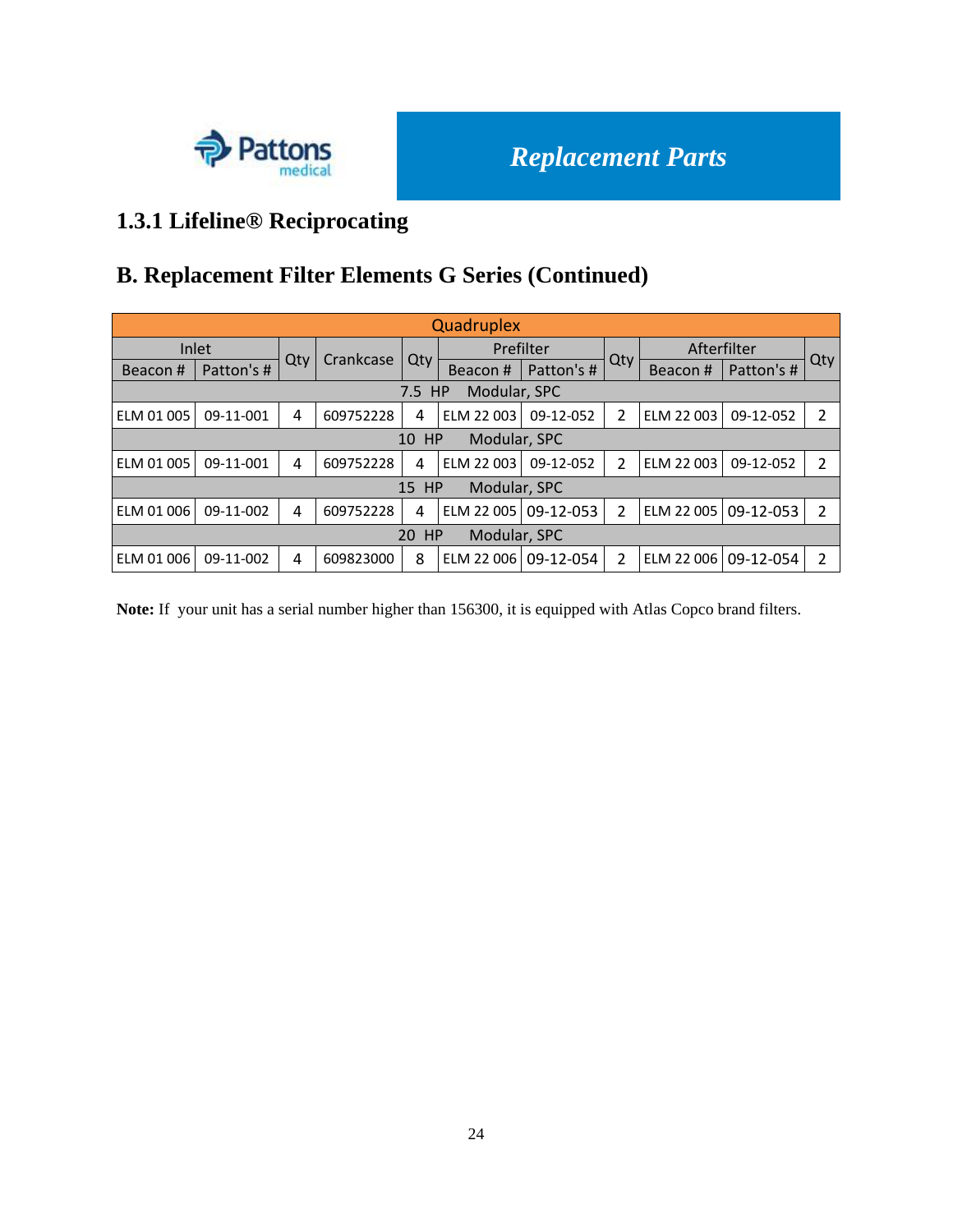

# **1.3.1 Lifeline® Reciprocating**

# **C. Replacement Filter Kits**

### **V Series**

| 1-5 HP DPX       | Beacon#    | KIT 22 001            | Patton's #     | 40-05-001V              |
|------------------|------------|-----------------------|----------------|-------------------------|
| Beacon#          | Patton's # | Description           |                | Quantity                |
| ELM01-005        | 09-11-001  | <b>Inlet Filter</b>   |                | $\mathbf{1}$            |
| 609658600        | 50-06-004  | Crankcase Filter      |                | $\overline{2}$          |
| ELM22-001        | 09-12-050  | Prefilter/Afterfilter |                | 4                       |
| 7.5-10 HP DPX    | Beacon#    | KIT 22 002            | Patton's #     | 40-05-003V              |
| Beacon #         | Patton's # | Description           |                | Quantity                |
| ELM01-005        | 09-11-001  | <b>Inlet Filter</b>   |                | $\overline{2}$          |
| 609658600        | 50-06-004  | Crankcase Filter      |                | $\overline{2}$          |
| ELM22-001        | 09-12-050  | Prefilter/Afterfilter |                | $\overline{4}$          |
| <b>15 HP DPX</b> | Beacon #   | KIT 22 003            | Patton's #     | 40-05-004V              |
| Beacon #         | Patton's # | Description           |                | Quantity                |
| ELM01-006        | 09-11-002  | <b>Inlet Filter</b>   | $\overline{2}$ |                         |
| 609658600        | 50-06-004  | Crankcase Filter      | $\overline{2}$ |                         |
| ELM22-002        | 09-12-051  | Prefilter/Afterfilter | $\overline{4}$ |                         |
| 20 HP DPX        | Beacon#    | <b>KIT 22 004</b>     | Patton's #     | 40-05-005V              |
| Beacon #         | Patton's # | Description           |                | Quantity                |
| ELM01-006        | 09-11-002  | <b>Inlet Filter</b>   |                | $\overline{2}$          |
| 609823000        | 50-06-003  | Crankcase Filter      |                | $\overline{\mathbf{4}}$ |
| ELM22-003        | 09-12-052  | Prefilter/Afterfilter |                | $\overline{4}$          |
| 7.5 HP TPX       | Beacon#    | KIT 22 005            | Patton's #     | 40-05-006V              |
| Beacon #         | Patton's # | Description           |                | Quantity                |
| ELM01-005        | 09-11-001  | <b>Inlet Filter</b>   |                | 3                       |
| 609658600        | 50-06-003  | Crankcase Filter      |                | 3                       |
| ELM22-002        | 09-12-051  | Prefilter/Afterfilter |                | $\overline{4}$          |
| 10 HP TPX        | Beacon #   | KIT 22 006            | Patton's #     | 40-05-007V              |
| Beacon #         | Patton's # | Description           |                | Quantity                |
| ELM01-005        | 09-11-001  | <b>Inlet Filter</b>   |                | 3                       |
| 609658600        | 50-06-004  | Crankcase Filter      |                | 3                       |
| ELM22-003        | 09-12-052  | Prefilter/Afterfilter |                | $\overline{\mathbf{4}}$ |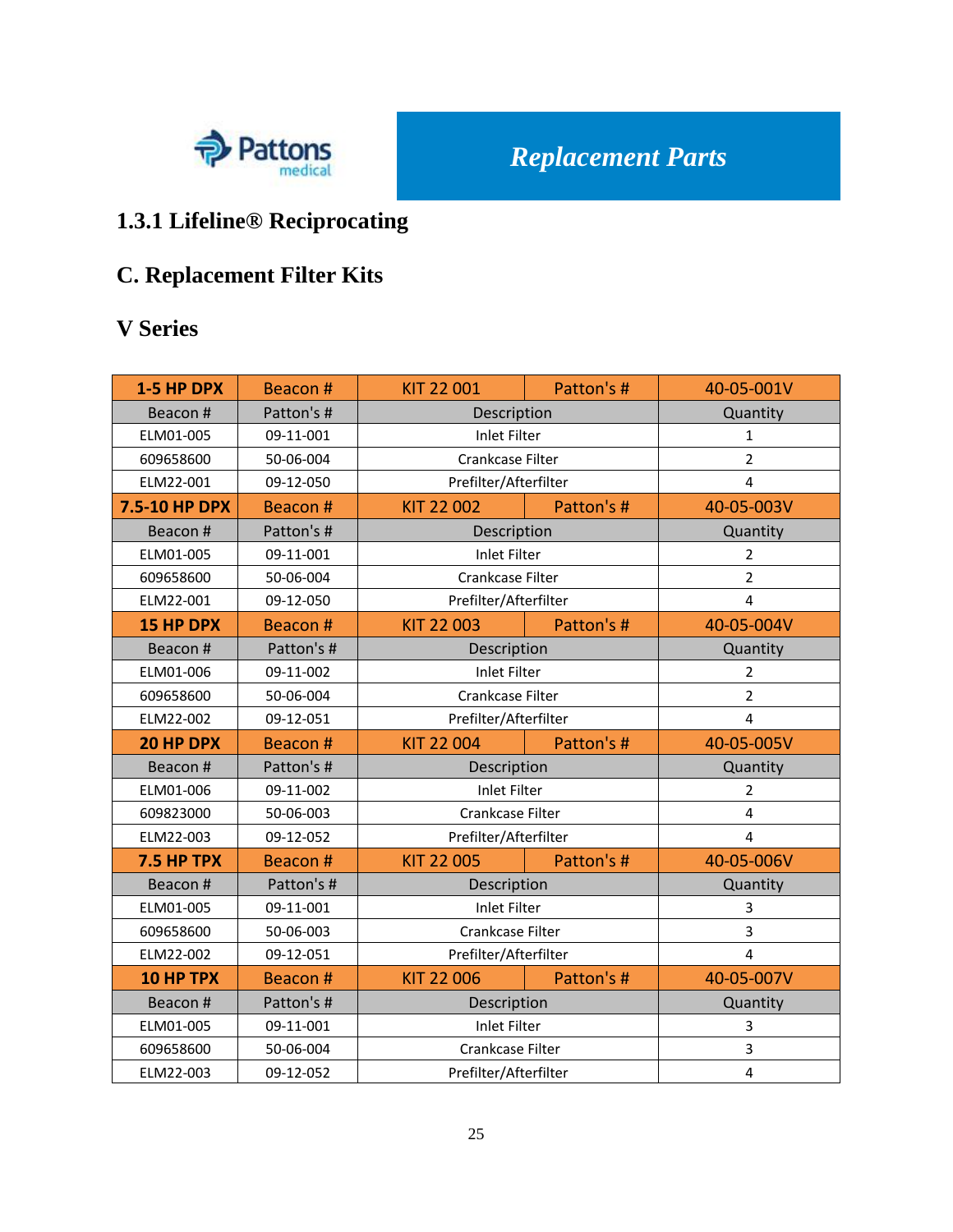

# **1.3.1 Lifeline® Reciprocating**

# **C. Replacement Filter Kits (Continued)**

| <b>15 HP TPX</b> | Beacon#    | KIT 22 007            | Patton's #            | 40-05-008V     |  |  |
|------------------|------------|-----------------------|-----------------------|----------------|--|--|
| Beacon#          | Patton's # | Description           | Quantity              |                |  |  |
| ELM01-006        | 09-11-002  | <b>Inlet Filter</b>   |                       | 3              |  |  |
| 609658600        | 50-06-004  | Crankcase Filter      |                       | $\overline{3}$ |  |  |
| ELM22-003        | 09-12-052  | Prefilter/Afterfilter |                       | $\overline{4}$ |  |  |
| 20 HP TPX        | Beacon#    | <b>KIT 22 008</b>     | Patton's #            | 40-05-009V     |  |  |
| Beacon#          | Patton's # | Description           |                       | Quantity       |  |  |
| ELM01-006        | 09-11-002  | <b>Inlet Filter</b>   |                       | 3              |  |  |
| 609823000        | 50-06-003  | Crankcase Filter      |                       | 6              |  |  |
| ELM22-005        | 09-12-053  |                       | Prefilter/Afterfilter |                |  |  |
| 7.5-10 HP QPX    | Beacon#    | KIT 22 009            | Patton's #            | 40-05-010V     |  |  |
| Beacon#          | Patton's # | Description           | Quantity              |                |  |  |
| ELM01-005        | 09-11-001  | <b>Inlet Filter</b>   | 4                     |                |  |  |
| 609658600        | 50-06-004  | Crankcase Filter      |                       | $\overline{4}$ |  |  |
| ELM22-003        | 09-12-052  | Prefilter/Afterfilter |                       | $\overline{4}$ |  |  |
| 15 HP QPX        | Beacon#    | KIT 22 010            | Patton's #            | 40-05-011V     |  |  |
| Beacon#          | Patton's # | Description           |                       | Quantity       |  |  |
| ELM01-006        | 09-11-002  | <b>Inlet Filter</b>   |                       | 4              |  |  |
| 609658600        | 50-06-004  | Crankcase Filter      |                       | 4              |  |  |
| ELM22-005        | 09-12-053  | Prefilter/Afterfilter |                       | 4              |  |  |
| 20 HP QPX        | Beacon#    | KIT 22 011            | Patton's #            | 40-05-012V     |  |  |
| Beacon#          | Patton's # | Description           |                       | Quantity       |  |  |
| ELM01-006        | 09-11-002  | <b>Inlet Filter</b>   |                       | 4              |  |  |
| 609823000        | 50-06-003  | Crankcase Filter      |                       | 8              |  |  |
| ELM22-006        | 09-12-054  | Prefilter/Afterfilter |                       | $\overline{4}$ |  |  |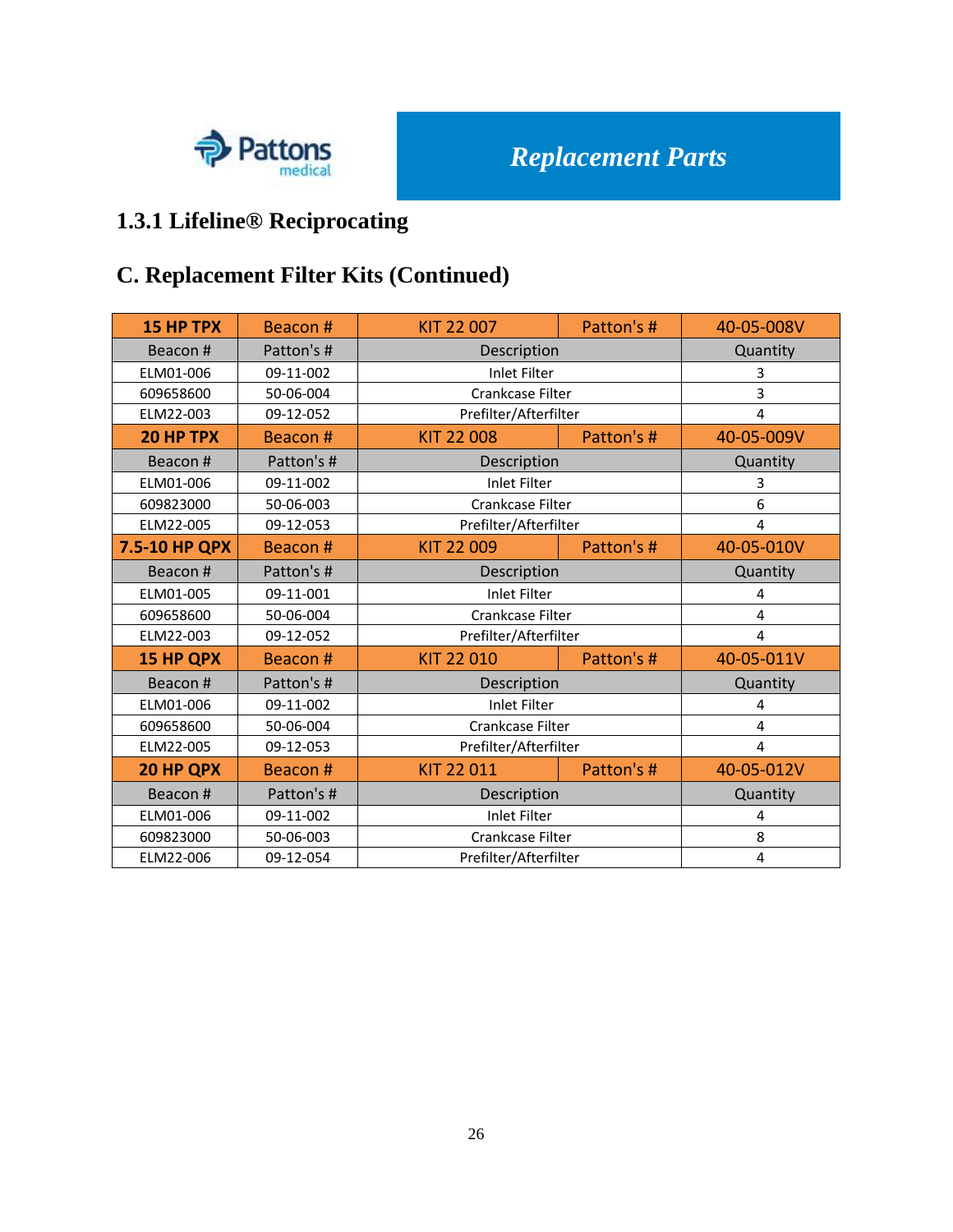

### **1.3.1 Lifeline® Reciprocating**

### **C. Replacement Filter Kits (Continued)**

#### **G Series**

| <b>1 HP DPX</b>  | Beacon #   | KIT 22 001G           | Patton's # | 40-05-001G              |
|------------------|------------|-----------------------|------------|-------------------------|
| Beacon#          | Patton's # | Description           |            | Quantity                |
| ELM01-005        | 09-11-001  | <b>Inlet Filter</b>   |            | $\mathbf{1}$            |
| 609750901        | 50-06-001  | Crankcase Filter      |            | $\overline{2}$          |
| ELM22-001        | 09-12-050  | Prefilter/Afterfilter |            | $\overline{4}$          |
| 2-5 HP DPX       | Beacon #   | KIT 22 001G-001       | Patton's # | 40-05-002G              |
| Beacon#          | Patton's # | Description           |            | Quantity                |
| ELM01-005        | 09-11-001  | <b>Inlet Filter</b>   |            | 1                       |
| 609752288        | 50-06-002  | Crankcase Filter      |            | $\overline{2}$          |
| ELM22-001        | 09-12-050  | Prefilter/Afterfilter |            | $\overline{4}$          |
| 7.5-10 HP DPX    | Beacon #   | KIT 22 002G           | Patton's # | 40-05-003G              |
| Beacon#          | Patton's # | Description           |            | Quantity                |
| ELM01-005        | 09-11-001  | <b>Inlet Filter</b>   |            | $\overline{2}$          |
| 609752288        | 50-06-002  | Crankcase Filter      |            | $\overline{2}$          |
| ELM22-001        | 09-12-050  | Prefilter/Afterfilter |            | $\overline{4}$          |
| <b>15 HP DPX</b> | Beacon #   | KIT 22 003G           | Patton's # |                         |
| Beacon#          | Patton's # | Description           |            | Quantity                |
| ELM01-006        | 09-11-002  | <b>Inlet Filter</b>   |            | $\overline{2}$          |
| 609752288        | 50-06-002  | Crankcase Filter      |            | $\overline{2}$          |
| ELM22-002        | 09-12-051  | Prefilter/Afterfilter |            | $\overline{4}$          |
| 7.5 HP TPX       | Beacon #   | <b>KIT 22 005G</b>    | Patton's # | 40-05-006G              |
| Beacon#          | Patton's # | Description           |            | Quantity                |
| ELM01-005        | 09-11-001  | <b>Inlet Filter</b>   |            | 3                       |
| 609752288        | 50-06-002  | Crankcase Filter      |            | 3                       |
| ELM22-002        | 09-12-051  | Prefilter/Afterfilter |            | $\overline{\mathbf{A}}$ |
| 10 HP TPX        | Beacon #   | <b>KIT 22 006G</b>    | Patton's # | 40-05-007G              |
| Beacon#          | Patton's # | Description           |            | Quantity                |
| ELM01-005        | 09-11-001  | <b>Inlet Filter</b>   |            | 3                       |
| 609752288        | 50-06-002  | Crankcase Filter      |            | 3                       |
| ELM22-003        | 09-12-052  | Prefilter/Afterfilter |            | 4                       |

**Note:** If your unit has a serial number higher than 156300, it is equipped with Atlas Copco brand filters.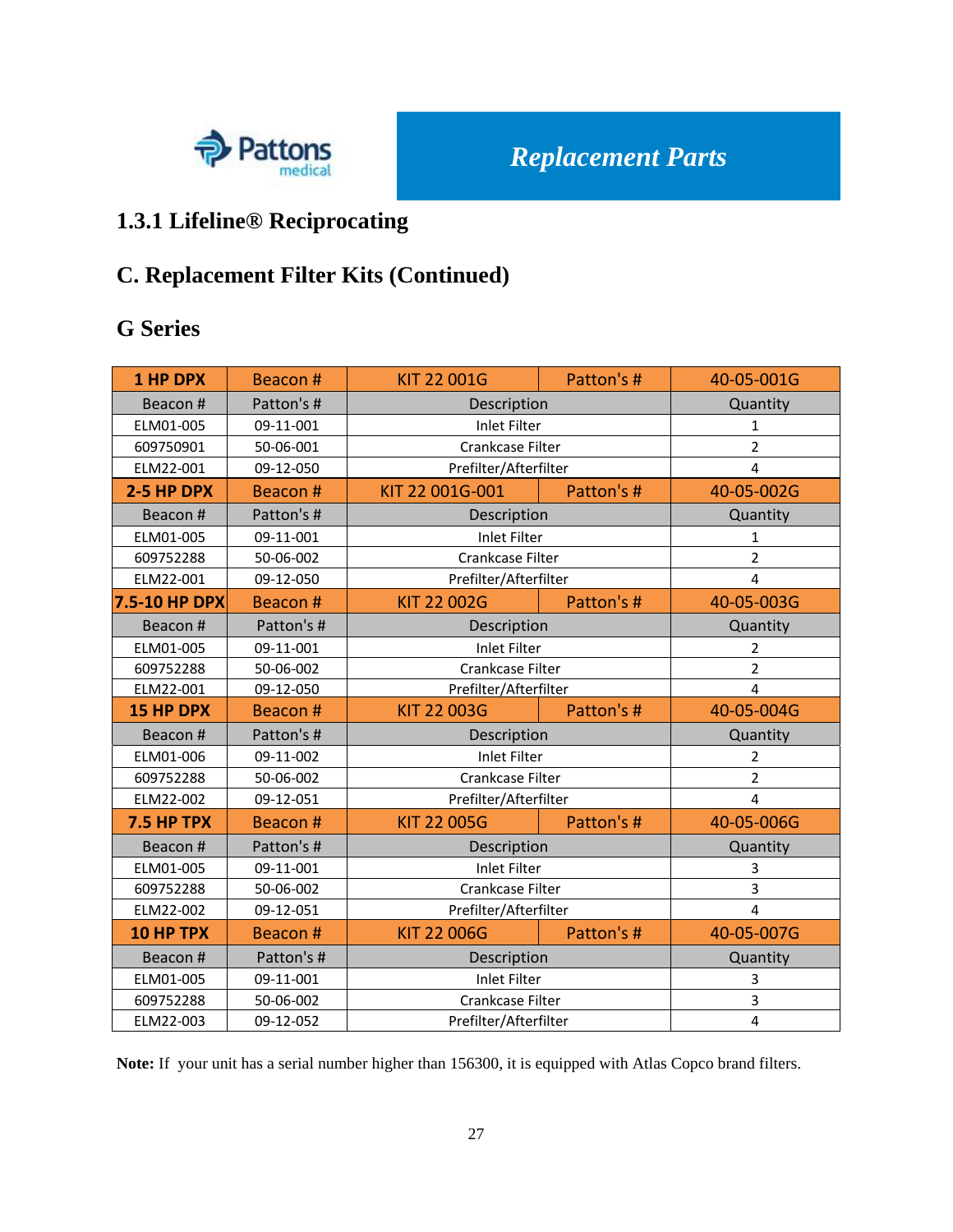

## **1.3.1 Lifeline® Reciprocating**

### **C. Replacement Filter Kits (Continued)**

### **G Series (Continued)**

| <b>15 HP TPX</b> | Beacon#    | <b>KIT 22 007G</b>    | Patton's # | 40-05-008G |
|------------------|------------|-----------------------|------------|------------|
| Beacon#          | Patton's # | Description           |            | Quantity   |
| ELM01-006        | 09-11-002  | Inlet Filter          |            | 3          |
| 609752288        | 50-06-002  | Crankcase Filter      |            | 3          |
| ELM22-003        | 09-12-052  | Prefilter/Afterfilter |            | 4          |
| 7.5-10 HP QPX    | Beacon#    | <b>KIT 22 009G</b>    | Patton's # | 40-05-010G |
| Beacon#          | Patton's # | Description           |            | Quantity   |
| ELM01-005        | 09-11-001  | <b>Inlet Filter</b>   |            | 4          |
| 609752288        | 50-06-002  | Crankcase Filter      |            | 4          |
| ELM22-003        | 09-12-052  | Prefilter/Afterfilter |            | 4          |
| <b>15 HP QPX</b> | Beacon#    | <b>KIT 22 010G</b>    | Patton's # | 40-05-011G |
| Beacon#          | Patton's # | Description           |            | Quantity   |
| ELM01-006        | 09-11-002  | Inlet Filter          |            | 4          |
| 609752288        | 50-06-002  | Crankcase Filter      |            | 4          |
| ELM22-005        | 09-12-053  | Prefilter/Afterfilter |            | 4          |

**Note:** If your unit has a serial number higher than 156300, it is equipped with Atlas Copco brand filters.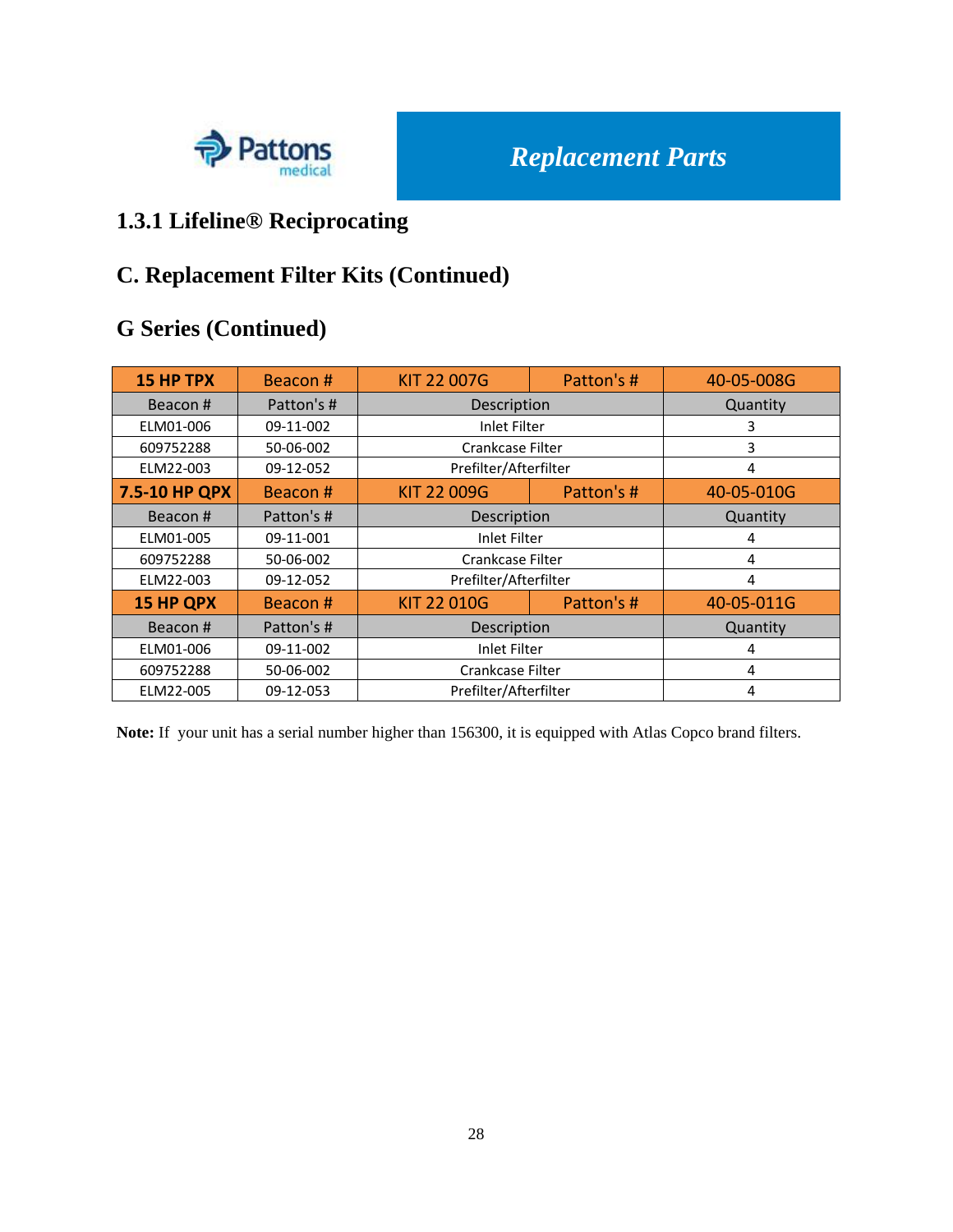

#### **1.3.2 Lifeline® Scroll**

#### **A. Replacement Inlet Filter Elements** (For units with serial number 188378 and higher)

| <b>Duplex</b> |                |            |                |            |            |                |                      |             |                |
|---------------|----------------|------------|----------------|------------|------------|----------------|----------------------|-------------|----------------|
| <b>HP</b>     |                | Inlet      |                | Prefilter  |            |                |                      | Afterfilter |                |
|               | Beacon #       | Patton's # | Qty            | Beacon#    | Patton's # | Qty            | Beacon#              | Patton's #  | Qty            |
| $2 - 7.5$     | ELM 01 005     | 09-11-001  | $\overline{2}$ | ELM 22 001 | 09-12-050  | $\overline{2}$ | ELM 22 001           | 09-12-050   | $\overline{2}$ |
| $10 - 15$     | ELM 01 006     | 09-11-002  | 2              | ELM 22 002 | 09-12-051  | $\overline{2}$ | ELM 22 002           | 09-12-051   | $\overline{2}$ |
|               | <b>Triplex</b> |            |                |            |            |                |                      |             |                |
| <b>HP</b>     |                | Inlet      |                | Prefilter  |            |                | Afterfilter          |             |                |
|               | Beacon#        | Patton's # | Qty            | Beacon#    | Patton's # | Qty            | Beacon#              | Patton's #  | Qty            |
| $10 - 15$     | ELM 01 006     | 09-11-002  | 3              | ELM 22 003 | 09-12-052  | $\overline{2}$ | ELM 22 003           | 09-12-052   | $\overline{2}$ |
| Quadruplex    |                |            |                |            |            |                |                      |             |                |
| HP            |                | Inlet      |                | Prefilter  |            | Afterfilter    |                      |             |                |
|               | Beacon#        | Patton's # | Qty            | Beacon#    | Patton's # | Qty            | Beacon#              | Patton's #  | Qty            |
| $10 - 15$     | ELM 01 006     | 09-11-002  | 4              | ELM 22 005 | 09-12-053  | $\overline{2}$ | ELM 22 005 09-12-053 |             | $\overline{2}$ |

### **B. Replacement Filter Kits** (For units with serial number 188378 and higher)

| 2-7.5 HP Scroll DPX | Beacon#    | KIT 22 012            | Patton's # | 40-05-013 |
|---------------------|------------|-----------------------|------------|-----------|
| Beacon#             | Patton's # | Description           |            | Quantity  |
| ELM 01 005          | 09-11-001  | <b>Inlet Filter</b>   |            | 2         |
| ELM 22 001          | 09-12-050  | Prefilter/Afterfilter |            | 4         |
| 10-15 HP Scroll DPX | Beacon#    | KIT 22 013            | Patton's # | 40-05-014 |
| Beacon#             | Patton's # | Description           |            | Quantity  |
| ELM 01 006          | 09-11-002  | <b>Inlet Filter</b>   |            | 2         |
| ELM 22 002          | 09-12-051  | Prefilter/Afterfilter |            | 4         |
| 10-15 HP Scroll TPX | Beacon#    | KIT 22 014            | Patton's # |           |
| Beacon#             | Patton's # | Description           |            | Quantity  |
| ELM 01 006          | 09-11-002  | <b>Inlet Filter</b>   |            | 3         |
| ELM 22 003          | 09-12-052  | Prefilter/Afterfilter |            | 4         |
| 10-15 HP Scroll QPX | Beacon#    | KIT 22 015            | Patton's # | 40-05-016 |
| Beacon#             | Patton's # | Description           |            | Quantity  |
| ELM 01 006          | 09-11-002  | <b>Inlet Filter</b>   |            | 4         |
| ELM 22 005          | 09-12-053  | Prefilter/Afterfilter |            | 4         |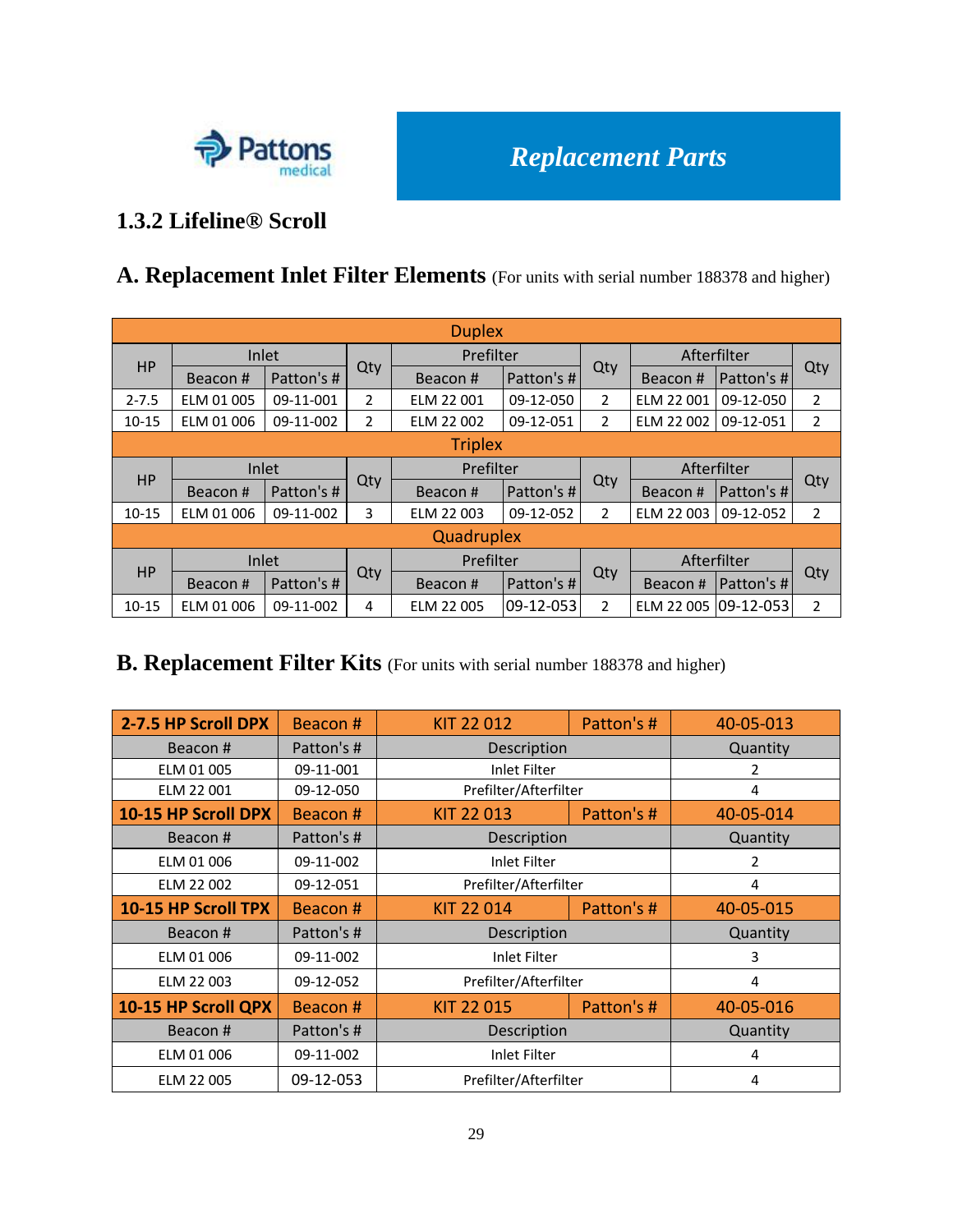

### **2.0 Vacuum**

## **2.1 Oil-less Rotary Vane Vacuum-Becker Pump**

| $1.5 - 2$ HP |            |                                        |                |  |  |
|--------------|------------|----------------------------------------|----------------|--|--|
| Beacon#      | Patton's # | Description                            | Qty/Pump       |  |  |
| VAN01-001    | 45-01-014  | Carbon Vanes - 1.5 HP (Model VT-4.25)  | Set of 7       |  |  |
| VAN01-003    | 45-01-015  | Carbon Vanes - 1.5 HP (Model KVT-2.60) | Set of 4       |  |  |
| VAN01-002    | 45-01-007  | Carbon Vanes - 2 HP (Model VT-4.40)    | Set of 7       |  |  |
| ELM12-001    | 45-02-012  | <b>Filter Element</b>                  | $\mathbf{1}$   |  |  |
| GKT11-001    | 45-03-010  | Inlet Housing Gasket 1.5-2 HP          | $\mathbf{1}$   |  |  |
|              |            | 3HP                                    |                |  |  |
| Beacon #     | Patton's # | Description                            | Qty/Pump       |  |  |
| VAN01-007    | 45-01-019  | Carbon Vanes - 3 HP (Model KVT-3.60)   | Set of 4       |  |  |
| ELM12-002    | 45-02-031  | <b>Filter Element</b>                  | 1              |  |  |
| ELM13-001    | 45-02-033  | <b>Filter Element</b>                  | $\mathbf{1}$   |  |  |
| GKT11-002    | 45-03-011  | <b>Inlet Housing Gasket</b>            | $\mathbf{1}$   |  |  |
| GRZ01-001    | 43-02-006  | Roller Bearing Grease Tube             | $\mathbf{1}$   |  |  |
|              |            | 5 & 7.5 HP                             |                |  |  |
| Beacon#      | Patton's # | Description                            | Qty/Pump       |  |  |
| VAN01-004    | 45-01-016  | Carbon Vanes - 5 HP (Model KVT-3.10)   | Set of 4       |  |  |
| VAN01-005    | 45-01-017  | Carbon Vanes - 7.5 HP (Model KVT-3.14) | Set of 4       |  |  |
| ELM12-002    | 45-02-031  | <b>Filter Element</b>                  | $\overline{2}$ |  |  |
| ELM13-002    | 45-02-034  | <b>Filter Element</b>                  | $\mathbf{1}$   |  |  |
| GKT11-003    | 45-03-012  | Inlet Housing Gasket 5 & 7.5 HP        | $\mathbf{1}$   |  |  |
| GRZ01-001    | 43-02-006  | <b>Roller Bearing Grease Tube</b>      | $\mathbf{1}$   |  |  |
|              |            | <b>10 HP</b>                           |                |  |  |
| Beacon#      | Patton's # | Description                            | Qty/Pump       |  |  |
| VAN01-006    | 45-01-006  | Carbon Vanes (Model VTLF-250)          | Set of 5       |  |  |
| ELM12-003    | 45-02-032  | <b>Filter Element</b>                  | 1              |  |  |
| ELM13-003    | 45-02-008  | <b>Filter Element</b>                  | $\overline{2}$ |  |  |
| GKT11-004    | 45-03-013  | <b>Inlet Housing Gasket</b>            | $\mathbf{1}$   |  |  |
| GRZ01-001    | 43-02-006  | <b>Roller Bearing Grease Tube</b>      | $\mathbf{1}$   |  |  |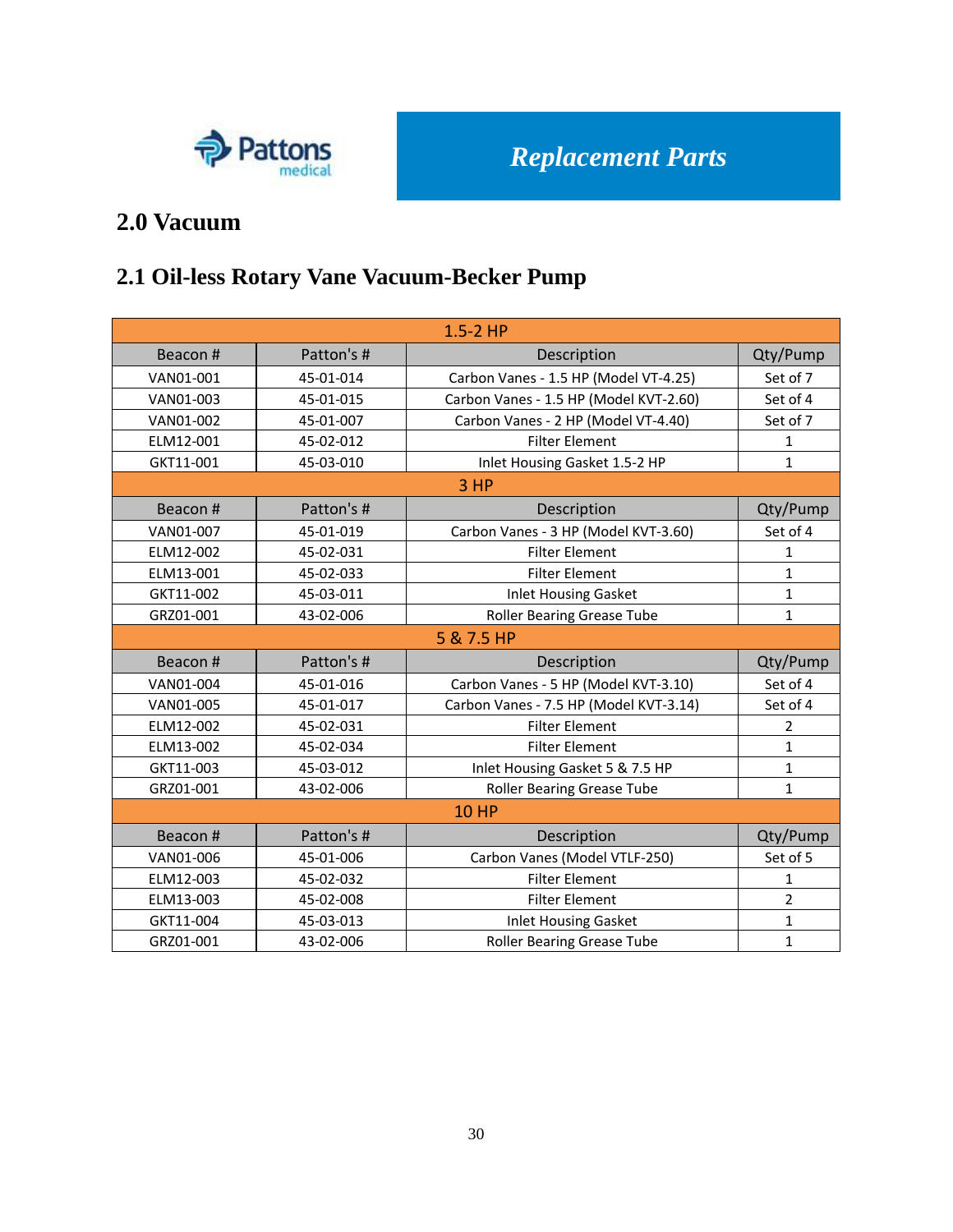

### **2.0 Vacuum**

# **2.2 Oil-less Rotary Vane Vacuum-Rietschle Pump**

|           | 1.5, 2, (small) 3 HP |                                      |                |                 |  |  |
|-----------|----------------------|--------------------------------------|----------------|-----------------|--|--|
| Beacon#   | Patton's #           | Description                          | Pump Model     | Qty/Pump        |  |  |
| VAN03-001 | 45-01-008            | Carbon Vanes - 1.5 HP                | <b>VLT-25</b>  | 6 <sub>EA</sub> |  |  |
| VAN03-002 | 45-01-009            | Carbon Vanes - 2 HP                  | <b>VLT-40</b>  | 7 EA            |  |  |
| VAN03-003 | 45-01-010            | Carbon Vanes - 3 HP                  | <b>VLT-60</b>  | 7 EA            |  |  |
| ELM12-013 | 45-02-013            | Inlet Filter Element 1.5 HP          | <b>VLT-25</b>  | $\mathbf{1}$    |  |  |
| ELM12-014 | 45-02-039            | Inlet Filter Element 2 HP            | <b>VLT-40</b>  | $\mathbf{1}$    |  |  |
| ELM12-014 | 45-02-039            | Inlet Filter Element 3 HP            | <b>VLT-60</b>  | $\mathbf{1}$    |  |  |
|           |                      | (large) 3, 5 & 7.5 HP                |                |                 |  |  |
| Beacon#   | Patton's #           | Description                          | Pump Model     | Qty/Pump        |  |  |
| VAN03-004 | 45-01-011            | Carbon Vanes - 3 HP                  | <b>VTA-60</b>  | 4 EA            |  |  |
| VAN03-005 | 45-01-012            | Carbon Vanes - 5 HP                  | <b>VTA-100</b> | 4 EA            |  |  |
| VAN03-006 | 45-01-013            | Carbon Vanes - 7.5 HP                | <b>VTA-140</b> | 4 EA            |  |  |
| ELM12-015 | 45-02-040            | Inlet Filter Element - 3 HP          | <b>VTA-60</b>  | $\mathbf{1}$    |  |  |
| ELM12-015 | 45-02-040            | Inlet Filter Element - 5 HP          | <b>VTA-100</b> | $\overline{2}$  |  |  |
| ELM12-015 | 45-02-040            | Inlet Filter Element - 7.5 HP        | <b>VTA-140</b> | $\overline{2}$  |  |  |
| GKT13-001 | 45-02-041            | Inlet Filter Element Gasket - 3 HP   | <b>VTA-60</b>  | $\mathbf{1}$    |  |  |
| GKT13-001 | 45-02-041            | Inlet Filter Element Gasket -5 HP    | <b>VTA-100</b> | $\overline{2}$  |  |  |
| GKT13-001 | 45-02-041            | Inlet Filter Element Gasket - 7.5 HP | <b>VTA-140</b> | $\overline{2}$  |  |  |
| CPL12-001 | 45-04-006            | Coupling Isolator                    | VTA-60/100/140 | 8               |  |  |
| RNG06-001 | 45-04-001            | <b>Coupling Locking Ring</b>         | VTA-60/100/140 | 8               |  |  |
| GRS01-006 | 43-02-004            | Kluber Petamo GY 193 Grease Tube     | VTA-60/100/140 | $\mathbf{1}$    |  |  |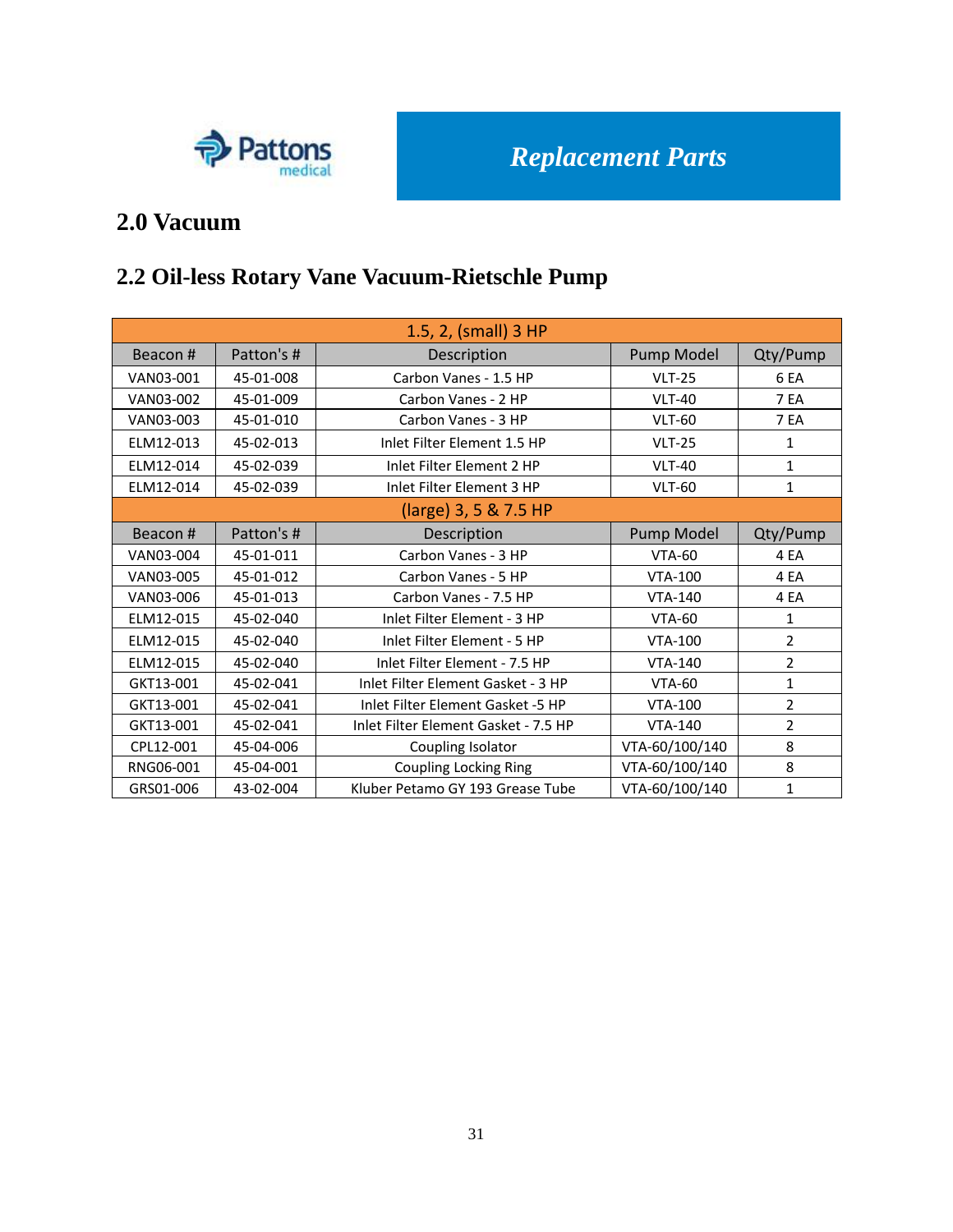

### **2.0 Vacuum**

# **2.3 Lubricated Rotary Vane Vacuum-Rietschle Pump**

| 1.5/2/3 HP VCE 25/40/60 |                       |                                          |                |  |  |
|-------------------------|-----------------------|------------------------------------------|----------------|--|--|
| Beacon#                 | Patton's #            | Description                              | Qty/Pump       |  |  |
| ELM12-004               | 45-02-014             | Intake Filter (1.5 HP)                   | 1              |  |  |
| ELM12-005               | 45-02-015             | Intake Filter (2 HP)                     | $\mathbf{1}$   |  |  |
| ELM12-006               | 45-02-016             | Intake Filter (3 HP)                     | $\mathbf{1}$   |  |  |
| KIT19-001               | 45-02-001             | Exhaust Filter Kit (1.5 HP)              | $\mathbf{1}$   |  |  |
| KIT19-002               | 45-02-024             | Exhaust Filter Kit (2 HP)                | $\mathbf{1}$   |  |  |
| KIT19-003               | 45-02-024             | Exhaust Filter Kit (3 HP)                | $\mathbf{1}$   |  |  |
| ELM15-001               | 45-02-030             | <b>Gas Ballast Filter Element</b>        | $\mathbf{1}$   |  |  |
|                         | 5/7.5/10 HP Version 1 | VCEH 100/160/250                         |                |  |  |
| Beacon#                 | Patton's #            | Description                              | Qty/Pump       |  |  |
| ELM12-007               | 45-02-017             | Intake Filter (5 HP)                     | 1              |  |  |
| ELM12-008               | 45-02-018             | Intake Filter (7.5 HP)                   | $\mathbf{1}$   |  |  |
| ELM12-009               | 45-02-019             | Intake Filter (10 HP)                    | $\mathbf{1}$   |  |  |
| KIT19-004               | 45-02-025             | Exhaust Filter Kit (5 HP)                | $\mathbf{1}$   |  |  |
| KIT19-005               | 45-02-026             | Exhaust Filter Kit (7.5 HP)              | $\mathbf{1}$   |  |  |
| KIT19-006               | 45-02-010             | Exhaust Filter Kit (10 HP)               | $\mathbf{1}$   |  |  |
| ELM15-001               | 45-02-030             | Gas Ballast Filter Element (5 HP)        | $\mathbf{1}$   |  |  |
| ELM15-002               | 45-02-011             | Gas Ballast Filter Element (7.5 & 10 HP) | $\mathbf{1}$   |  |  |
|                         | 15/20/25 HP Version 1 | CLFEH 341/501/651                        |                |  |  |
| Beacon #                | Patton's #            | Description                              | Qty/Pump       |  |  |
| ELM12-010               | 45-02-020             | Intake Filter (15 HP)                    | 4              |  |  |
| ELM12-010               | 45-02-020             | Intake Filter (20 HP)                    | 6              |  |  |
| ELM12-010               | 45-02-020             | Intake Filter (25 HP)                    | 5              |  |  |
| KIT19-007               | 45-02-027             | Exhaust Filter Kit (15 HP)               | $\mathbf{1}$   |  |  |
| KIT19-008               | 45-02-028             | Exhaust Filter Kit (20 HP)               | $\mathbf{1}$   |  |  |
| KIT19-009               | 45-02-029             | Exhaust Filter Kit (25 HP)               | $\mathbf{1}$   |  |  |
| ELM15-002               | 45-02-011             | Gas Ballast Filter Element (15 HP)       | $\mathbf{1}$   |  |  |
| ELM15-002               | 45-02-011             | Gas Ballast Filter Element (20 & 25 HP)  | $\overline{2}$ |  |  |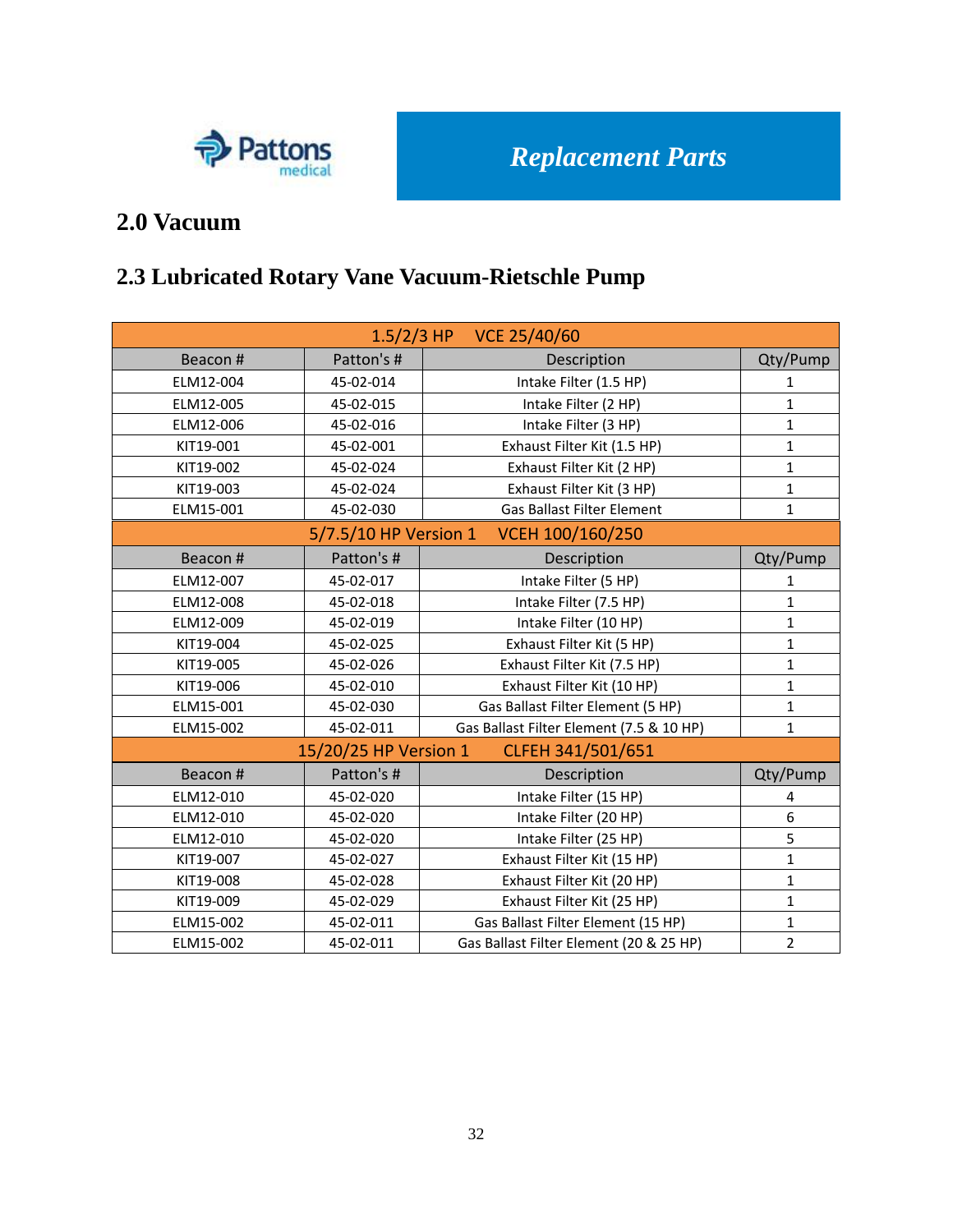

### **2.0 Vacuum**

# **2.3 Lubricated Rotary Vane Vacuum-Rietschle Pump (Continued)**

| 5/7.5/10 HP Version 2<br>VC 150/200/300 |                       |                                          |              |  |
|-----------------------------------------|-----------------------|------------------------------------------|--------------|--|
| Beacon#                                 | Patton's #            | Description                              | Qty/Pump     |  |
| ELM12-007                               | 45-02-017             | Intake Filter (5 HP)                     |              |  |
| ELM12-008                               | 45-02-018             | Intake Filter (7.5 HP)                   | 1            |  |
| ELM12-009                               | 45-02-019             | Intake Filter (10 HP)                    | 1            |  |
| KIT19-004                               | 45-02-025             | Exhaust Filter Kit (5 HP)                | 1            |  |
| KIT19-005                               | 45-02-026             | Exhaust Filter Kit (7.5 HP)              | 4            |  |
| KIT19-006                               | 45-02-010             | Exhaust Filter Kit (10 HP)               | 7            |  |
| ELM15-001                               | 45-02-030             | Gas Ballast Filter Element (5 HP)        | 1            |  |
| ELM15-002                               | 45-02-011             | Gas Ballast Filter Element (7.5 & 10 HP) | 1            |  |
|                                         | 15/20/25 HP Version 2 | VC 400/500/700                           |              |  |
| Beacon#                                 | Patton's #            | Description                              | Qty/Pump     |  |
| KIT18-001                               | 45-02-060             | Intake Filter (15 HP)                    |              |  |
| KIT18-002                               | 45-02-022             | Intake Filter (20 HP)                    | 1            |  |
| KIT18-002                               |                       |                                          |              |  |
|                                         | 45-02-022             | Intake Filter (25 HP)                    | 1            |  |
| KIT19-007                               | 45-02-027             | Exhaust Filter Kit (15 HP)               | $\mathbf{1}$ |  |
| KIT19-008                               | 45-02-028             | Exhaust Filter Kit (20 HP)               | 1            |  |
| KIT19-008                               | 45-02-028             | Exhaust Filter Kit (25 HP)               | 1            |  |
| ELM15-002                               | 45-02-011             | Gas Ballast Filter Element (15 HP)       | 1            |  |

|                        | <b>Rietschle Parts</b> |                        |                         |          |  |  |  |
|------------------------|------------------------|------------------------|-------------------------|----------|--|--|--|
| Beacon #               | Patton's #             | Description            | Pump Model              | Qty/Pump |  |  |  |
|                        |                        | <b>Rubber Coupling</b> | <b>VCEH160-250 LVAC</b> | 8        |  |  |  |
| CPL12-001<br>45-04-006 |                        | <b>Rubber Coupling</b> | VC-200 LVAC             | 8        |  |  |  |
|                        |                        | <b>Rubber Coupling</b> | VC-300 LVAC             | 8        |  |  |  |
|                        |                        | <b>Rubber Coupling</b> | VTA-60 DVAC             | 8        |  |  |  |
|                        |                        | <b>Rubber Coupling</b> | VTA-100 DVAC            | 8        |  |  |  |
|                        |                        | <b>Rubber Coupling</b> | VTA-140 DVAC            | 8        |  |  |  |
|                        |                        | <b>Rubber Coupling</b> | SMV-160 DYNAMIC         | 20       |  |  |  |
|                        |                        | <b>Rubber Coupling</b> | SMV-300 DYNAMIC         | 20       |  |  |  |
|                        |                        | <b>Rubber Coupling</b> | SMV-500 DYNAMIC         | 30       |  |  |  |
| CPL12-002              | 45-04-007              | <b>Rubber Coupling</b> | CLFEH341,501,631 LVAC   | 12       |  |  |  |
| CPL12-003              | 45-04-008              | <b>Rubber Coupling</b> | VCE25,40,60, 100 LVAC   | 4        |  |  |  |
| CPL12-004              | 45-04-009              | Coupling Insert        | $VC-100/150$            |          |  |  |  |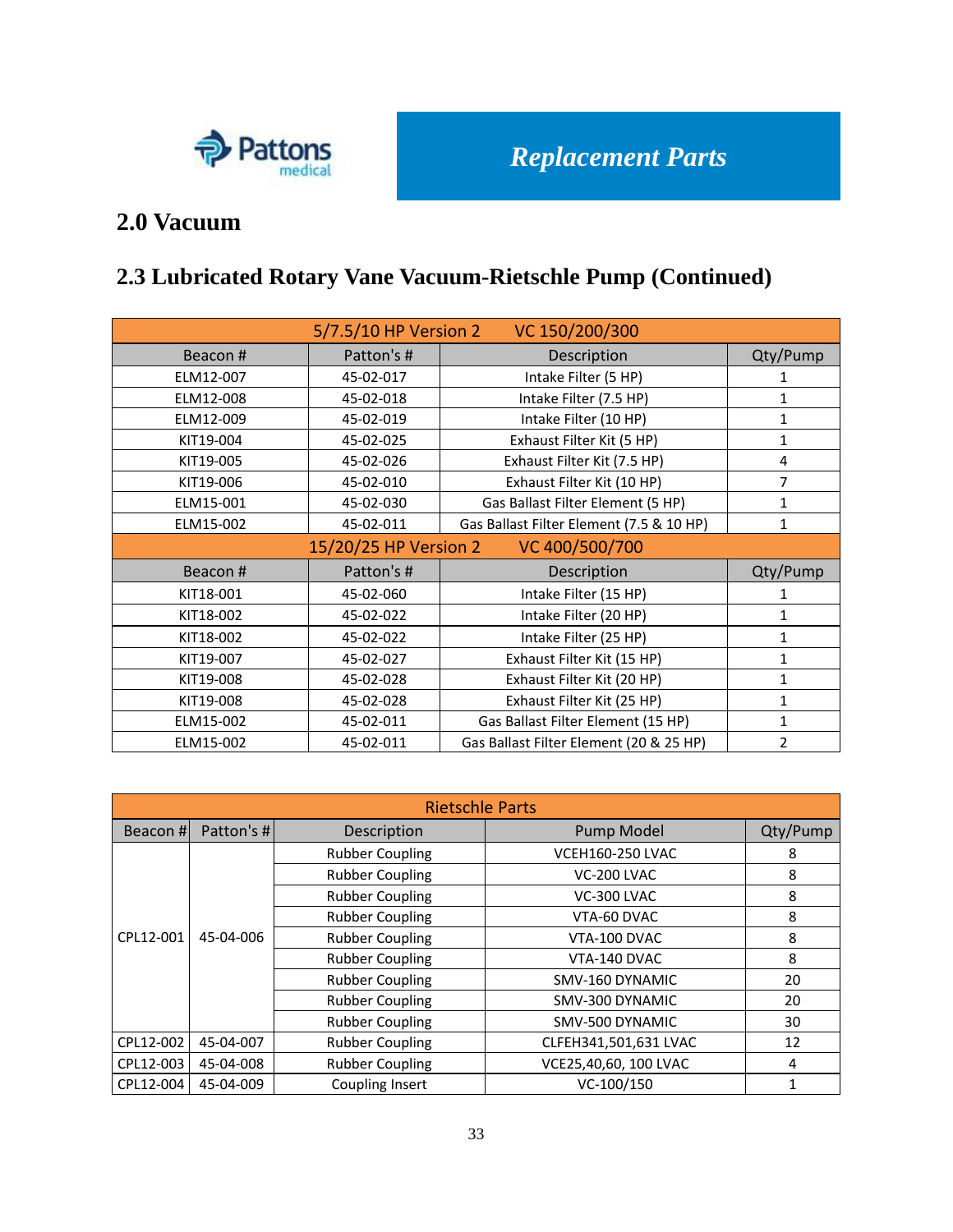

### **2.0 Vacuum**

# **2.3 Lubricated Rotary Vane Vacuum-Rietschle Pump (Continued)**

|                     | <b>Rietschle Parts</b> |                                                    |                          |                         |  |  |  |
|---------------------|------------------------|----------------------------------------------------|--------------------------|-------------------------|--|--|--|
|                     | Beacon #   Patton's #  | Description                                        | <b>Pump Model</b>        | Qty/Pump                |  |  |  |
| ELM12-004           | 45-02-014              | Intake Filter                                      | $(1.5 HP)$ VCE-25        | $\mathbf{1}$            |  |  |  |
| ELM12-005           | 45-02-015              | Intake Filter                                      | (2 HP) VCE-40            | $\mathbf{1}$            |  |  |  |
| ELM12-006           | 45-02-016              | <b>Intake Filter</b>                               | (3 HP) VCE-60            | $\mathbf{1}$            |  |  |  |
| ELM12-007           | 45-02-017              | Intake Filter                                      | (5 HP) VCEH-100          | $\mathbf 1$             |  |  |  |
| ELM12-008           | 45-02-018              | Intake Filter                                      | (7.5 HP) VCEH-160 VC-200 | $\mathbf{1}$            |  |  |  |
| ELM12-009           | 45-02-019              | Intake Filter                                      | (10 HP) VCEH-250 VC-300  | $\mathbf{1}$            |  |  |  |
|                     |                        | Inlet Filter                                       | CLFEH-341                | $\overline{\mathbf{4}}$ |  |  |  |
| ELM12-010 45-02-020 |                        | <b>Inlet Filter</b>                                | CLFEH-501                | 6                       |  |  |  |
|                     |                        | <b>Inlet Filter</b>                                | CLFEH-631                | 5                       |  |  |  |
|                     |                        | Inlet Filter Element                               | 10HP SMV-160             | $\mathbf{1}$            |  |  |  |
| ELM12-011           | 45-02-037              | <b>Inlet Filter Element</b>                        | 15HP SMV-300             | $\mathbf 1$             |  |  |  |
| ELM12-012           | 45-02-038              | <b>Inlet Filter Element</b>                        | 25HP SMV-500             | $\mathbf{1}$            |  |  |  |
|                     |                        | Inlet Filter Element                               | 2HP VLT-40 DVAC          | $\mathbf{1}$            |  |  |  |
| ELM12-014           | 45-02-039              | Inlet Filter Element                               | 3HP VLT-60 DVAC          | $\mathbf 1$             |  |  |  |
|                     | 45-02-040              | <b>Inlet Filter Element</b>                        | Minivac VTA-60           | $\mathbf 1$             |  |  |  |
| ELM12-015           |                        | <b>Inlet Filter Element</b>                        | <b>VTA-100</b>           | $\overline{2}$          |  |  |  |
|                     |                        | Inlet Filter Element                               | <b>VTA-140</b>           | $\overline{2}$          |  |  |  |
| ELM15-001           | 45-02-030              | <b>Gas Ballast Filter Element</b>                  | LVAC 1.5 - 5HP           | $\mathbf{1}$            |  |  |  |
| ELM15-002           | 45-02-011              | <b>Gas Ballast Filter Element</b>                  | LVAC 7.5 - 25 HP         | $\mathbf 1$             |  |  |  |
|                     | 45-02-041              | <b>Inlet Filter Element Gasket</b>                 | <b>VTA-60</b>            | $\mathbf 1$             |  |  |  |
| GKT13-001           |                        | Inlet Filter Element Gasket                        | <b>VTA-100</b>           | $\overline{2}$          |  |  |  |
|                     |                        | Inlet Filter Element Gasket                        | <b>VTA-140</b>           | $\overline{2}$          |  |  |  |
|                     |                        | Petamo GY193 Cartridge                             |                          | $\mathbf{1}$            |  |  |  |
| GRS01-005           | 43-02-002              | Grease 400G Cartridge                              |                          | $\mathbf{1}$            |  |  |  |
| GRS01-006           | 43-02-004              | 50 Grams Petamo GY193 Small<br>Grease Gun W/Grease |                          | $\mathbf{1}$            |  |  |  |
|                     |                        | <b>Coupling Locking Ring</b>                       | CLFEH-501 LVAC           | 12                      |  |  |  |
| RNG06-002           | 45-04-002              | <b>Coupling Locking Ring</b>                       | CLFEH-631 LVAC           | 12                      |  |  |  |
| RNG06-003           | 45-02-003              | <b>Coupling Locking Ring</b>                       | CLFEH-3                  | $\mathbf 1$             |  |  |  |
| VAN03-001           | 45-01-008              | Carbon Vanes                                       | 1.5 HP VLT-25 DVAC       | 6                       |  |  |  |
| VAN03-002           | 45-01-005              | Carbon Vanes                                       | 2 HP VLT-40 2HP DVAC     | $\overline{7}$          |  |  |  |
| VAN03-003           | 45-01-010              | <b>Carbon Vanes</b>                                | 3 HP VLT-60 3HP DVAC     | 7                       |  |  |  |
| VAN03-004           | 45-01-011              | <b>Carbon Vanes</b>                                | 3 HP VTA-60 DVAC         | $\overline{\mathbf{4}}$ |  |  |  |
| VAN03-005           | 45-01-012              | <b>Carbon Vanes</b>                                | 5 HP VTA-100 DVAC        | $\overline{\mathbf{4}}$ |  |  |  |
| VAN03-006 45-01-013 |                        | <b>Carbon Vanes</b>                                | 7.5 HP VTA-140 DVAC      | $\overline{\mathbf{4}}$ |  |  |  |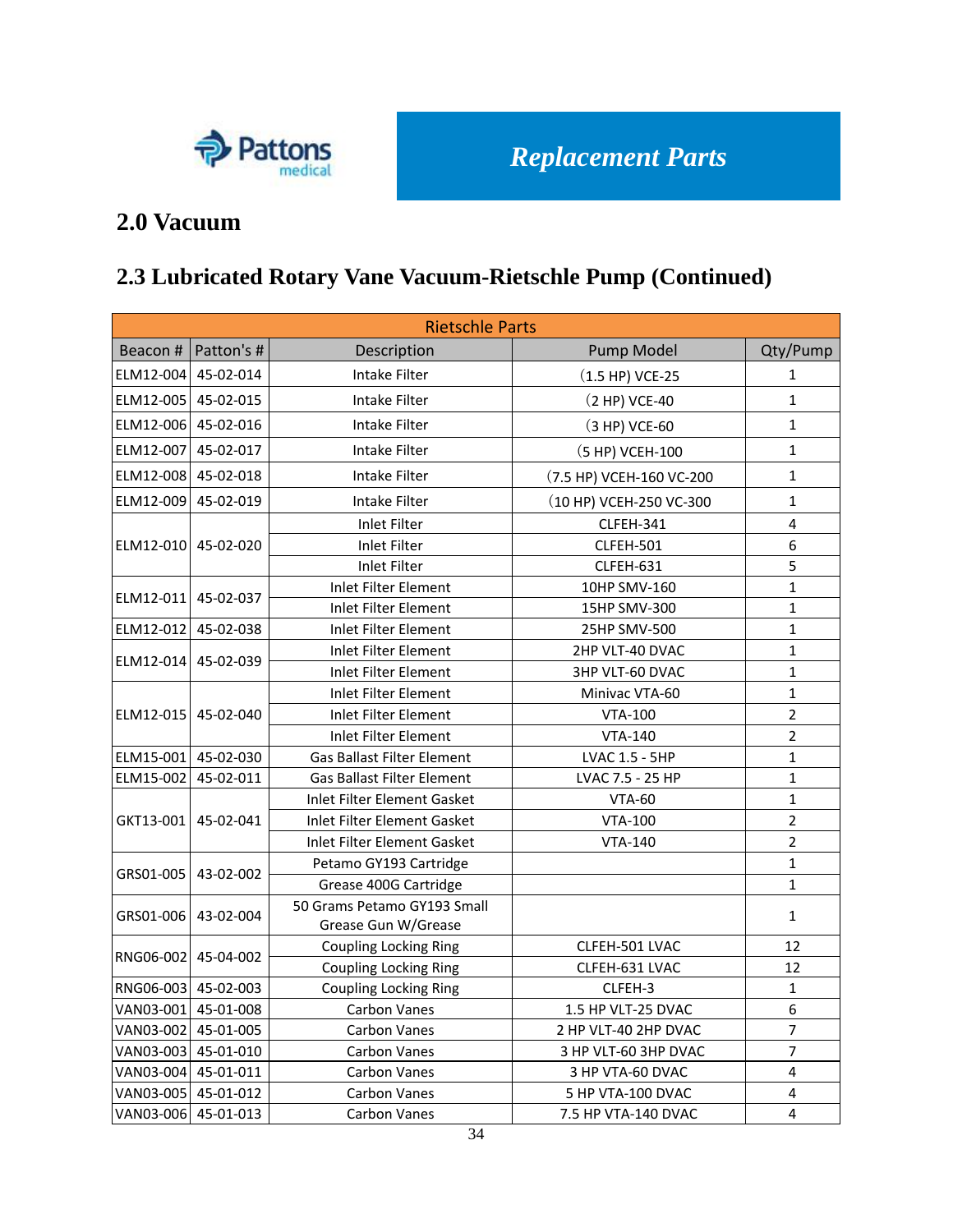

### **2.0 Vacuum**

# **2.3 Lubricated Rotary Vane Vacuum-Rietschle Pump (Continued)**

|           | <b>Rietschle Parts</b> |                              |                             |              |  |  |  |
|-----------|------------------------|------------------------------|-----------------------------|--------------|--|--|--|
| Beacon #  | Patton's #             | Description                  | Pump Model                  | Qty/Pump     |  |  |  |
|           |                        | <b>Coupling Locking Ring</b> | VCE-25 LVAC                 | 4            |  |  |  |
|           |                        | <b>Coupling Locking Ring</b> | VCE-40 LVAC                 | 4            |  |  |  |
|           |                        | <b>Coupling Locking Ring</b> | VCE-60 LVAC                 | 4            |  |  |  |
|           |                        | <b>Coupling Locking Ring</b> | VCEH-100 LVAC               | 4            |  |  |  |
|           |                        | <b>Coupling Locking Ring</b> | VCEH-160 LVAC               | 8            |  |  |  |
|           |                        | <b>Coupling Locking Ring</b> | VCEH-250 LVAC               | 8            |  |  |  |
|           |                        | <b>Coupling Locking Ring</b> | VC-200 LVAC                 | 8            |  |  |  |
| RNG06-001 | 45-04-001              | <b>Coupling Locking Ring</b> | VC-300 LVAC                 | 8            |  |  |  |
|           |                        | <b>Coupling Locking Ring</b> | VTA-100 DVAC                | 8            |  |  |  |
|           |                        | <b>Coupling Locking Ring</b> | VTA-60 DVAC                 | 8            |  |  |  |
|           |                        | <b>Coupling Locking Ring</b> | VTA-140 DVAC                | 8            |  |  |  |
|           |                        | <b>Coupling Locking Ring</b> | SMV-160 DYNAMIC             | 20           |  |  |  |
|           |                        | <b>Coupling Locking Ring</b> | SMV-300 DYNAMIC             | 20           |  |  |  |
|           |                        | <b>Coupling Locking Ring</b> | SMV-500 DYNAMIC             | 30           |  |  |  |
| OIL01-006 | 43-01-006              | Synthetic PAO Claw Gear Oil  | ISO-150                     | $\mathbf{1}$ |  |  |  |
| KIT19-001 | 45-02-001              | <b>Exhaust Filter Kit</b>    | 1.5HP VCE-25 LVAC           | $\mathbf{1}$ |  |  |  |
| KIT19-002 |                        | ** Obsolete** Use Kit19-003  |                             | $\mathbf{1}$ |  |  |  |
|           |                        | Exhaust Filter Kit           | 2-3HP VCE-40 LVAC           | $\mathbf{1}$ |  |  |  |
| KIT19-003 | 45-02-024              | <b>Exhaust Filter Kit</b>    | 2-3HP VCE-60 LVAC           | 1            |  |  |  |
| KIT19-004 | 45-02-025              | <b>Exhaust Filter Kit</b>    | 5HP VCEH-100 LVAC           | $\mathbf{1}$ |  |  |  |
| KIT19-005 | 45-02-026              | <b>Exhaust Filter Kit</b>    | 7.5HP VCEH-160              | $\mathbf{1}$ |  |  |  |
|           |                        | <b>Exhaust Filter Kit</b>    | VC-200 LVAC                 | $\mathbf{1}$ |  |  |  |
| KIT19-006 | 45-02-010              | Exhaust Filter Kit           | 10HP VC-300                 | $\mathbf{1}$ |  |  |  |
|           |                        | <b>Exhaust Filter Kit</b>    | VCEH-250 LVAC               | $\mathbf{1}$ |  |  |  |
| KIT19-007 | 45-02-027              | Exhaust Filter Kit           | 15HP VC-400                 | $\mathbf{1}$ |  |  |  |
|           |                        | Exhaust Filter Kit           | CLFEH-341 LVAC              | $\mathbf{1}$ |  |  |  |
| KIT19-008 | 45-02-028              | Exhaust Filter Kit           | VC-500-700                  | $\mathbf{1}$ |  |  |  |
|           |                        | Exhaust Filter Kit           | CLFEH-501 LVAC              | 1            |  |  |  |
| KIT19-009 | 45-02-029              | <b>Exhaust Filter Kit</b>    | CLFEH-631 LVAC              | $\mathbf{1}$ |  |  |  |
| KIT19-010 | 45-02-042              | Exh Box Cony Kit             | VCEH-160 W/FLR ACCESS PORTS | 1            |  |  |  |
| KIT19-011 | 45-02-043              | Exh Box Conv Kit             | VCEH-250 W/FLR ACCESS PORT  | $\mathbf{1}$ |  |  |  |
| KIT19-012 | 45-02-044              | Exh Box Conv Kit             | VC-150 LVAC                 | 1            |  |  |  |
| KIT19-013 | 45-02-045              | Exh Flr Kit                  | 2-3HP VC-50                 | $\mathbf{1}$ |  |  |  |
|           |                        | Exh Flr Kit                  | VC-75 LVAC                  | 1            |  |  |  |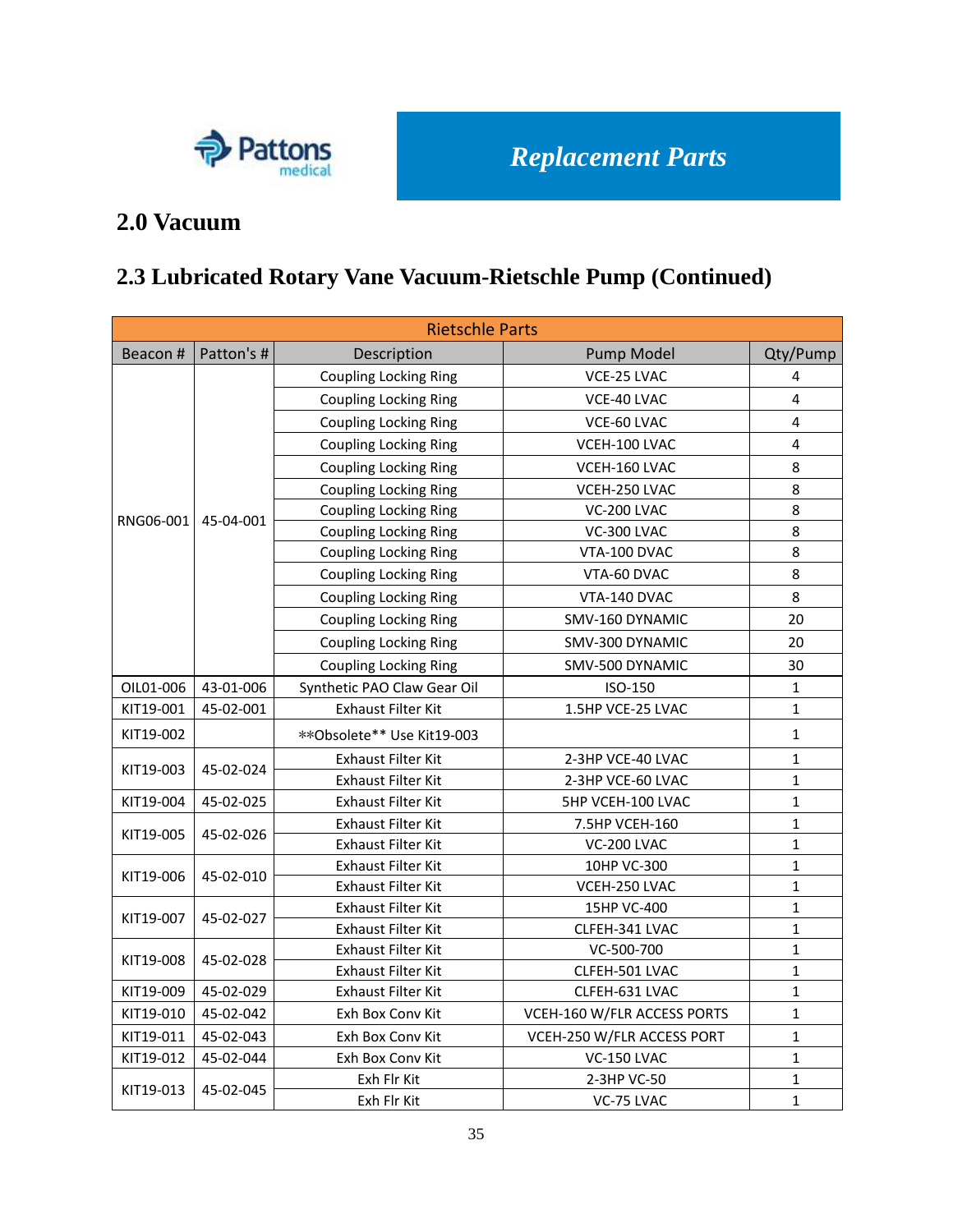

# **3.1 Dryer Parts**

| 1-5 HP Duplex (Type 1 Dryer) 10-25 CFM |                   |                                         |                |  |  |  |
|----------------------------------------|-------------------|-----------------------------------------|----------------|--|--|--|
| Beacon#                                | Patton's #        | Description                             | Quantity       |  |  |  |
| ELM 22 001                             | 09-12-050         | Prefilter                               | $\overline{2}$ |  |  |  |
| ELM 22 001                             | 09-12-050         | Afterfilter                             | $\overline{2}$ |  |  |  |
| MUF 01 006                             | 19-01-001         | Purge Muffler 1/2                       | $\overline{2}$ |  |  |  |
| DES 02 001                             | 40-07-002         | <b>Desiccant Kit</b>                    | $\overline{2}$ |  |  |  |
| ORG 01 007                             | 17-01-003         | Poppet o-ring                           | 4              |  |  |  |
| GKT 10 005                             | 17-01-006         | Tower gasket                            | 4              |  |  |  |
| GKT 10 004                             | 17-01-005         | Canister gasket                         | 4              |  |  |  |
| GKT 10 003                             | 17-01-004         | Manifold o-ring                         | 4              |  |  |  |
| GKT 10 002                             | 17-02-001         | Orifice plate gasket                    | 4              |  |  |  |
| VAL 11 001                             | 13-03-001         | Switching valve 2                       | $\overline{2}$ |  |  |  |
| GAG 01 032                             | 23-01-001         | Tower pressure gauge                    | $\overline{2}$ |  |  |  |
|                                        | Purge valve below |                                         |                |  |  |  |
| VAL 04 018                             | 13-04-005         | Diaphragm valve                         | $\overline{2}$ |  |  |  |
| VAL 04 029                             | 13-08-009         | Purge Control Valve 1/2"                | $\overline{2}$ |  |  |  |
|                                        |                   | 7.5-10 HP Duplex, (Type 2 Dryer) 35 CFM |                |  |  |  |
| Beacon #                               | Patton's #        | Description                             | Quantity       |  |  |  |
| ELM 22 001                             | 09-12-050         | Prefilter                               | $\overline{2}$ |  |  |  |
| ELM 22 001                             | 09-12-050         | Afterfilter                             | $\overline{2}$ |  |  |  |
| MUF 01 006                             | 19-01-001         | Purge Muffler 1/2                       | $\overline{2}$ |  |  |  |
| DES 01 001                             | 40-07-001         | <b>Desiccant Kit</b>                    | 24 lbs.        |  |  |  |
| VAL 01 014                             | 13-02-001         | Check Valve 3/4"                        | 4              |  |  |  |
| ORG 01 009                             | 17-01-009         | Tower o-ring                            | 4              |  |  |  |
| ORG 01 010                             | 17-01-010         | Canister o-ring                         | 4              |  |  |  |
| VAL 11 001                             | 13-03-001         | Switching valve 2                       | $\overline{2}$ |  |  |  |
| GAG 01 032                             | 23-01-001         | Tower pressure gauge                    | $\overline{2}$ |  |  |  |
|                                        |                   | Purge valve below                       |                |  |  |  |
| VAL 04 018                             | 13-04-005         | Diaphragm valve 1/2"                    | 2              |  |  |  |
| VAL 04 029                             | 13-08-009         | Purge Control Valve 1/2"                | $\overline{2}$ |  |  |  |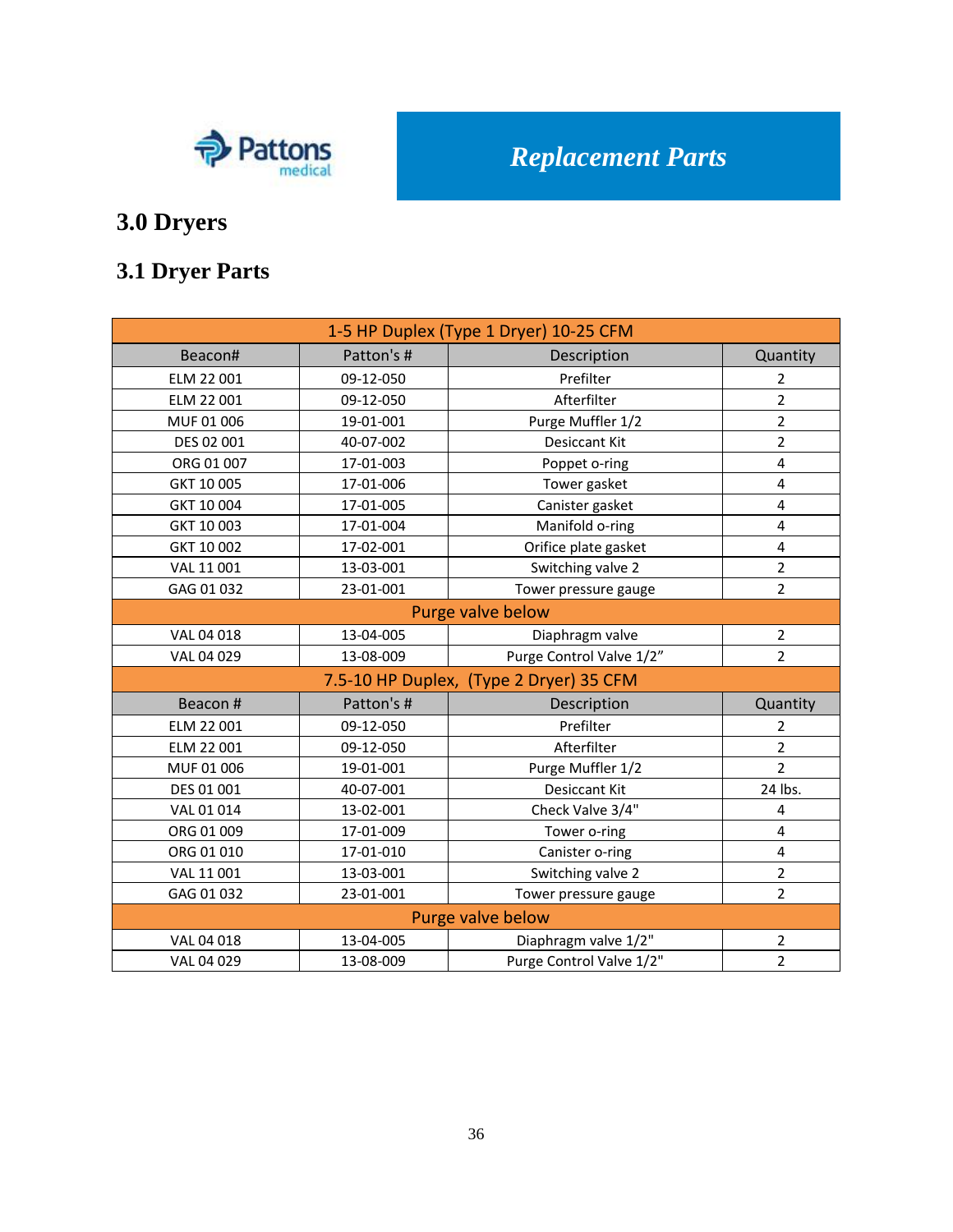

# **3.1 Dryer parts (Continued)**

| 15 HP Duplex, 7.5 HP Triplex (Type 2 Dryer) 55 CFM             |                   |                          |                         |  |  |  |
|----------------------------------------------------------------|-------------------|--------------------------|-------------------------|--|--|--|
| Beacon#                                                        | Patton's #        | Description              | Quantity                |  |  |  |
| ELM 22 002                                                     | 09-12-051         | Prefilter                | $\overline{2}$          |  |  |  |
| ELM 22 002                                                     | 09-12-051         | Afterfilter              | $\overline{2}$          |  |  |  |
| MUF 01 006                                                     | 19-01-001         | Purge Muffler 1/2        | $\overline{2}$          |  |  |  |
| DES 01 001                                                     | 40-07-001         | <b>Desiccant Kit</b>     | 24 lbs                  |  |  |  |
| VAL 01 014                                                     | 13-02-001         | Check Valve 3/4"         | $\overline{\mathbf{4}}$ |  |  |  |
| ORG 01 009                                                     | 17-01-009         | Tower o-ring             | $\overline{\mathbf{4}}$ |  |  |  |
| ORG 01 010                                                     | 17-01-010         | Canister o-ring          | $\overline{4}$          |  |  |  |
| VAL 11 001                                                     | 13-03-001         | Switching valve 2        | $\overline{2}$          |  |  |  |
| GAG 01 032                                                     | 23-01-001         | Tower pressure gauge     | $\overline{2}$          |  |  |  |
|                                                                | Purge valve below |                          |                         |  |  |  |
| VAL 04 018                                                     | 13-04-005         | Diaphragm valve 1/2"     | $\overline{2}$          |  |  |  |
| VAL 04 029<br>13-08-009                                        |                   | Purge Control Valve 1/2" | $\overline{2}$          |  |  |  |
| 20 HP Duplex, 10 HP Triplex, 7.5 HP Quad (Type 2 Dryer) 75 CFM |                   |                          |                         |  |  |  |
| Beacon #                                                       | Patton's #        | Description              | Quantity                |  |  |  |
| ELM 22 003                                                     | 09-12-052         | Prefilter                | $\overline{2}$          |  |  |  |
| ELM 22 003                                                     | 09-12-052         | Afterfilter              | $\overline{2}$          |  |  |  |
| MUF 01 007                                                     | 19-01-002         | Purge Muffler 3/4        | $\overline{2}$          |  |  |  |
| DES 01 001                                                     | 40-07-001         | <b>Desiccant Kit</b>     | 24 lbs                  |  |  |  |
| VAL 01 014                                                     | 13-02-001         | Check Valve 3/4"         | 4                       |  |  |  |
| ORG 01 009                                                     | 17-01-009         | Tower o-ring             | 4                       |  |  |  |
| ORG 01 010                                                     | 17-01-010         | Canister o-ring          | 4                       |  |  |  |
| VAL 11 002                                                     | 13-03-002         | Switching valve 3        | $\overline{2}$          |  |  |  |
| GAG 01 032                                                     | 23-01-001         | Tower pressure gauge     | $\overline{2}$          |  |  |  |
|                                                                |                   | Purge valve below        |                         |  |  |  |
| VAL 04 018                                                     | 13-04-005         | Diaphragm valve 1/2"     | $\overline{2}$          |  |  |  |
| VAL 04 030                                                     | 13-08-010         | Purge Control Valve 3/4" | $\overline{2}$          |  |  |  |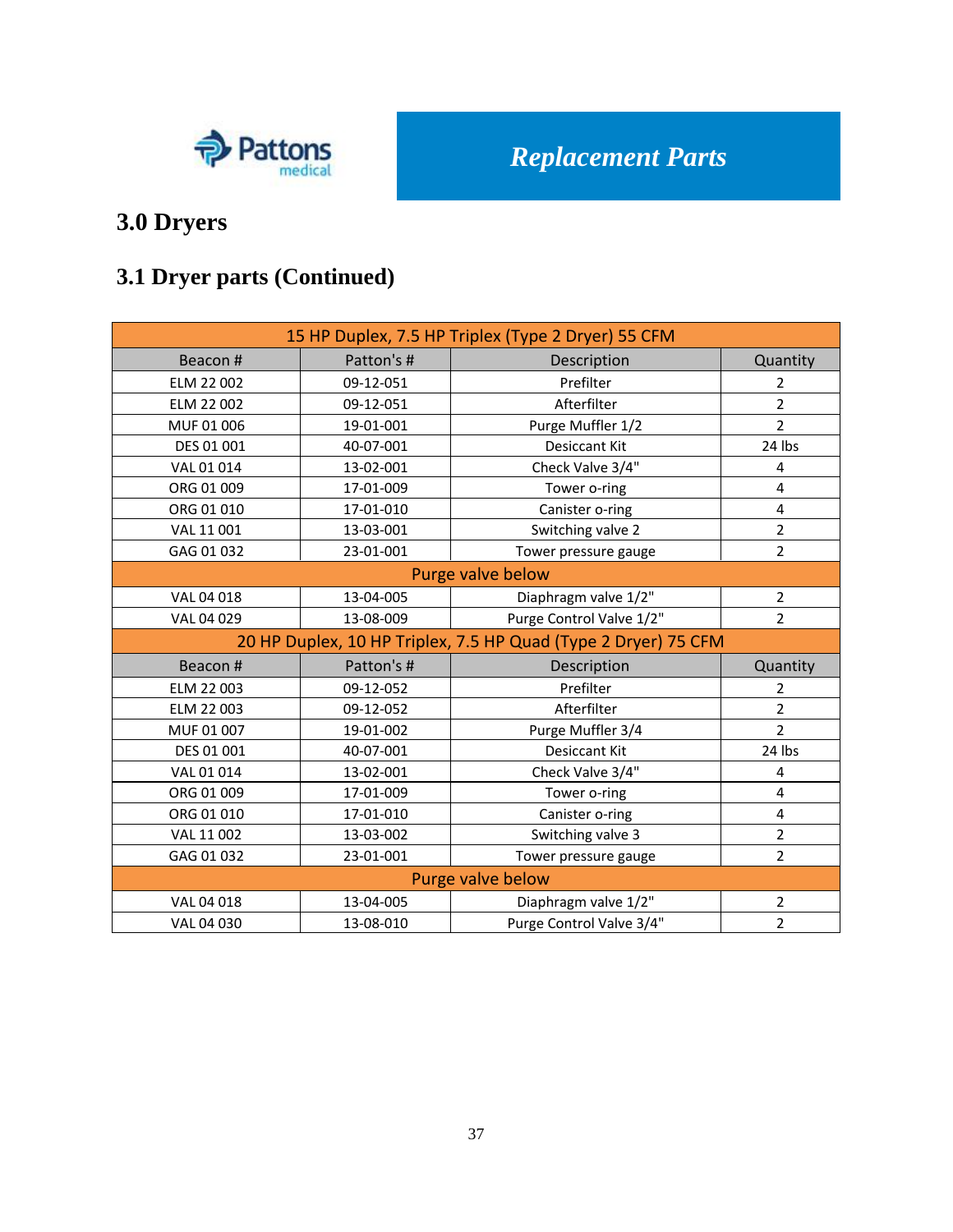

# **3.1 Dryer parts (Continued)**

| 15 HP Triplex, 10 HP Quad (Type 2 Dryer) 105 CFM |            |                                                  |                |  |
|--------------------------------------------------|------------|--------------------------------------------------|----------------|--|
| Beacon #                                         | Patton's # | Description                                      | Quantity       |  |
| ELM 22 003                                       | 09-12-052  | Prefilter                                        | $\overline{2}$ |  |
| ELM 22 003                                       | 09-12-052  | Afterfilter                                      | $\overline{2}$ |  |
| MUF 01 007                                       | 19-01-002  | Purge Muffler 3/4                                | $\overline{2}$ |  |
| DES 01 001                                       | 40-07-001  | <b>Desiccant Kit</b>                             | 36 lbs         |  |
| VAL 01 014                                       | 13-02-001  | Check Valve 3/4"                                 | 4              |  |
| ORG 01 009                                       | 17-01-009  | Tower o-ring                                     | 4              |  |
| ORG 01 010                                       | 17-01-010  | Canister o-ring                                  | $\overline{4}$ |  |
| VAL 11 002                                       | 13-03-002  | Switching valve 3                                | $\overline{2}$ |  |
| GAG 01 032                                       | 23-01-001  | Tower pressure gauge                             | $\overline{2}$ |  |
|                                                  |            | Purge valve below                                |                |  |
| VAL 04 018                                       | 13-04-005  | Diaphragm valve 1/2"                             | $\overline{2}$ |  |
| VAL 04 030                                       | 13-08-010  | Purge Control Valve 3/4"                         | $\overline{2}$ |  |
|                                                  |            | 20 HP Triplex, 15 HP Quad (Type 2 Dryer) 155 CFM |                |  |
| Beacon #                                         | Patton's # | Description                                      | Quantity       |  |
| ELM 22 005                                       | 09-12-053  | Prefilter                                        | $\overline{2}$ |  |
| ELM 22 005                                       | 09-12-053  | Afterfilter                                      | $\overline{2}$ |  |
| MUF 01 008                                       | 19-01-003  | Purge Muffler 1                                  | $\overline{2}$ |  |
| DES 01 001                                       | 40-07-001  | <b>Desiccant Kit</b>                             | 54 lbs         |  |
| VAL 01 013                                       | 13-02-002  | Check Valve 1"                                   | 4              |  |
| GKT 10 008                                       | 17-01-008  | Tower o-ring                                     | 4              |  |
| GKT 10 007                                       | 17-01-007  | Canister o-ring                                  | 4              |  |
| VAL 11 003                                       | 13-03-003  | Switching valve                                  | $\overline{2}$ |  |
| GAG 01 032                                       | 23-01-001  | Tower pressure gauge                             | $\overline{2}$ |  |
|                                                  |            | Purge valve below                                |                |  |
| VAL 04 020                                       | 13-04-006  | Diaphragm valve 1"                               | $\overline{2}$ |  |
| VAL 04 031                                       | 13-08-011  | Purge Control Valve 1"                           | $\overline{2}$ |  |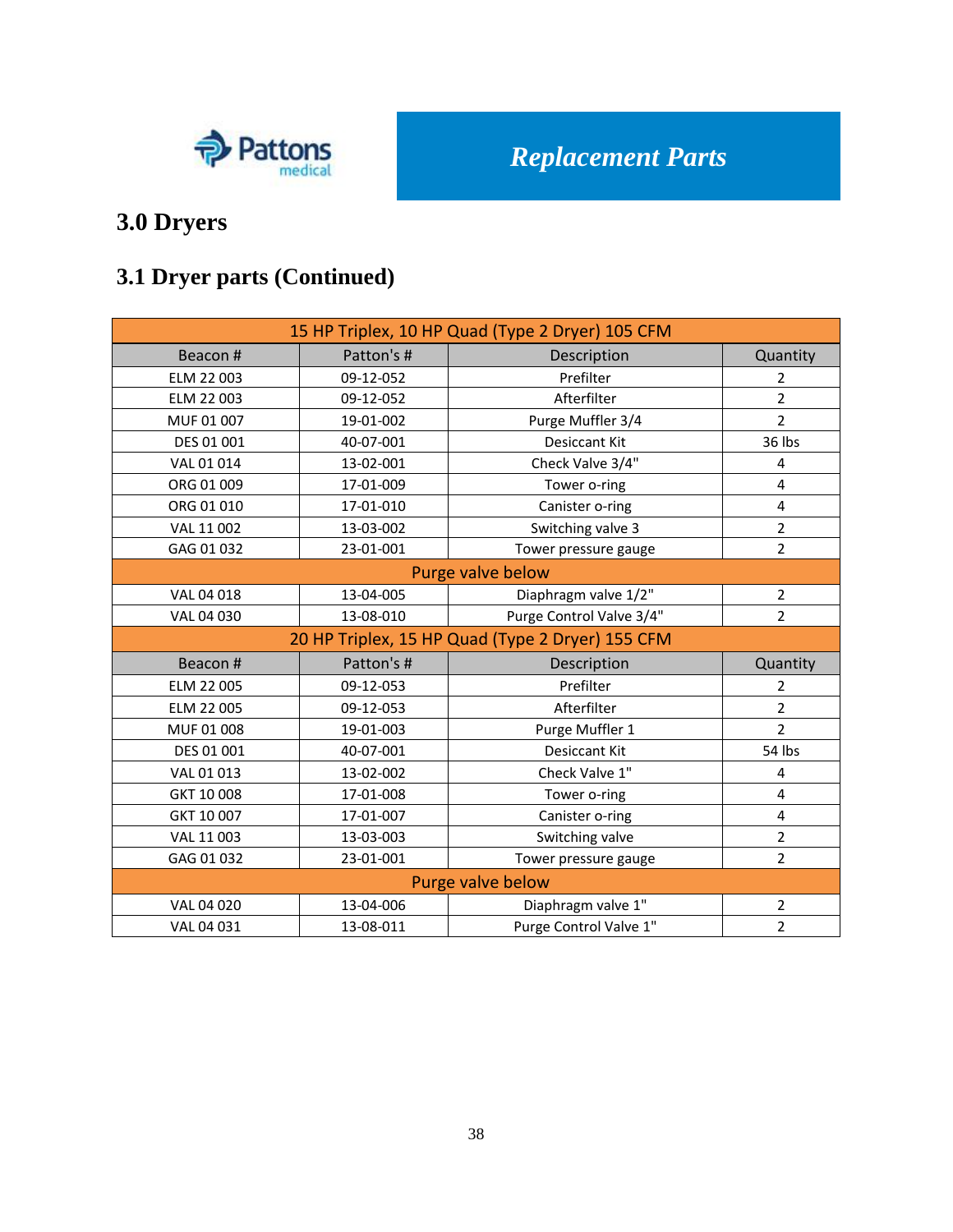

### **3.1 Dryer parts (Continued)**

| 20 HP Quad (Type 2 Dryer) 200 CFM |            |                        |                          |  |
|-----------------------------------|------------|------------------------|--------------------------|--|
| Beacon#                           | Patton's # | Description            | Quantity                 |  |
| ELM 22 006                        | 09-12-054  | Prefilter              | 2                        |  |
| ELM 22 006                        | 09-12-054  | Afterfilter            | 2                        |  |
| MUF 01 008                        | 19-01-003  | Purge Muffler 1        | 2                        |  |
| DES 01 001                        | 40-07-001  | Desiccant Kit          | 66 lbs                   |  |
| VAL 01 013                        | 13-02-002  | Check Valve 1"         | 4                        |  |
| GKT 10 008                        | 17-01-008  | Tower o-ring           | 4                        |  |
| GKT 10 007                        | 17-01-007  | Canister o-ring        | 4                        |  |
| VAL 11 003                        | 13-03-003  | Switching valve        | $\overline{\phantom{a}}$ |  |
| GAG 01 032                        | 23-01-001  | Tower pressure gauge   | 2                        |  |
|                                   |            | Purge valve below      |                          |  |
| VAL 04 020                        | 13-04-006  | Diaphragm valve 1"     | $\overline{\phantom{a}}$ |  |
| VAL 04 031                        | 13-08-011  | Purge Control Valve 1" | 2                        |  |

# **3.2 Dryer-PPC Type**

| Beacon#    | Patton's # | Description                  |
|------------|------------|------------------------------|
| DES02-001  | 40-07-002  | Desiccant Kit CBH5           |
| DES02-002  | 40-07-003  | Desiccant Kit CBH10          |
| GKT10-002  | 17-02-001  | Orifice plate gasket         |
| 4651241261 | 13-04-001  | Diaphragm Valve 1" 20-40 CBH |
| 4651224885 | 13-04-002  | Diaphragm Spring 20-40 CBH   |
| 4651226697 | 13-05-001  | Purge Poppet VAL 20-40 CBH   |
| 4651225051 | 13-05-002  | Poppet Guide 20-40 CBH       |
| 4651198769 | 13-05-003  | Purge Poppet Spring 20-40CBH |
| 4651241262 | 13-04-003  | Diaphragm VLV 50-60CBH       |
| 4651225532 | 13-04-004  | Diaphragm Spring 50-60 CBH   |
| 4651226255 | 13-05-004  | Purge Poppet Spring 50-60CBH |
| 4651224756 | 17-03-002  | Poppet Valve Spring          |

#### **3.3 Desiccant**

| Beacon #          | Patton's # | Description          |
|-------------------|------------|----------------------|
| <b>DES 01 001</b> | 40-07-001  | Desiccant Kit 6# Bag |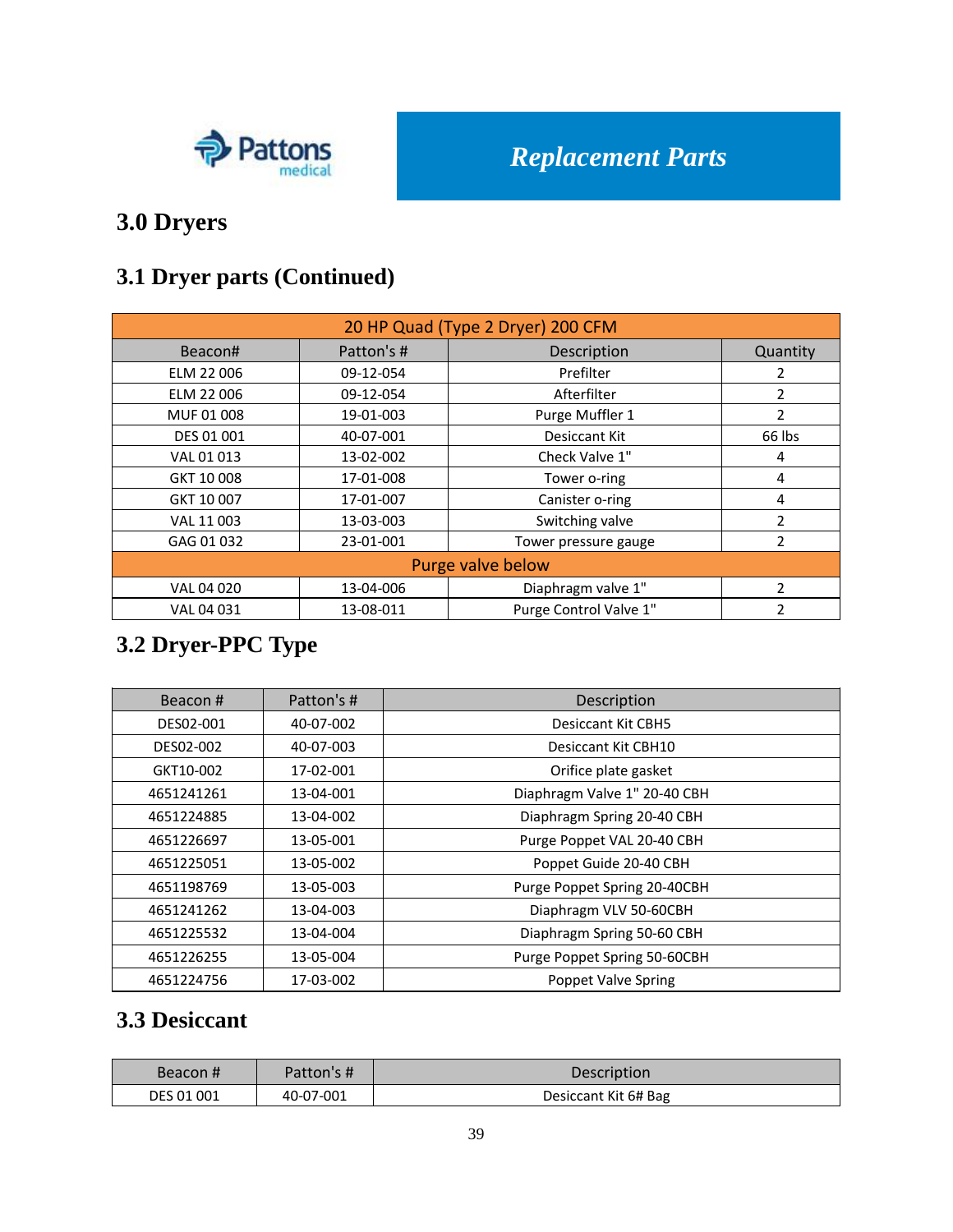

# **3.4 Dryer-CBH Type**

| CBH-5 (1-5 HP Duplex) |            |                                                |                         |  |
|-----------------------|------------|------------------------------------------------|-------------------------|--|
| Beacon #              | Patton's # | Description                                    | Quantity                |  |
| GKT10-004             | 17-01-005  | Canister o-ring                                | $\overline{2}$          |  |
| GKT10-005             | 17-01-006  | Housing o-ring                                 | $\overline{2}$          |  |
| 4651224756            | 17-03-002  | Poppet Valve Spring                            | $\overline{2}$          |  |
| ORG01-007             | 17-01-003  | Poppet o-ring                                  | $\overline{2}$          |  |
| GKT10-002             | 17-02-001  | Poppet Valve Cover Gasket                      | $\overline{2}$          |  |
| GKT10-003             | 17-01-004  | Filter Mtg Adapter o-ring                      | $\overline{2}$          |  |
| DES 02 001            | 40-07-002  | Desiccant                                      | $\overline{2}$          |  |
| GAG01-032             | 23-01-001  | <b>Tower Pressure Gauge</b>                    | $\overline{2}$          |  |
|                       |            | <b>CBH-20 - 40</b>                             |                         |  |
| Beacon #              | Patton's # | Description                                    | Quantity                |  |
| 4651241261            | 13-04-001  | Diaphram Valve CBH20-40 1"                     | 4                       |  |
| 4651224885            | 13-04-002  | Diaphram Valve Spring                          | $\overline{\mathbf{4}}$ |  |
| 4651226697            | 13-05-001  | Poppet Valve Assembly w/o-ring                 | $\overline{2}$          |  |
| 4651225051            | 13-05-002  | Poppet Valve Guide                             | $\overline{2}$          |  |
| 4651198769            | 13-05-003  | Poppet Valve Spring                            | $\overline{2}$          |  |
| GKT10-004             | 17-01-005  | Canister o-ring 20-40 CBH #129                 | $\overline{2}$          |  |
| GKT10-007             | 17-01-007  | Canister o-ring 20-40 CBH #136                 | $\overline{2}$          |  |
| GKT10-008             | 17-01-008  | Chamber o-ring 20-40 CBH #362                  | $\overline{2}$          |  |
| DES01-001             | 40-07-001  | Desiccant DE-4, 6 lbs. (CBH-20)                | $\overline{2}$          |  |
| DES01-001             | 40-07-001  | Desiccant DE-4, 6 lbs. (CBH-25)                | 3                       |  |
| DES01-001             | 40-07-001  | Desiccant DE-4, 6 lbs. (CBH-40)                | 5                       |  |
| GAG01-032             | 23-01-001  | <b>Tower Pressure Gauge</b>                    | $\overline{2}$          |  |
|                       |            | CBH-50 - 60                                    |                         |  |
| Beacon #              | Patton's # | Description                                    | Quantity                |  |
| 4651241262            | 13-04-003  | Diaphram VLV 50-60CBH                          | $\overline{4}$          |  |
| 4651225532            | 13-04-004  | Diaphram Spring 50-60 CBH                      | 4                       |  |
| 4651226255            | 13-05-004  | $\overline{2}$<br>Purge Poppet Spring 50-60CBH |                         |  |
| GAG01-032             | 23-01-001  | <b>Tower Pressure Gauge</b>                    | $\overline{2}$          |  |
| GKT10-007             | 17-01-007  | Canister o-ring                                | $\overline{2}$          |  |
| GKT10-008             | 17-01-008  | Tower o-ring                                   | $\overline{2}$          |  |
| DES01-001             | 40-07-001  | 6<br>Desiccant DE-4, 6 lbs. (CBH-50)           |                         |  |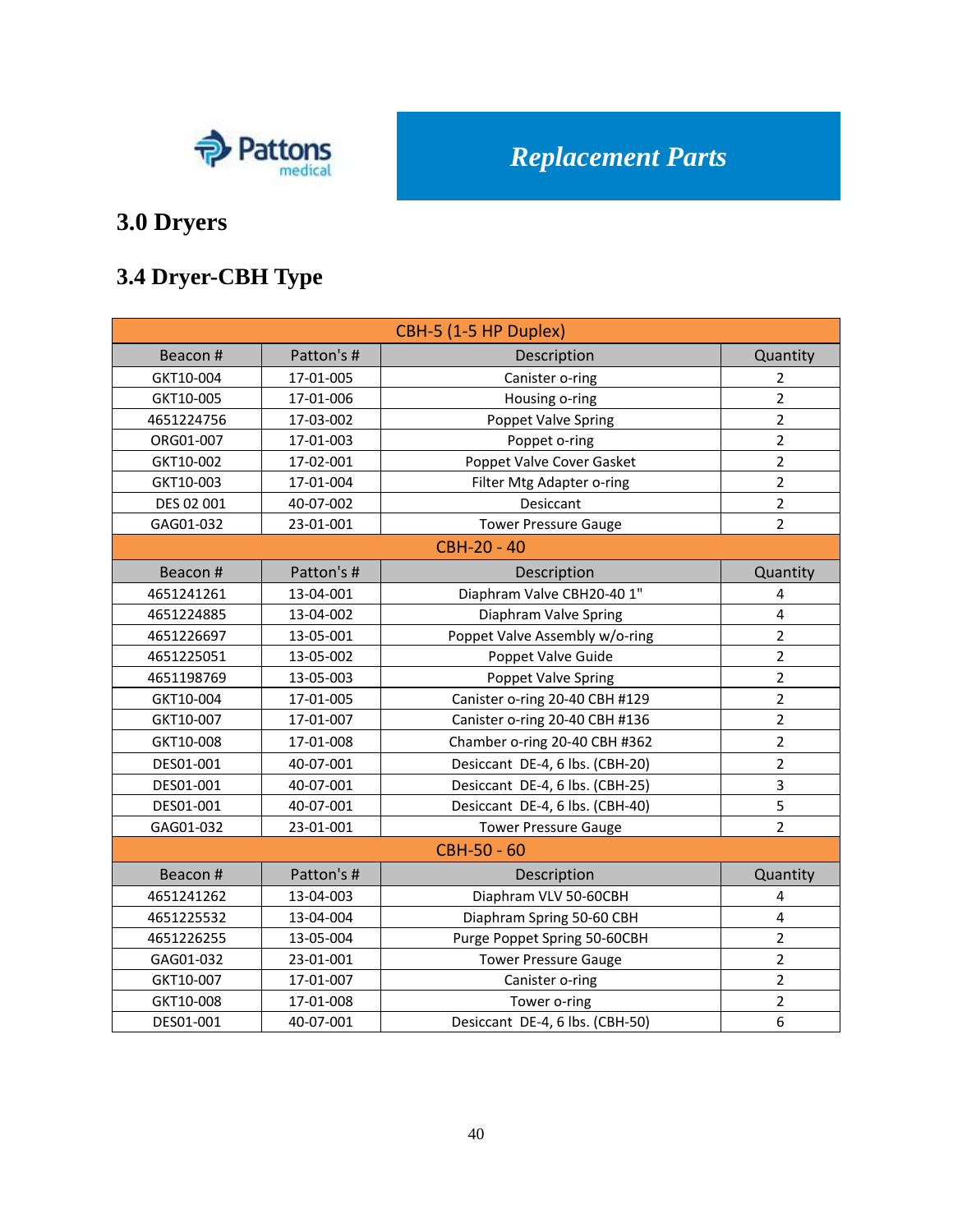

#### **4.0 Filters**

## **4.1 Coalescing Filter Elements-Van Air Type**

| Beacon#   | Beacon#                | Medaes #      | Medaes #      | Patton's # | Description                   |
|-----------|------------------------|---------------|---------------|------------|-------------------------------|
| 217325003 | N/A                    | 6910-9009-217 | N/A           | 09-12-001  | Coalescing .01 Micron Van Air |
| 217325000 | ELM02-036              | 6910-9009-216 | 6915-2000-289 | 09-12-002  | Coalescing .01 Micron Van Air |
| 217325006 | ELM02-037              | 6910-9009-218 | 6915-2000-292 | 09-12-003  | Coalescing .01 Micron Van Air |
| 217325009 | ELM02-039              | 6910-9009-219 | 6915-2000-295 | 09-12-004  | Coalescing .01 Micron Van Air |
| 217325012 | ELM02-038              | 6910-9009-220 | 6915-2000-298 | 09-12-005  | Coalescing .01 Micron Van Air |
| 217325015 | ELM02-040              | 6910-9009-221 | 6915-2000-301 | 09-12-006  | Coalescing .01 Micron Van Air |
| 217325030 | ELM02-034<br>ELM02-035 | 6915-2000-286 | N/A           | 09-12-007  | Coalescing .01 Micron Van Air |

## **4.2 Particulate Filter Elements-Van Air Type**

| Beacon#   | Beacon#   | Medaes #      | Medaes #      | Patton's # | Description                    |
|-----------|-----------|---------------|---------------|------------|--------------------------------|
| 217325004 | N/A       | 6910-9009-211 | N/A           | 09-13-001  | Particulate .01 Micron Van Air |
| 217325040 | N/A       | 6910-9009-252 | N/A           | 09-13-002  | Particulate .01 Micron Van Air |
| 217325001 | ELM03-036 | 6910-9009-210 | 6915-2000-288 | 09-13-003  | Particulate .01 Micron Van Air |
| 217325007 | ELM03-037 | 6915-2000-291 | 6910-9009-212 | 09-13-004  | Particulate 01 Micron Van Air  |
| 217325010 | ELM03-038 | 6910-9009-213 | 6915-2000-294 | 09-13-005  | Particulate .01 Micron Van Air |
| 217325013 | ELM03-039 | 6910-9009-214 | 6915-2000-297 | 09-13-006  | Particulate .01 Micron Van Air |
| 217325016 | N/A       | 6910-9009-215 | 6915-2000-300 | 09-13-007  | Particulate .01 Micron Van Air |
| 217325031 | ELM03-034 | 6915-2000-285 | N/A           | 09-13-008  | Particulate .01 Micron Van Air |
|           | ELM03-035 |               |               |            |                                |
| 217325019 | ELM03-041 | 6915-2000-303 | N/A           | 09-13-009  | Particulate .01 Micron Van Air |
|           | ELM03-042 |               |               |            |                                |

### **4.3 Vapor Absorbing Filter Elements-Van Air Type**

| Beacon#   | Beacon#                | Medaes #      | Medaes#       | Patton's # | Description                        |
|-----------|------------------------|---------------|---------------|------------|------------------------------------|
| 217325005 | N/A                    | 6910-9009-223 | N/A           | 09-14-001  | Vapor Absorbing .01 Micron Van Air |
| 217325002 | ELM04-036              | 6910-9009-222 | 6915-2000-290 | 09-14-002  | Vapor Absorbing .01 Micron Van Air |
| 217325008 | ELM04-037              | 6910-9009-224 | 6915-2000-293 | 09-14-003  | Vapor Absorbing .01 Micron Van Air |
| 217325011 | ELM04-038              | 6910-9009-225 | 6915-2000-296 | 09-14-004  | Vapor Absorbing .01 Micron Van Air |
| 217325014 | ELM04-039              | 6910-9009-226 | 6915-2000-299 | 09-14-005  | Vapor Absorbing .01 Micron Van Air |
| 217325017 | ELM04-030              | 6910-9009-227 | 6915-2000-302 | 09-14-006  | Vapor Absorbing .01 Micron Van Air |
| 217325032 | ELM04-034<br>ELM04-035 | 6915-2000-287 | N/A           | 09-14-007  | Vapor Absorbing .01 Micron Van Air |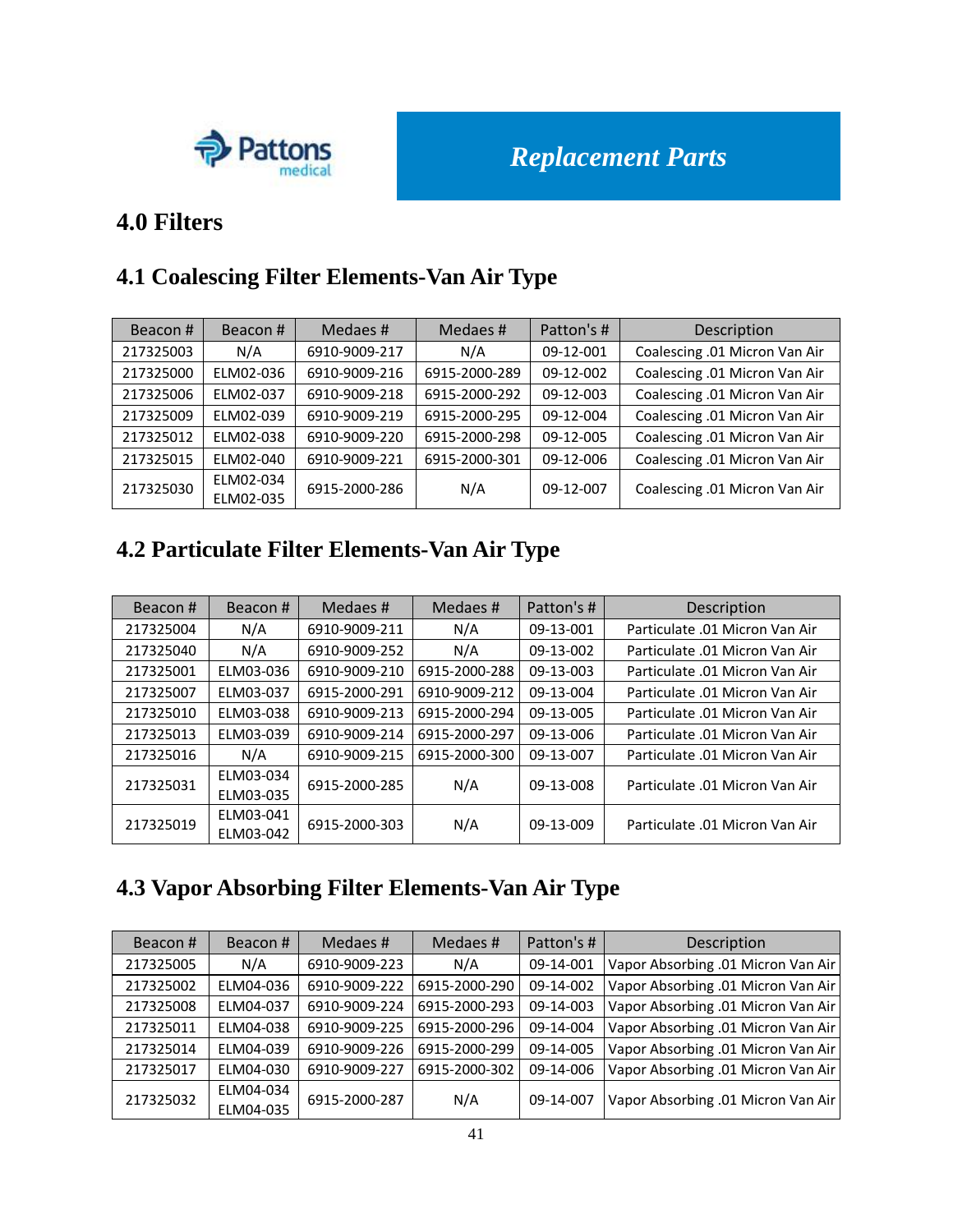

#### **4.0 Filters**

# **4.4 Coalescing Filter Elements-Hankison Type**

| Beacon#   | Patton's # | Description                        |
|-----------|------------|------------------------------------|
| ELM22-001 | 09-12-050  | Filter Element Hankison .01 Micron |
| ELM22-002 | 09-12-051  | Filter Element Hankison .01 Micron |
| ELM22-003 | 09-12-052  | Filter Element Hankison .01 Micron |
| ELM22-004 |            |                                    |
| ELM22-005 | 09-12-053  | Filter Element Hankison .01 Micron |
| ELM22-006 | 09-12-054  | Filter Element Hankison .01 Micron |

#### **4.5 Inlet Filters**

| Beacon#                | Medaes #                       | Patton's #  | Description                                        |
|------------------------|--------------------------------|-------------|----------------------------------------------------|
| FLR01-009              | N/A                            | 09 01 - 001 | Inlet Filter, W/Swing Bolts 45 CFM                 |
| FLR01-005              | N/A                            | 09 01 - 002 | Inlet Filter, W/Swing Bolts 80 CFM                 |
| FLR01-006              | N/A                            | 09-01-003   | Inlet Filter, W/Swing Bolts 80 CFM                 |
| ELM01-005              | 6916-2000-015                  | 09-11-001   | Inlet Filter Element, 1.5 HP SPX/DPX               |
| ELM01-006              | N/A                            | 09-11-002   | Inlet Filter Element, SPX 7.5-15 HP, DPX 7.5-10 HP |
| ELM01-008              | 6910-9006-193                  | 09-11-003   | Inlet Filter Element, 7.5-15 HP TPX/QPX            |
| ELM01-009<br>ELM01-016 | N/A                            | 09-11-004   | Inlet Filter Element, 15 HP Pentaplex              |
| ELM01-010              | N/A                            | 09-11-005   | Inlet Filter Element, 15 HP Octaplex               |
| ELM01-014              | 6916-2000-020<br>6915-3000-183 | 09-11-006   | Inlet Filter Element,                              |
| ELM01-015              | N/A                            | 09-11-007   | Inlet Filter Element,                              |
| ELM01-017              | N/A                            | 09-11-008   | Inlet Filter Element,                              |
| ELM01-018              | N/A                            | 09-11-009   | Inlet Filter Element,                              |
| ELM01-019              | N/A                            | 09-11-010   | Inlet Filter Element,                              |

# **4.6 Crankcase Filters**

| Beacon#   | Medeas #      | Patton's # | Description                                                                                     |
|-----------|---------------|------------|-------------------------------------------------------------------------------------------------|
| 609658600 | 6910-9018-089 | 50-06-004  | Crankcase Filter Element 1-15 HP White felt on both ends.<br>2-1/2" OD, 1" ID, 1-7/8" H         |
| 609823000 | N/A           | 50-06-003  | Crankcase Filter Element 755423 20HP White felt on both ends.<br>2-3/4" OD, 1-1/8" ID, 3-3/4" H |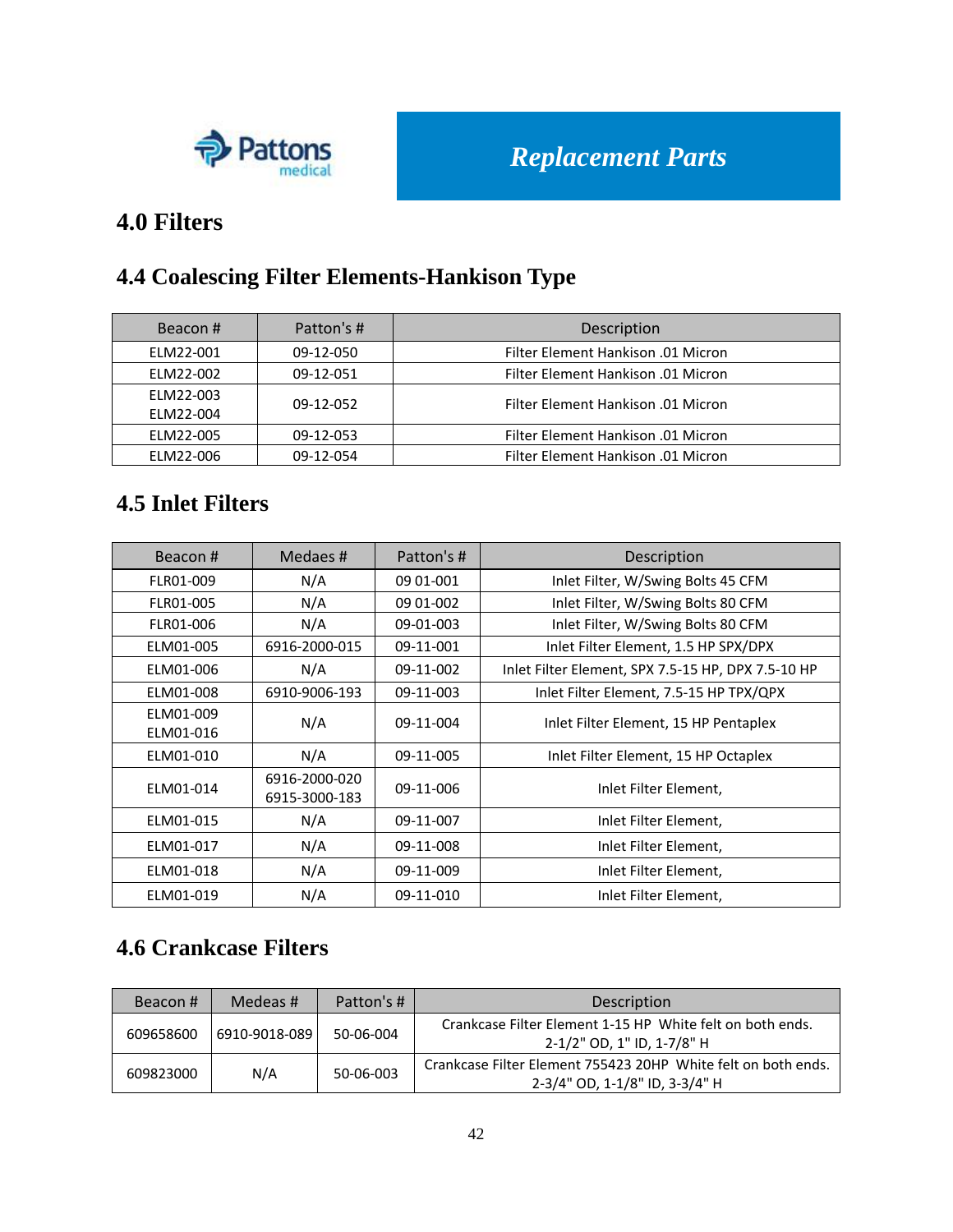

### **5.0 Belts**

#### **5.1 V-Belts**

| Beacon#   | Patton's # | Description    |
|-----------|------------|----------------|
| BLT01-002 | 11-01-001  | V-Belt B-58    |
| BLT01-003 | 11-01-002  | V-Belt B-69    |
| BLT01-004 | 11-01-003  | V-Belt 3V850   |
| BLT01-005 | 11-01-004  | V-Belt 5V1000  |
| BLT01-006 | 11-01-022  | V-Belt 5VX1060 |
| BLT01-007 | 11-01-006  | V-Belt A-54    |
| BLT01-010 | 11-01-007  | V-Belt 5V1120  |
| BLT01-013 | 11-01-008  | V-Belt 5V850   |
| BLT01-018 | 11-01-009  | V-Belt 5V950   |
| BLT01-020 | 11-01-010  | V-Belt 5V900   |
| BLT01-024 | 11-01-011  | V-Belt 3VX400  |
| BLT01-027 | 11-01-012  | V-Belt 3VX375  |
| BLT01-028 | 11-01-013  | V-Belt 3VX450  |
| BLT01-029 | 11-01-014  | V-Belt 3VX475  |

# **5.2 Lifeline® Brand Air Compressors**

| <b>Modular Units</b> |           |           |           |            |          |
|----------------------|-----------|-----------|-----------|------------|----------|
| <b>HP</b>            | Freq (Hz) | Belt size | Beacon#   | Patton's # | Quantity |
|                      | 50        | 5V900     | BLT01-020 | 11-01-010  |          |
| 7.5                  | 60        | 5V850     | BLT01-013 | 11-01-008  |          |
| 10                   | 50        | 5V900     | BLT01-020 | 11-01-010  |          |
|                      | 60        | 5V900     | BLT01-020 | 11-01-010  |          |
| 15                   | 50        | 5V1000    | BLT01-005 | 11-01-004  |          |
|                      | 60        | 5V1000    | BLT01-005 | 11-01-004  |          |
|                      | 50        | 5V950     | BLT01-018 | 11-01-009  | 2        |
| 20                   | 60        | 5V950     | BLT01-018 | 11-01-009  |          |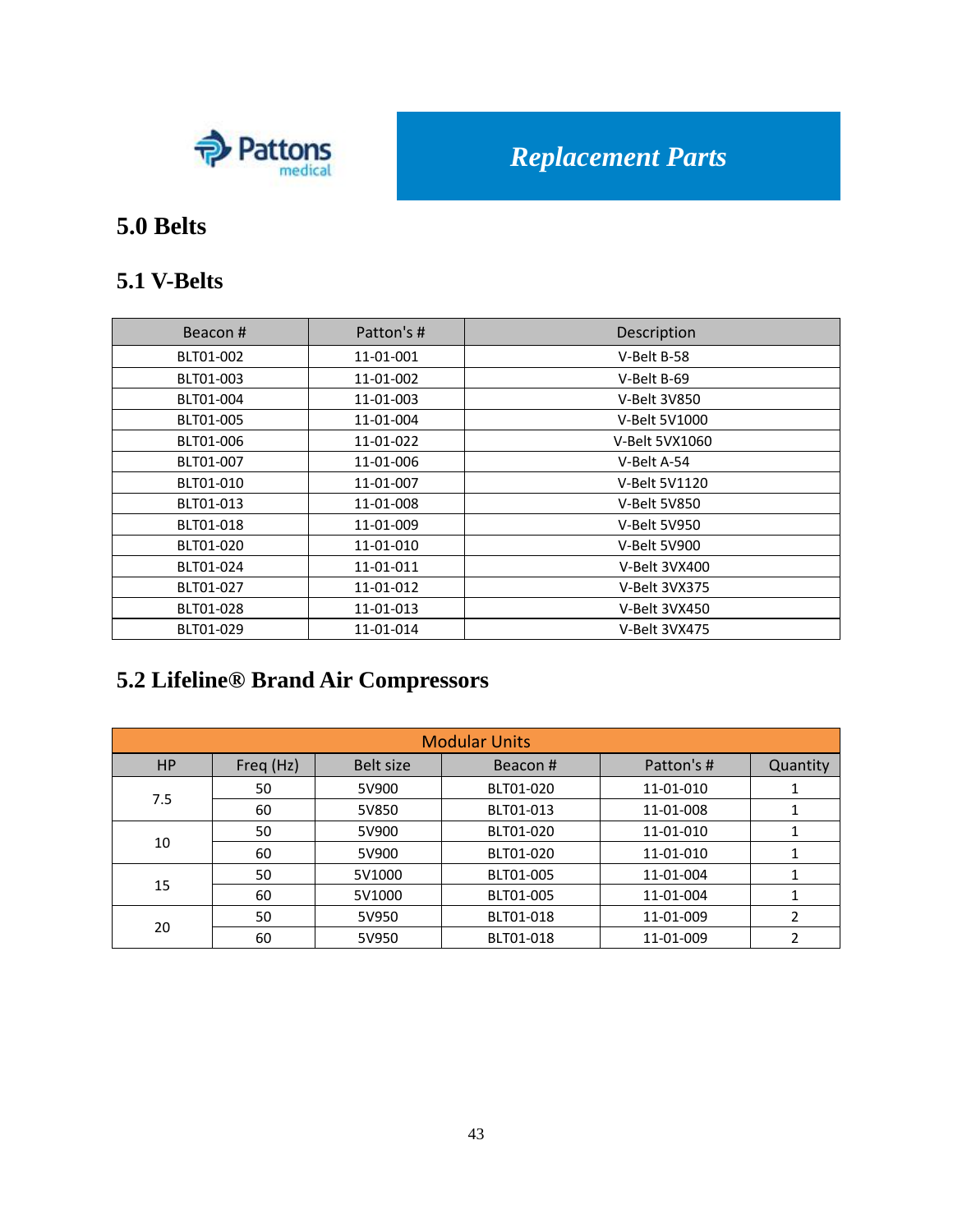

### **5.0 Belts**

## **5.2 Lifeline® Brand Air Compressors (Continued)**

| <b>Tank Mounts &amp; SPC Units</b> |           |                  |                     |            |                |
|------------------------------------|-----------|------------------|---------------------|------------|----------------|
| <b>HP</b>                          | Freq (Hz) | <b>Belt size</b> | Beacon#             | Patton's # | Quantity       |
|                                    | 50        | $A-56$           | N/A                 | N/A        | 1              |
| $\mathbf{1}$                       | 60        | $A-54$           | BLT01-007           | 11-01-006  | $\mathbf{1}$   |
|                                    | 50        | $B-60$           | N/A                 | N/A        | $\mathbf{1}$   |
| $\overline{2}$                     | 60        | $B-58$           | BLT01-002           | 11-01-001  | $\mathbf{1}$   |
|                                    | 50        | $B-71$           | N/A                 | N/A        | $\mathbf{1}$   |
| 3                                  | 60        | $B-69$           | BLT01-003           | 11-01-002  | $\mathbf{1}$   |
|                                    | 50        | 3V900            | N/A                 | N/A        | $\mathbf{1}$   |
| 5                                  | 60        | 3V850            | BLT01-004           | 11-01-003  | $\mathbf{1}$   |
|                                    | 50        | 5VX1060          | BLT01-006           | 11-01-022  | $\mathbf{1}$   |
| 7.5                                | 60        | 5V1000           | BLT01-005           | 11-01-004  | $\mathbf{1}$   |
| 10                                 | 50        | 5VX1060          | BLT01-006           | 11-01-022  | $\mathbf{1}$   |
|                                    | 60        | 5V1000           | BLT01-005           | 11-01-004  | $\mathbf{1}$   |
| 15                                 | 50        | 5V1120           | BLT01-010           | 11-01-007  | $\mathbf{1}$   |
|                                    | 60        | 5V1120           | BLT01-010           | 11-01-007  | $\mathbf{1}$   |
| 20                                 | 50        | 5V1120           | BLT01-010           | 11-01-007  | $\overline{2}$ |
|                                    | 60        | 5VX1060          | BLT01-006           | 11-01-022  | $\overline{2}$ |
|                                    |           |                  | <b>Scroll Units</b> |            |                |
| <b>HP</b>                          | Freq (Hz) | <b>Belt size</b> | Beacon#             | Patton's # | Quantity       |
| $\overline{2}$                     | 60        | 3VX375           | BLT01-027           | 11-01-012  | $\mathbf{1}$   |
| 3                                  | 60        | 3VX400           | BLT01-024           | 11-01-011  | $\mathbf{1}$   |
| 5                                  | 60        | 3VX450           | BLT01-028           | 11-01-013  | $\overline{2}$ |
| 7.5                                | 60        | 3VX475           | BLT01-029           | 11-01-014  | $\overline{2}$ |
| 10                                 | 60        | 3VX450           | BLT01-028           | 11-01-013  | 4              |
| 15                                 | 60        | 3VX475           | BLT01-029           | 11-01-014  | 4              |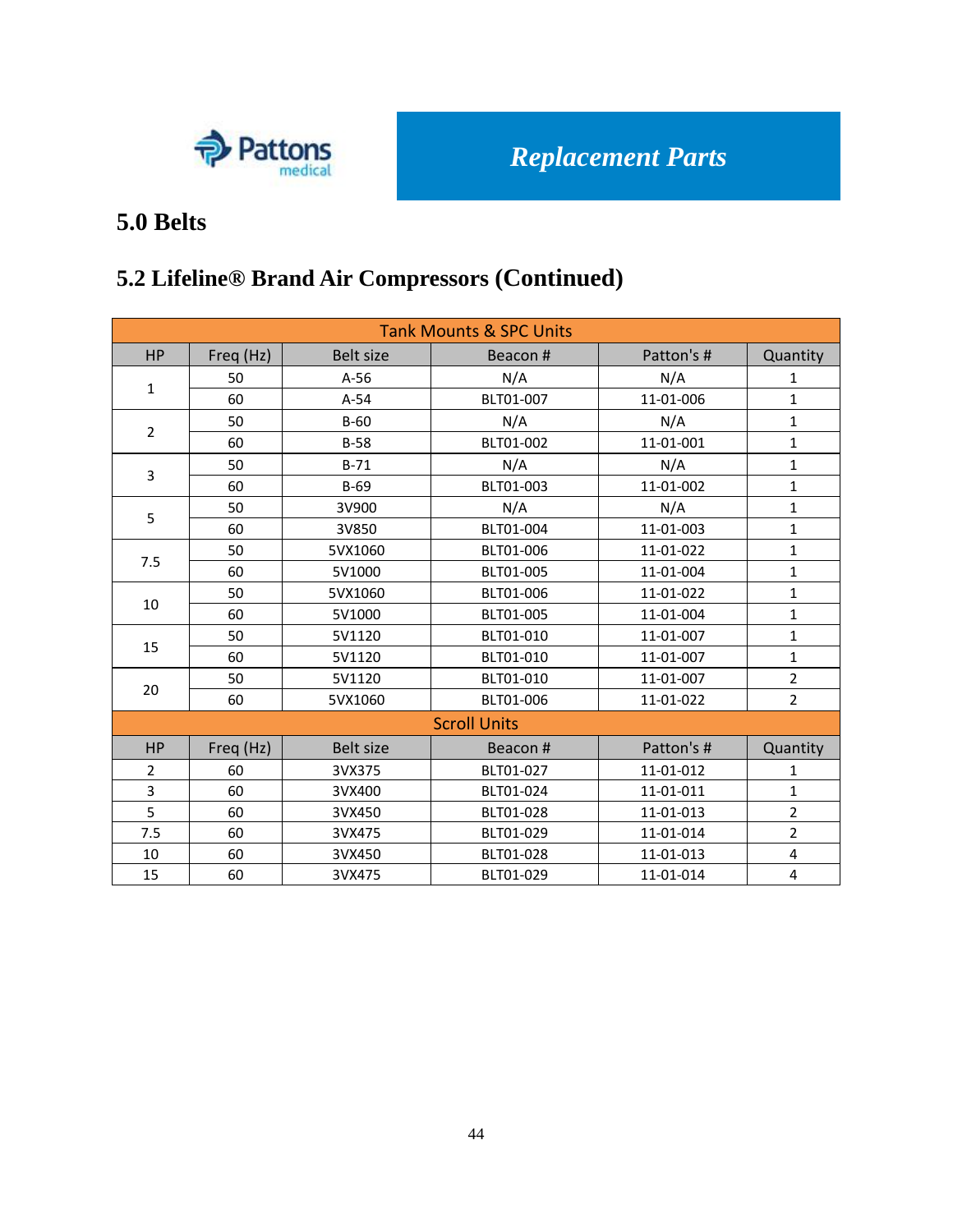

#### **6.0 Valves**

#### **6.1 Safety Valves**

| Beacon#   | Patton's # | Description                                       |
|-----------|------------|---------------------------------------------------|
| VAL02-001 | 13-06-001  | Safety Relief Valve 75 PSI, 50 CFM, 1/4 in. MPT   |
| VAL02-005 | 13-06-002  | Safety Relief Valve 135 PSI, 83 CFM, 1/4 in. MPT  |
| VAL02-008 | 13-06-003  | Safety Relief Valve 75 PSI, 322 CFM, 3/4 in. MPT  |
| VAL02-009 | 13-06-004  | Safety Relief Valve 125 PSI, 234 CFM, 1/2 in. MPT |
| VAL02-015 | 13-06-005  | Safety Relief Valve 125 PSI, 78 CFM, 1/4 in. MPT  |
| VAL02-026 | 13-06-006  | Safety Relief Valve 125 PSI, 559 CFM, 3/4 in. MPT |
| VAL02-029 | 13-06-007  | Safety Relief Valve 75 PSI, 150 CFM, 1/2 in. MPT  |

#### **6.2 Drain Valves**

| Beacon#   | Patton's # | Description            |
|-----------|------------|------------------------|
| VAL04-045 | 13-07-001  | Electronic Drain Valve |

### **6.3 Dryer Valves**

| Beacon#   | Patton's # | Description                                     |
|-----------|------------|-------------------------------------------------|
| VAL04-018 | 13-04-005  | 1/2" 2 way N.O. Diaphram valve 120 VAC          |
| VAL04-029 | 13-08-009  | 1/2" 2 way N.O. Poppet valve angle seat 120 VAC |
| VAL04-030 | 13-08-010  | 3/4" 2 way N.O. Poppet valve angle seat 120 VAC |
| VAL04-031 | 13-08-011  | 1" 2 way N.O. Poppet valve angle seat 120 VAC   |

#### **6.4 Check Valves**

| Beacon#   | Patton's # | <b>Description</b>     |
|-----------|------------|------------------------|
| VAL01-013 | 13-02-002  | Check Valve CLA-1-FS   |
| VAL01-014 | 13-02-001  | Check Valve CLA-3/4-FS |

# **6.5 Switching Valves**

| Beacon#   | Patton's # | Description                        |
|-----------|------------|------------------------------------|
| VAL11-001 | 13-03-001  | Ceramic switching valve Size 2     |
| VAL11-002 | 13-03-002  | Ceramic switching valve Size 3     |
| VAL11-003 | 13-03-003  | Ceramic switching valve Size 4     |
| 162428000 | 13-08-001  | Solenoid Valve 3 way N.O. 115/60/1 |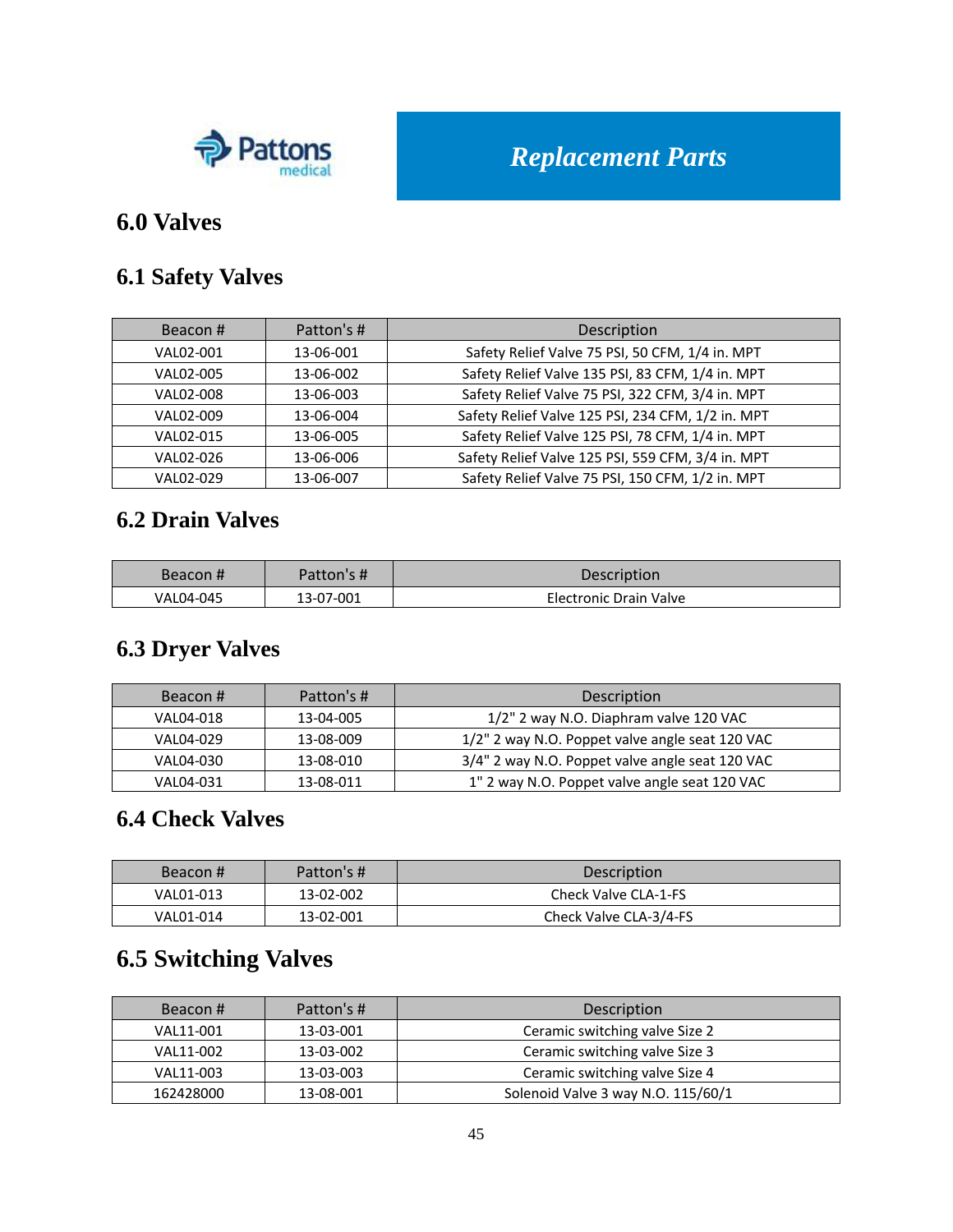

# **7.0 MISC**

## **7.1 O-rings**

| Beacon#   | Patton's # | Description              |
|-----------|------------|--------------------------|
| 609687000 | 17-01-001  | Unloader O-Ring 1-15 HPV |
| 609757313 | 17-01-002  | Unloader O-Ring 20 HPVG  |
| ORG01-007 | 17-01-003  | Poppet o-ring CBH5-10    |
| GKT10-003 | 17-01-004  | Manifold o-ring          |
| GKT10-004 | 17-01-005  | Canister gasket          |
| GKT10-005 | 17-01-006  | Tower gasket             |
| GKT10-007 | 17-01-007  | Canister o-ring          |
| GKT10-008 | 17-01-008  | Tower o-ring             |
| ORG01-009 | 17-01-009  | Tower o-ring             |
| ORG01-010 | 17-01-010  | Canister o-ring          |

# **7.2 Dew point/CO monitor**

| Beacon#    | Patton's # | Description                            |
|------------|------------|----------------------------------------|
| GAS01-001  | 41-01-001  | 20 PPM Carbon Monoxide                 |
| GAS01-002  | 41-01-002  | 0 PPM Gas (Impurity Free Air)          |
| MNT01-013  | 20-01-002  | CO Monitor                             |
| MNT01-014  | 20-01-005  | Dew Point/CO Monitor w/sample cell     |
| REG01-014  | 22-02-001  | Regulator for 4021                     |
| SSR01-005  | 20-01-026  | CO Sensor - Chemical cell for GFG 4021 |
| KIT 06 003 | 40-06-001  | <b>Calibration Kit CO</b>              |
| MNT01-008  | 20-02-001  | Dew Point Monitor                      |
| SSR01-004  | 20-02-021  | Ceramic OEM Sensor Replacement         |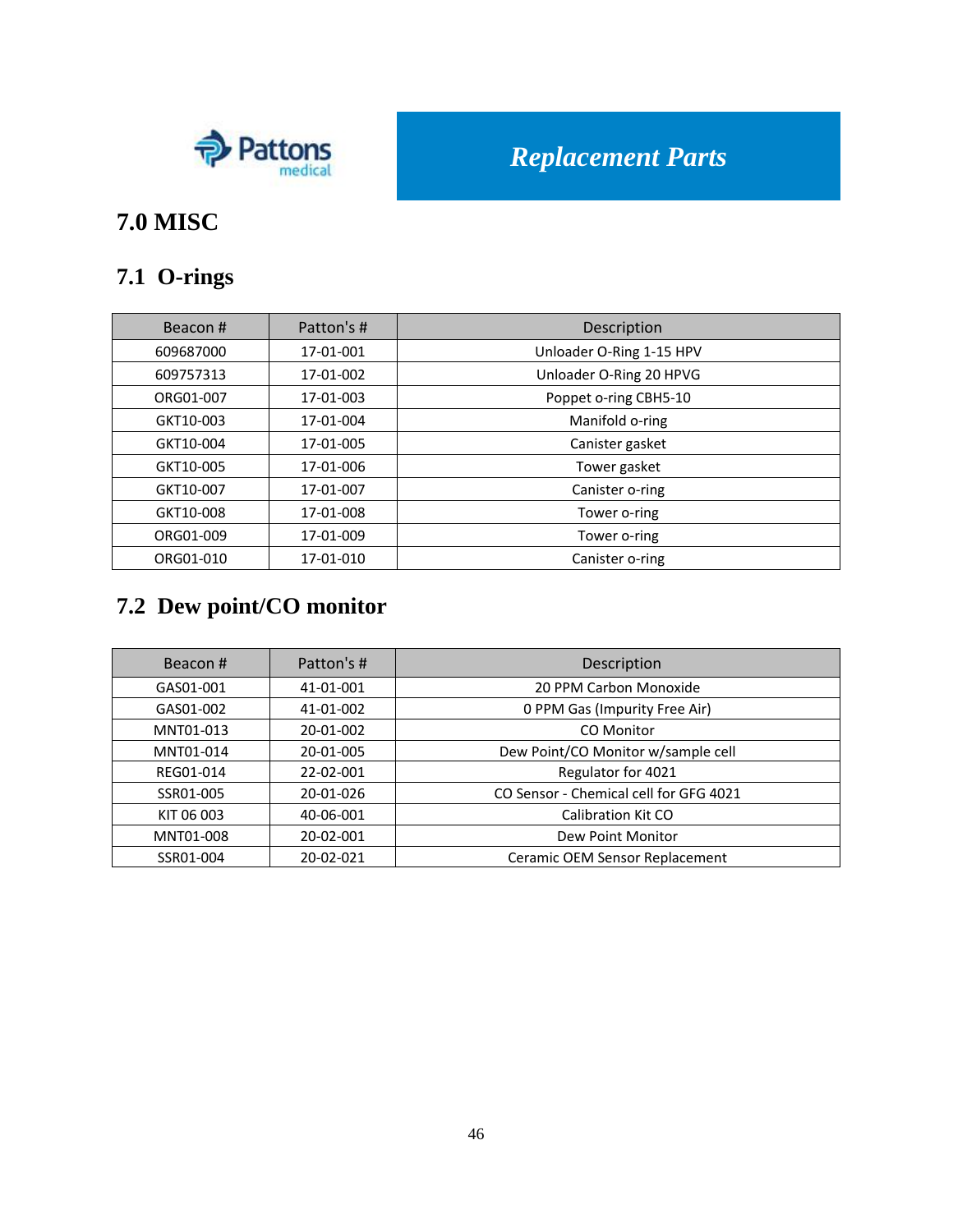

## **7.0 MISC**

### **7.3 Temperature Switches**

| Beacon#   | Patton's # | <b>Description</b>                     |
|-----------|------------|----------------------------------------|
| SWT03-006 | 30-08-001  | 500°F, 1" TUBE (20 HP) (RED)           |
| SWT03-007 | 30-08-002  | 450°F, 1" TUBE (1-15 HP) (BLACK)       |
| SWT03-014 | 30-08-003  | 343°F, 9/16" TUBE (Scroll) (WHITE)     |
| SWT03-015 | 30-08-004  | 405°F, 9/16" TUBE (Scroll) (ORANGE)    |
| SWT03-016 | 30-08-005  | 443°F, 9/16" TUBE(Scroll) (BLUE)       |
| SWT03-017 | 30-08-006  | 495°F, 9/16" TUBE(Scroll) (OLIVE DRAB) |

## **7.4 Regulators**

| Beacon#   | Patton's # | Description                 |
|-----------|------------|-----------------------------|
|           | 22-01-001  | 3/8" Regulator- Rexroth     |
|           | 22-01-002  | $1/2$ " Regulator - Rexroth |
|           | 22-01-003  | 3/4" Regulator - Rexroth    |
|           | 22-01-004  | 1" Regulator - Rexroth      |
| 233518000 | 22-01-005  | 1 1/4" Regulator - Watts    |
|           | 22-01-006  | 1/2" Regulator - Watts      |
|           | 22-01-007  | 3/4" Regulator - Watts      |
|           | 22-01-010  | 1" Regulator - Watts        |

#### **7.5 Mufflers**

| Beacon#   | Patton's # | Description        |
|-----------|------------|--------------------|
| MUF01-006 | 19-01-001  | Purge Muffler 1/2" |
| MUF01-007 | 19-01-002  | Purge Muffler 3/4" |
| MUF01-008 | 19-01-003  | Purge Muffler 1"   |

## **7.6 Spring Isolators**

| Beacon#   | Patton's # | Description                        |
|-----------|------------|------------------------------------|
| ISL05-002 | 18-01-001  | 357 #/IN Spring Isolator 15-20 HP  |
| ISL05-006 | 18-01-002  | 300 #/IN Spring Isolator 7.5-10 HP |
| ISL05-008 | 18-01-004  | 145 #/IN Spring Isolator 3-5 HP    |
| ISL05-009 | 18-01-005  | 100 #/IN Spring Isolator 1-2 HP    |